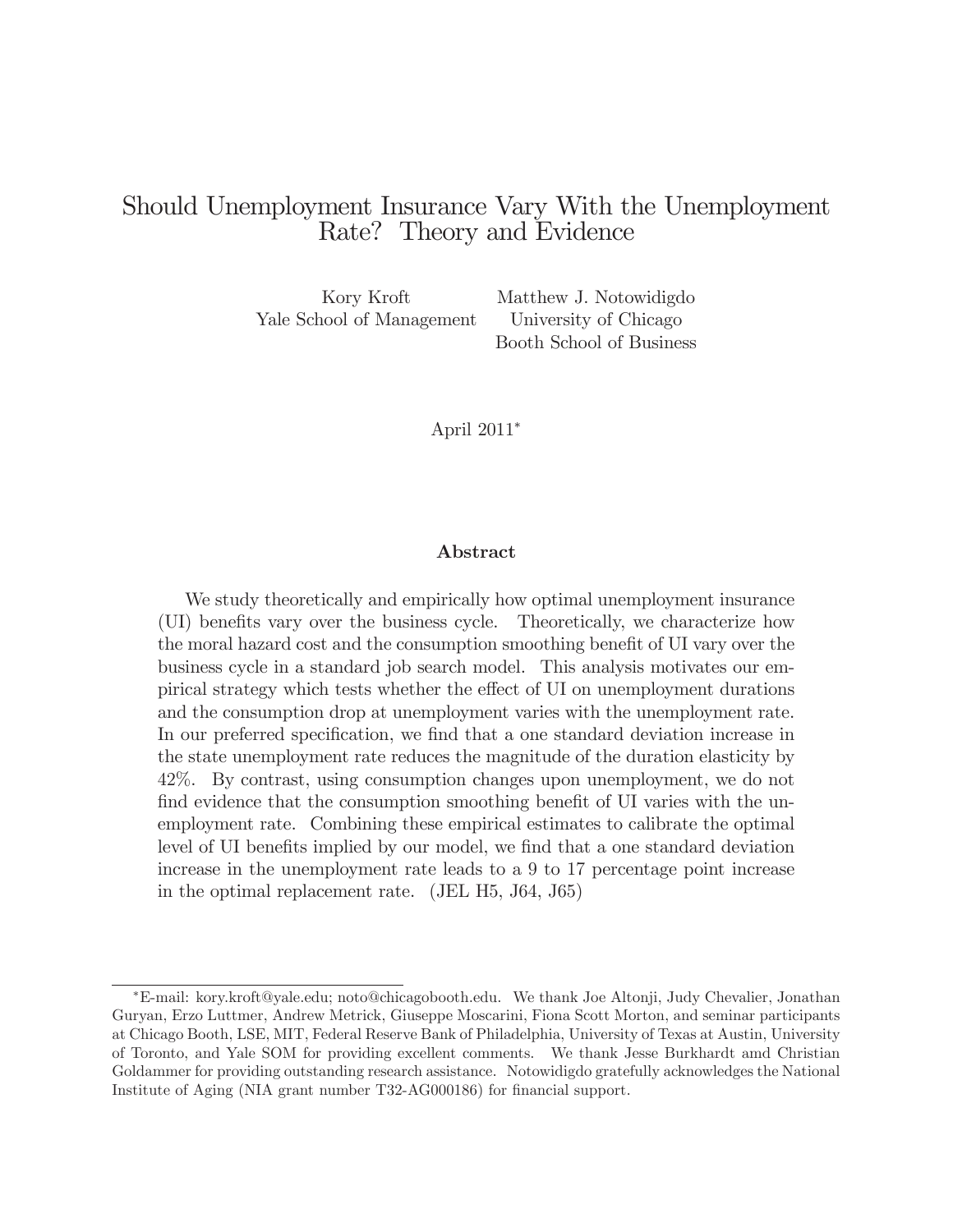# 1 Introduction

It is commonly accepted that higher unemployment benefits prolong unemployment durations (Hamermesh 1977, Moffitt 1985, Meyer 1990, Chetty 2008). Most of the evidence for this "moral hazard effect" comes from empirical studies that do not distinguish between changes in benefits when labor market conditions are good and changes in benefits when labor market conditions are poor. If the moral hazard cost of unemployment insurance (UI) depends on labor market conditions, this may imply that optimal UI benefits should respond to shifts in labor demand. However, many of the studies that conduct a welfare analysis of UI do not consider whether and to what extent UI benefits should vary with labor market conditions (Baily 1978, Hopenhayn and Nicolini 1997, Chetty 2006, Chetty 2008, Shimer and Werning 2007, Kroft 2008, Lentz 2009).<sup>1</sup> As Alan Krueger and Bruce Meyer (2002, p64-65) remark:

[F]or some programs, such as UI, it is quite likely that the adverse incentive effects vary over the business cycle. For example, there is probably less of an efficiency loss from reduced search effort by the unemployed during a recession than during a boom. As a consequence, it may be optimal to expand the generosity of UI during economic downturns ... Unfortunately, this is an area in which little empirical research is currently available to guide policymakers.

Similarly, the Congressional Budget Office writes that the availability of long-term unemployment benefits "could dampen people's efforts to look for work, [but that concern] is less of a factor when employment opportunities are expected to be limited for some time."2

In this paper, we conduct both positive and normative economic analyses to investigate how the optimal UI benefit level varies over the business cycle. Combining our theoretical model with reduced form empirical evidence, we conclude that a one standard deviation increase in the unemployment rate leads to a 9 to 17 percentage point increase in the optimal

<sup>1</sup>Nicholson and Needels (2006) discuss how worsening labor market conditions in the U.S. in the 1970s and 1980s triggered large, policy-driven, increases in benefit payments.

<sup>&</sup>lt;sup>2</sup>The CBO quote is available from the following URL: http://www.washingtonpost.com/wpdyn/content/article/2010/03/08/AR2010030804927\_pf.html.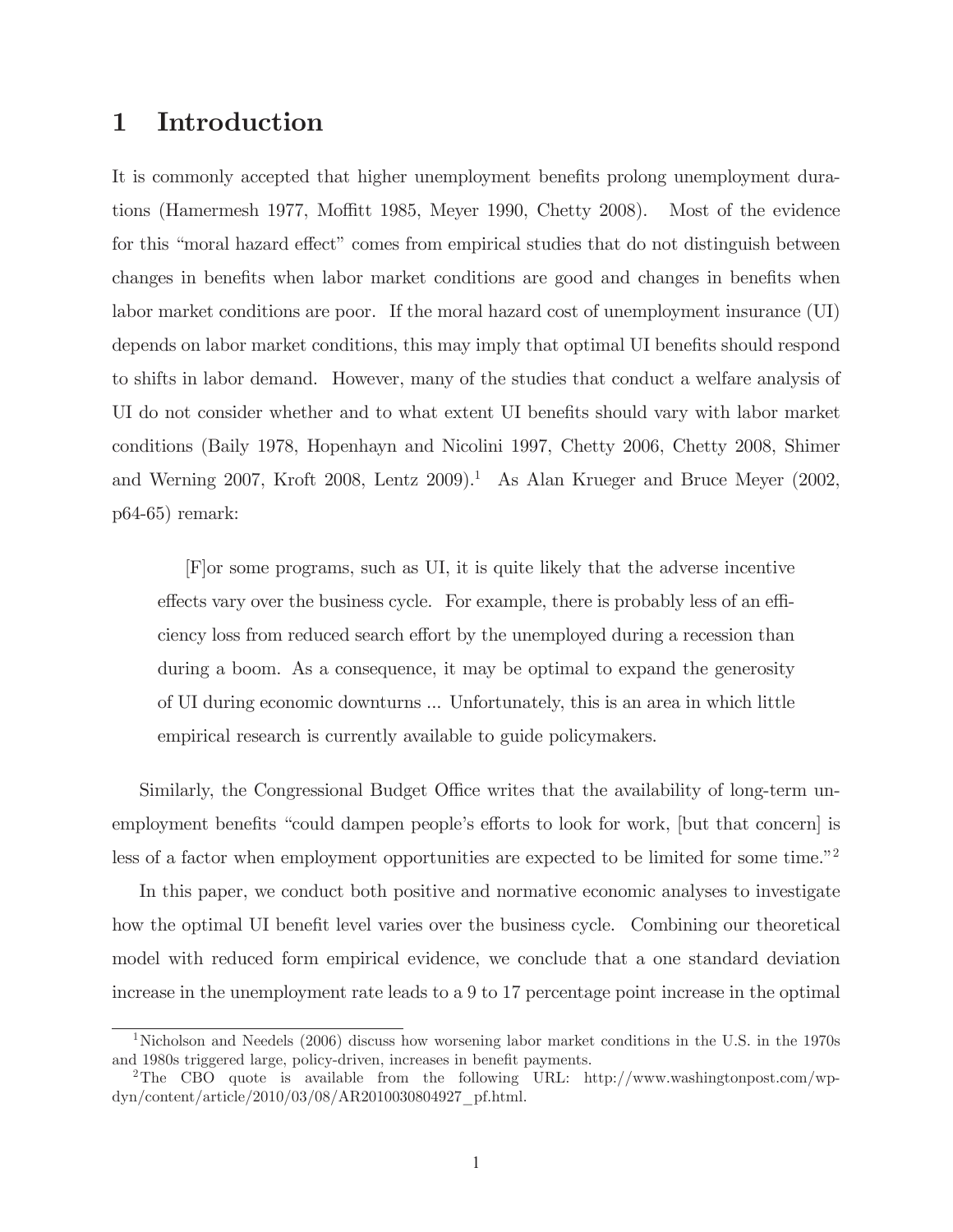UI benefit level. We briefly summarize how we reach this conclusion in the remainder of this section.

Our main theoretical contribution is to exploit the structure of a standard job search model to derive analytical conditions for how the consumption smoothing benefit of UI (insurance value) and the elasticity of unemployment duration with respect to the UI benefit level (moral hazard cost) vary with the job offer arrival rate. Several studies in the job search literature derive conditions under which the duration of unemployment varies with the job offer arrival rate (Burdett 1981, Flinn and Heckman 1983, Burdett and Ondrich 1985, Jensen and Vishwanath 1985, Vroman 1985, van den Berg 1994); however, this is the first paper to our knowledge that uses a standard job search model to derive conditions for how the behavioral responses to UI vary with the job offer arrival rate. These conditions allow us to explain, in a clear and rigorous way, the economic forces that shape the cyclicality of these effects. Moreover, since our model nests other models in the literature that are used to evaluate optimal UI over the cycle, we are able to sharply delineate the key differences in results across models.<sup>3</sup>

Our key theoretical finding is that the cyclicality of the unemployment duration elasticity and the cyclicality of the insurance value of UI are both theoretically ambiguous. Each effect may be either procyclical or countercyclical. In other words, without additional assumptions on the structural parameters, the standard job search model places no restrictions on how the optimal UI level should vary over the cycle. We view the possibility that the moral hazard cost of UI can increase during times of high unemployment — contrary to the speculation of Krueger and Meyer (2002) above — as an interesting prediction of the model. The thereotical ambiguity highlighted by the job search model indicates that how the moral hazard cost and the consumption smoothing benefit of UI each vary with labor market conditions is ultimately an empirical question. This motivates our two-part empirical strategy, which directly estimates each of these terms.

<sup>3</sup>For example, our paper is the only paper in the literature on optimal UI over the cycle that includes reservation wages as a choice variable, in addition to search intensity. Additionally, since we use a dynamic job search model, we can compare and contrast our results to results that are based on a static job search model (Andersen and Svarer 2009).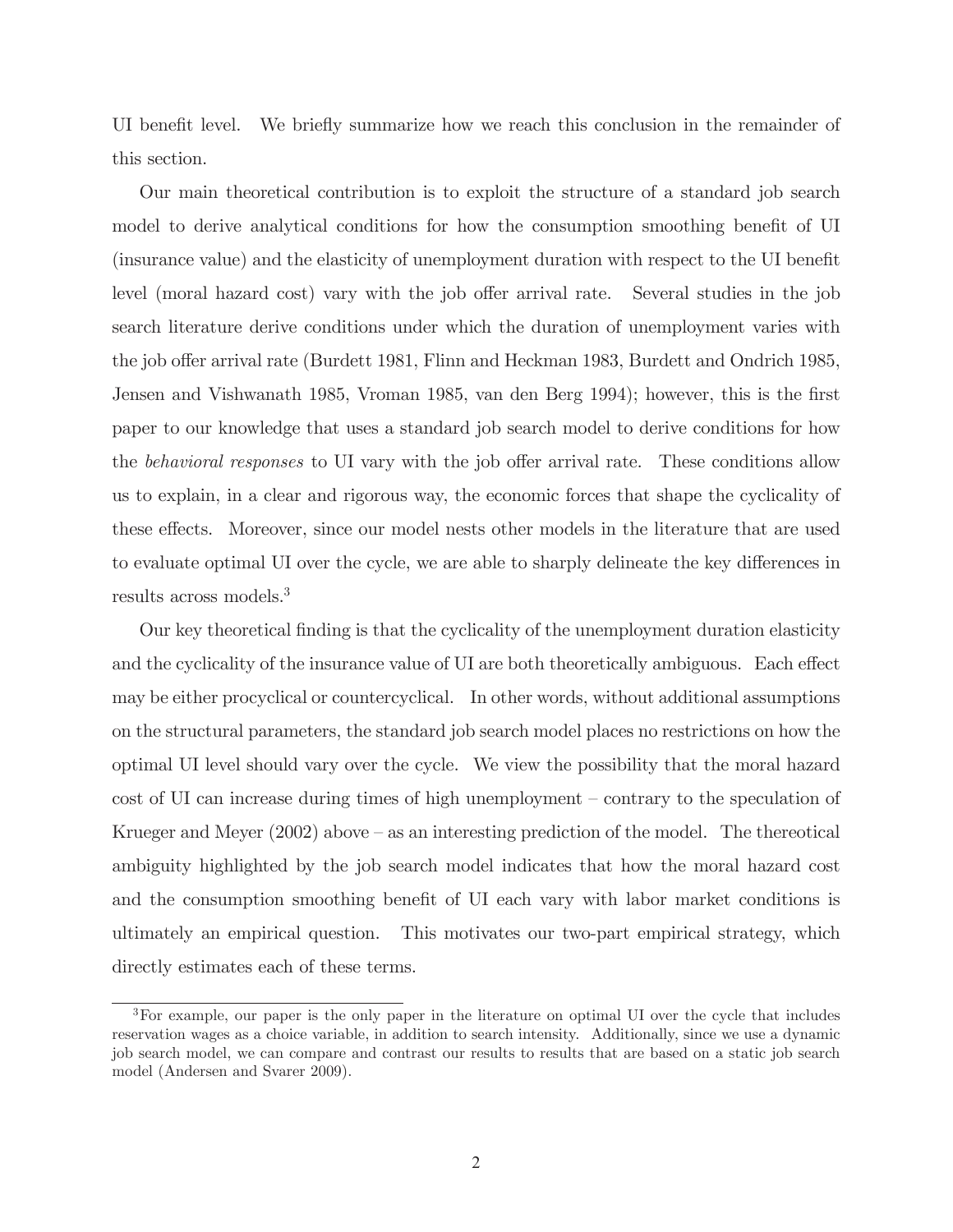Our first empirical contribution is to examine how the elasticity of unemployment duration with respect to the UI benefit level varies with labor market conditions. We do this by estimating a hazard model where the effect of the UI benefit level on unemployment durations is allowed to depend on the state unemployment rate. Our identification of this model comes from exploiting variation in UI benefit levels within states over time interacted with within- and between-state variation in the unemployment rate. We pursue this time-series, cross-sectional research design using state unemployment rates rather than a purely time-series design using the national unemployment rate in order to have sufficient variation in UI benefit levels across a wide range of labor market conditions. While this has the benefit of allowing us to more precisely identify how the duration elasticity varies with the unemployment rate, there are several caveats to extrapolating this estimate to national business cycles which we discuss in detail below.

Our second empirical contribution is to estimate how the consumption smoothing benefit of UI varies with the unemployment rate. We replicate and extend previous work on the consumption smoothing benefit of UI (Gruber 1997) by estimating how the effect of UI on the consumption drop upon unemployment varies with the unemployment rate. We also implement an additional test, based on Chetty (2008), which examines whether liquidity effects can account for the significant interaction effect documented above. We view these two tests as complementary, both designed to examine whether the marginal social benefit of UI varies over the cycle.

To preview our findings, we find that the elasticity of unemployment duration with respect to the level of unemployment benefits is 0.61 at the average state unemployment rate. This average duration elasticity estimate is similar to the elasticity estimates reported in the literature. Our new empirical result is that the duration elasticity varies with local labor market conditions; specifically, we find that the duration elasticity is statistically significantly lower when the local unemployment rate is relatively high. Furthermore, the magnitude of this interaction effect is economically large: in our preferred specification, a one standard deviation increase in the unemployment rate (an increase of 1.3 percentage points from a base of 5.4%) reduces the magnitude of the duration elasticity by 0.26 to 0.35 (a decline in magnitude of 42%). By contrast, with available precision, we do not find evidence that the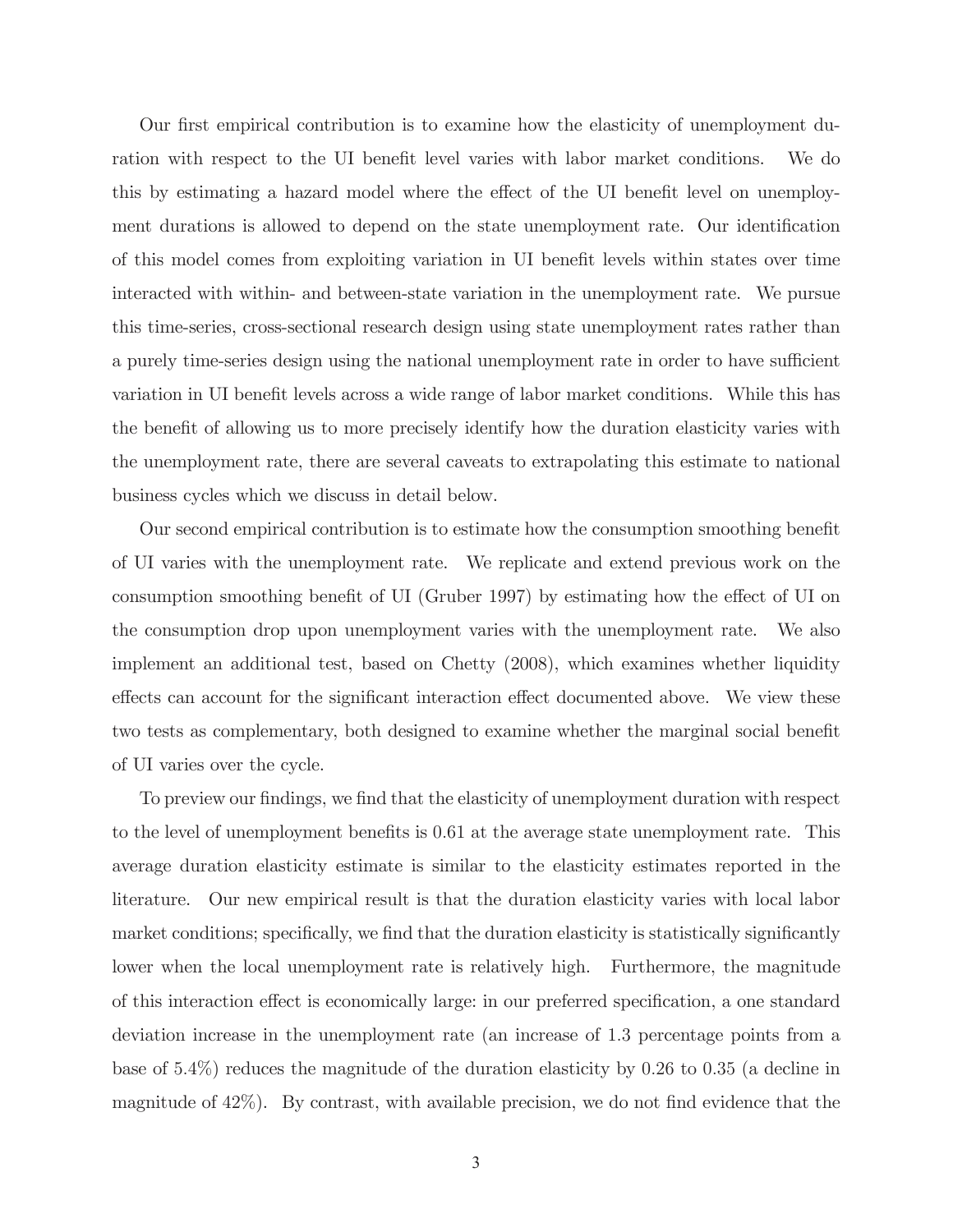consumption smoothing benefit of UI varies with the unemployment rate. Our estimates are both economically and statistically insignificant, and we can rule out modest magnitudes: the 95% confidence interval allows us to reject that a one standard deviation increase in the unemployment rate increases the effect of UI on the consumption drop at unemployment by more than 16%. Additionally, the duration-based test reveals no evidence that the interaction effect we estimate is driven by liquidity effects, consistent with the consumptionbased results. Putting these results together, they imply that the moral hazard cost of UI is procyclical while the consumption smoothing benefit of UI is acyclical. These findings form the basis of our conclusion that optimal benefits should be decreasing in the unemployment rate

An immediate concern with our empirical strategy is that when the state unemployment rate is high, benefits may (endogenously) become more generous and unemployment durations will also become longer, which may bias the estimate of the interaction term in our duration elasticity specifications. We pursue three strategies to address this concern.

First, we always measure the local unemployment rate *relative* to the national unemployment rate, and we control for this relative local unemployment rate directly in all specifications. The use of relative unemployment rates alleviates the concern that UI benefit levels may partially respond to national business cycles. Additionally, if states raise UI benefits in recessions, but do not systematically adjust benefits in good times, then this strategy is preferable to using absolute unemployment rates with year fixed effects, as we discuss below. By controlling for the local unemployment rate in all specifications, we address the concern that benefits may respond endogenously to the local unemployment rate. Under the strong assumption that UI benefit levels are random conditional on the local unemployment rate and the other control variables in our baseline specification, we will consistently estimate our interaction term.

Second, we directly investigate the association between the local unemployment rate and UI benefits. We find weak but suggestive evidence that the local unemployment rate and the UI benefit level are positively correlated. Moreover, our evidence weakly suggests that the positive association is stronger when the unemployment rate is relatively high. This implies that benefits may respond more strongly to local labor market conditions during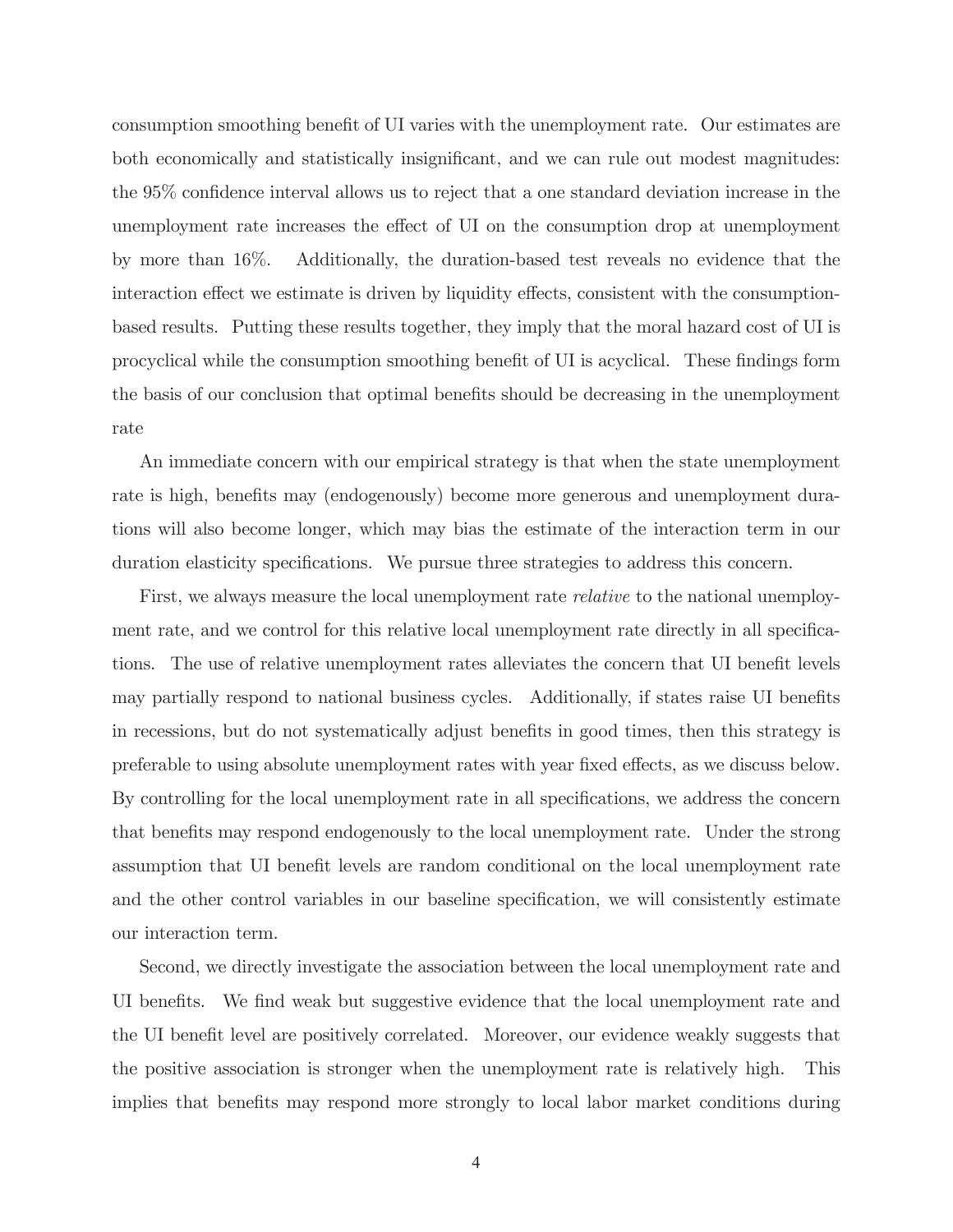bad times. We argue that this type of differential correlation between the unemployment rate and UI benefits works against our findings. In particular, any omitted variables bias due this type of policy endogeneity will make the duration elasticity artificially larger during times of high unemployment; however, we find the opposite result: the duration elasticity is lower when the local unemployment rate is relatively high.

Third, we investigate several alternative identifying assumptions to gauge the magnitude of omitted variables bias, and we find, if anything, that our results become stronger. First, we include a flexible polynomial in the state unemployment rate, which addresses the concern that benefits may vary non-linearly with the unemployment rate. Second, we include as additional controls the interaction of the state unemployment rate with state fixed effects and year fixed effects. This allows for a more flexible correlation between observable local labor demand shocks and UI benefits. In particular, it captures the possibility that in certain states and/or years, UI benefits may be unusually responsive to changes in labor market conditions. Third, we investigate alternative specifications which allow for unobserved trends across states within a region and within states over time, and we find, if anything, slightly stronger results. Lastly, we find stronger (though somewhat less precise) results when we define local labor markets as metropolitan areas (MSAs) rather than states and exploit purely across-MSA, within-state variation in unemployment rates, holding UI benefit levels constant. We therefore interpret our preferred specification as a conservative estimate of the magnitude of the relationship between the duration elasticity and the local unemployment rate.

We also investigate a wide variety of alternative explanations for this finding, and we find no consistent evidence that the interaction effect we estimate is primarily determined by compositional changes, endogenous takeup, or bias from using both between-state and within-state variation in state unemployment rates. Therefore, our interpretation of the empirical results is that they are most consistent with a negative relationship between the moral hazard of cost of UI and the local unemployment rate.

Finally, our third contribution in this paper is to calculate how the optimal UI benefit level varies over the cycle using our reduced form empirical evidence. Specifically, we derive and numerically implement the Baily-Chetty formula for the marginal welfare gain of UI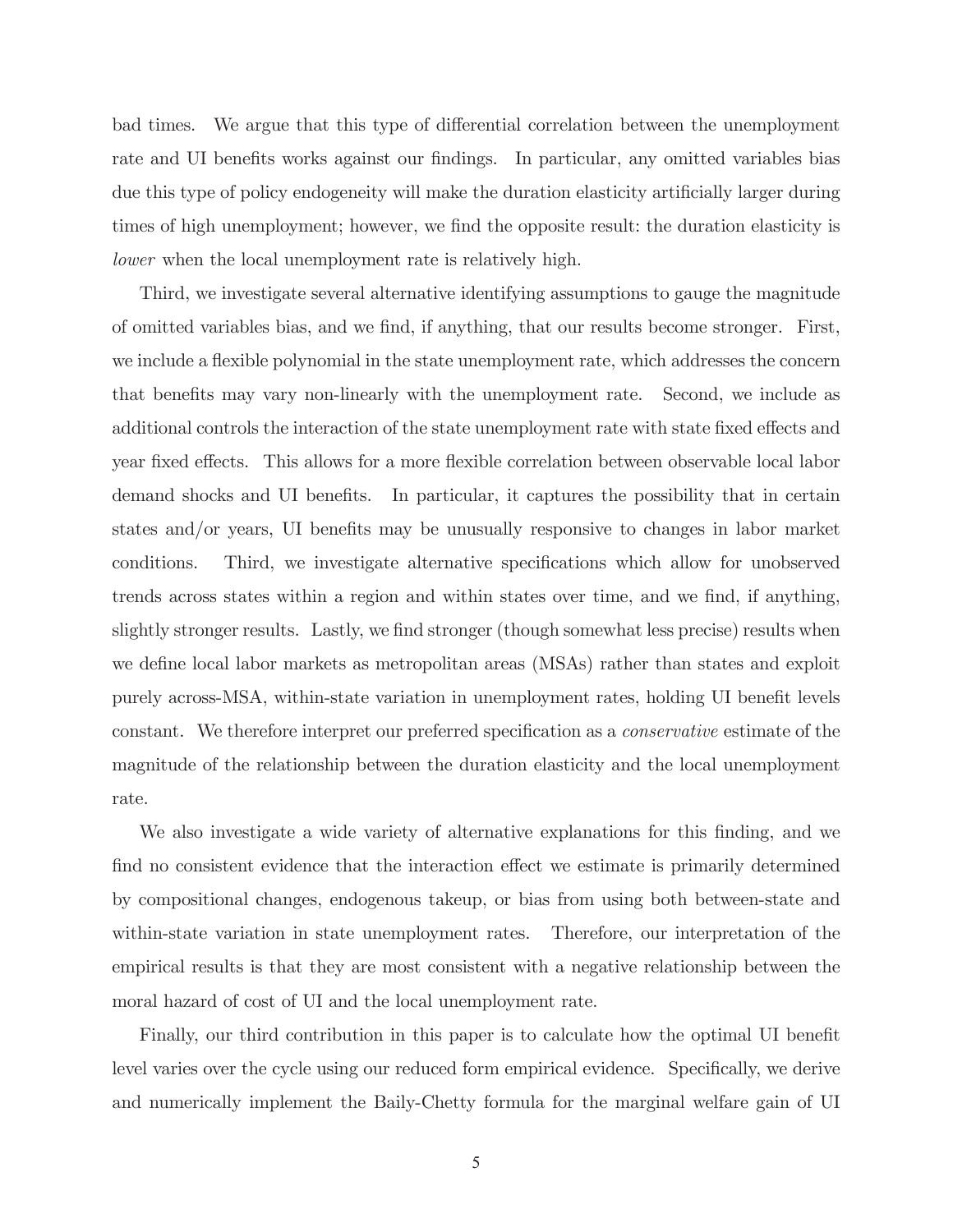that illustrates the standard trade-off between the consumption smoothing benefit of UI and the moral hazard cost of UI and their dependence on the unemployment rate. We state the formula in terms of our reduced form parameter estimates, thus taking into account how the behavioral response to UI benefits varies over the cycle. Therefore, our welfare analysis is in the spirit of the "sufficient statistics" approach (Chetty 2009).

The primary advantage of this approach is that it does not place any restrictions on the model primitives and is therefore valid for a wide range of underlying mechanisms which cause the duration elasticity and the consumption smoothing benefit each to vary with the unemployment rate.<sup>4</sup> In particular, our welfare analysis does not require assuming a specific functional form for how effort is translated into a job offer arrival rate, which  $-$  as we show below — can affect how the duration elasticity varies over the cycle. We also do not need to identify how reservation wages and search effort respond to a change in benefits and how these responses vary over the cycle, nor do we need to make specific assumptions about liquidty effects.

Combining our reduced form empirical estimates to calibrate the optimal UI benefit level implied by our model, we find that a one standard deviation increase in the local unemployment rate leads to a 9 to 17 percentage point increase in the optimal replacement rate, depending on the coefficient of relative risk aversion used in the calibration.5 To give a sense of the magnitude of this change, it is roughly equivalent to the change in the optimal UI benefit level stemming from a one unit change in the coefficient of relative risk aversion (e.g., from  $\gamma = 3$  to  $\gamma = 4$ ), holding constant the duration elasticity and the effect of UI on the consumption drop at unemployment. Thus, our results suggest a countercyclical UI policy, which is broadly consistent with the observed policy in the U.S. Below we discuss how our results shed light on the optimality of current UI policy, which is based on extending the potential duration of unemployment benefits, or the number of weeks for which an unemployed worker can claim benefits — typically 26 weeks in the United States. We also provide an illustration of how one may use our empirical results to shed

<sup>4</sup>Chetty (2009) describes the advantages and disadvantages of the sufficient statistics approach in more detail.

<sup>&</sup>lt;sup>5</sup>We report results across a range of CRRA values from  $\gamma = 2$  to  $\gamma = 4$ .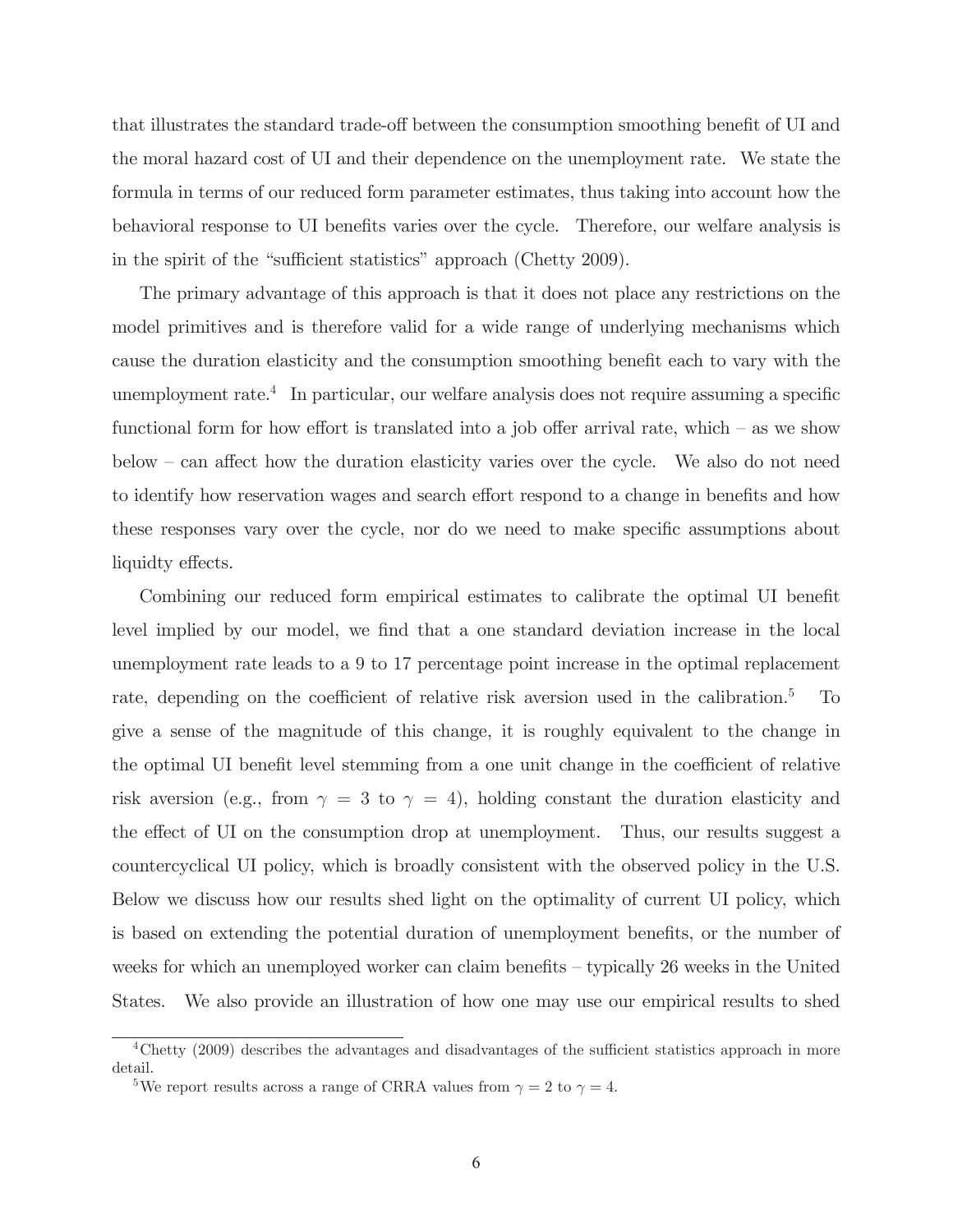light on how extending benefits in a recession affects the aggregate unemployment rate.

Several papers in the literature have explored optimal UI over the business cycle. Kiley (2003) and Sanchez (2008) consider dynamic, discrete-time, search effort models, with a fixed wage and no assets, building on Hopenhayn and Nicolini (1997). These papers impose a functional form on the job finding probability that ensures search effort and a variable affecting the job offer arrival rate are highly complimentary. Under this functional form assumption, UI benefits are more distortionary in good times than bad times; as a consequence, optimal UI benefits are countercyclical. Andersen and Svarer (2009) consider a static model of job search with a fixed wage and no assets and impose a similar functional form assumption on the job finding probability. They incorporate UI financing requirements and show that if the government budget must balance in each state, benefits could be procyclical due to a "budget effect."

Our main contribution relative to these papers is to consider a more general dynamic search model, with stochastic wage offers, as has recently been used in the UI literature (e.g., Shimer and Werning (2007)). This framework allows us to shed light on several new dimensions of the optimal UI problem. First, the model permits us to characterize the cyclical behavior of the behavioral responses of both search effort and reservation wages. This is important if in practice individuals set a reservation wage in addition to choosing search intensity. Second, since our model nests other search models used in the literature, we can use the model to zoom in on the distinctions between them. For instance, our results highlight that the response of search effort to UI benefits over the cycle is pinned down by three factors: (1) a static effect, (2) a dynamic effect and (3) a reservation wage effect. We show that these effects can go in opposite directions. Previous studies have not highlighted this distinction since they considered special cases of our model. Last and most important, these studies are purely theoretical; they do not focus on empirically evaluating how UI benefits should respond to variation in labor market conditions. To our knowledge, this is the first paper to estimate how the optimal UI benefit level varies over the cycle using reduced form empirical estimates of how the consumption smoothing benefit and moral hazard cost of UI varies with the unemployment rate.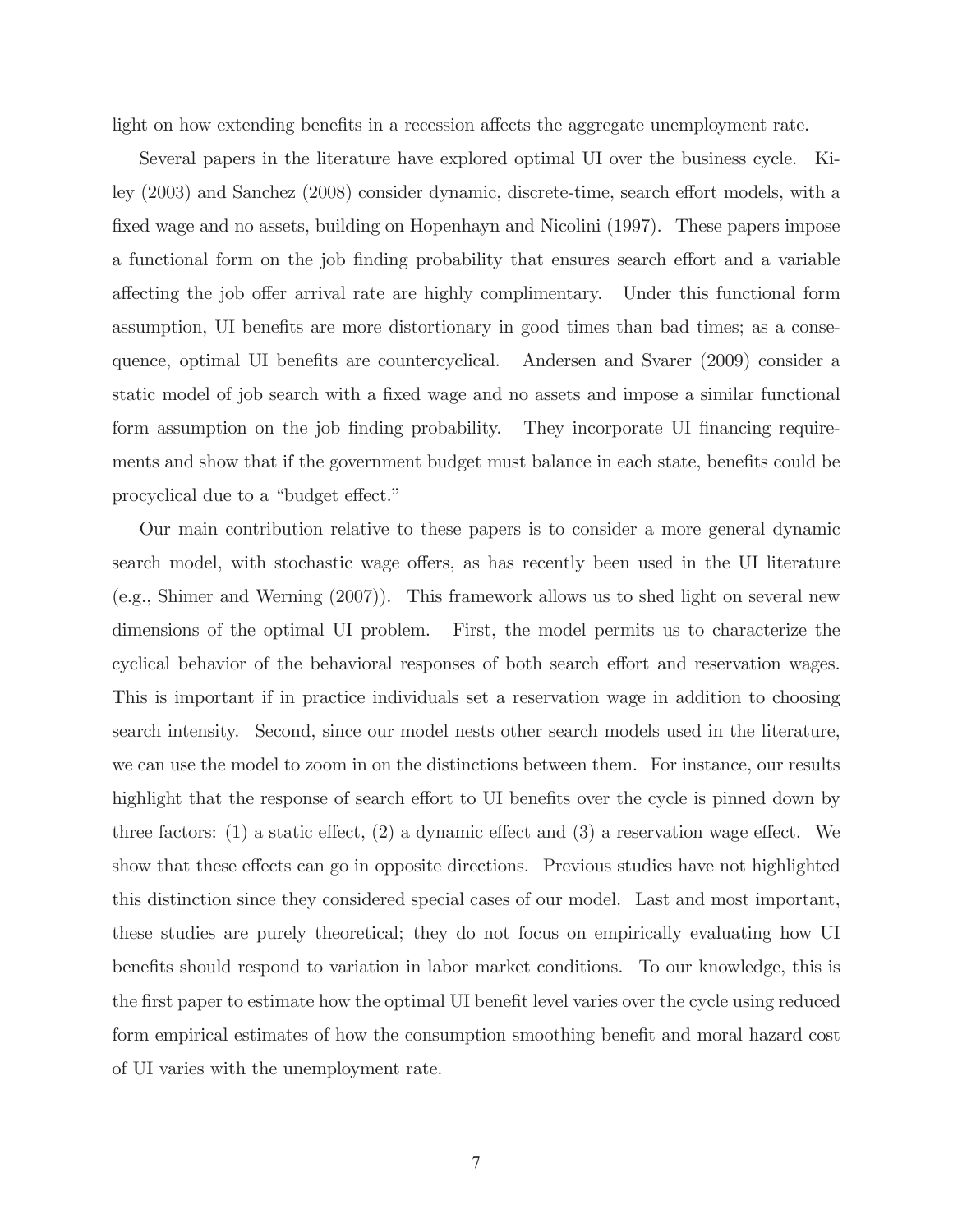While our framework is a partial equilibrium model, another strand of the literature has begun to explore optimal UI over the cycle in a general equilibrium framework. Andersen and Svarer (2010) consider a stylized general equilibrium model and model the business cycle as a markov process, thus allowing for changes in the business cycle situation. They demonstrate that allowing for changes in the business cycle situation changes how the distortion to effort created by UI varies over the cycle, since search effort depends on anticipated changes in the labor market. Another general equilibrium approach is Landais, Michaillat, and Saez (2010), who consider a matching model with search effort and focus on characterizing the optimal benefit level over the cycle. The primary innovation in this paper is the introduction of endogenous job rationing coming through the combination of diminishing marginal returns to production and wage rigitidy. They derive a version of the Baily-Chetty formula for optimal UI in terms of a macro elasticity, which captures the direct effect of a change in UI benefits on search and the indirect effect that arises via changes in the aggregate job finding rate. Though our model is a partial equilibrium model, it can be reinterpreted as a general equilibrium model following Rogerson, Shimer, and Wright (2005). More specifically, one can interpret the model in this paper as the Landais et al. model with the addition of reservation wages and the elimination of job rationing (which would be obtained by assuming constant returns to scale in production, for example).

Finally, while we focus on the optimal *level* of UI benefits over the cycle, contemporaneous research by Schmieder, von Wachter and Bender (2010) explores the optimal duration of UI benefits. They consider a fixed wage, search effort model and derive a formula for the marginal welfare gain of extending the maximum length of time an individual is eligible to receive UI benefits. Similar to our work, they pursue a sufficient statistics approach and empirically estimate how the inputs to their formula vary over the cycle. Specifically, they implement a regression discontinuity design using administrative data from Germany to identify the elasticity of non-employment and actual benefit duration with respect to the potential benefit duration. Their research design allows them to estimate an elasticity for each year in their sample (1987-2004). They show that their annual estimate of the non-employment duration elasticity does not correlate significantly with the annual unemployment rate over this time period. On the other hand, the actual benefit duration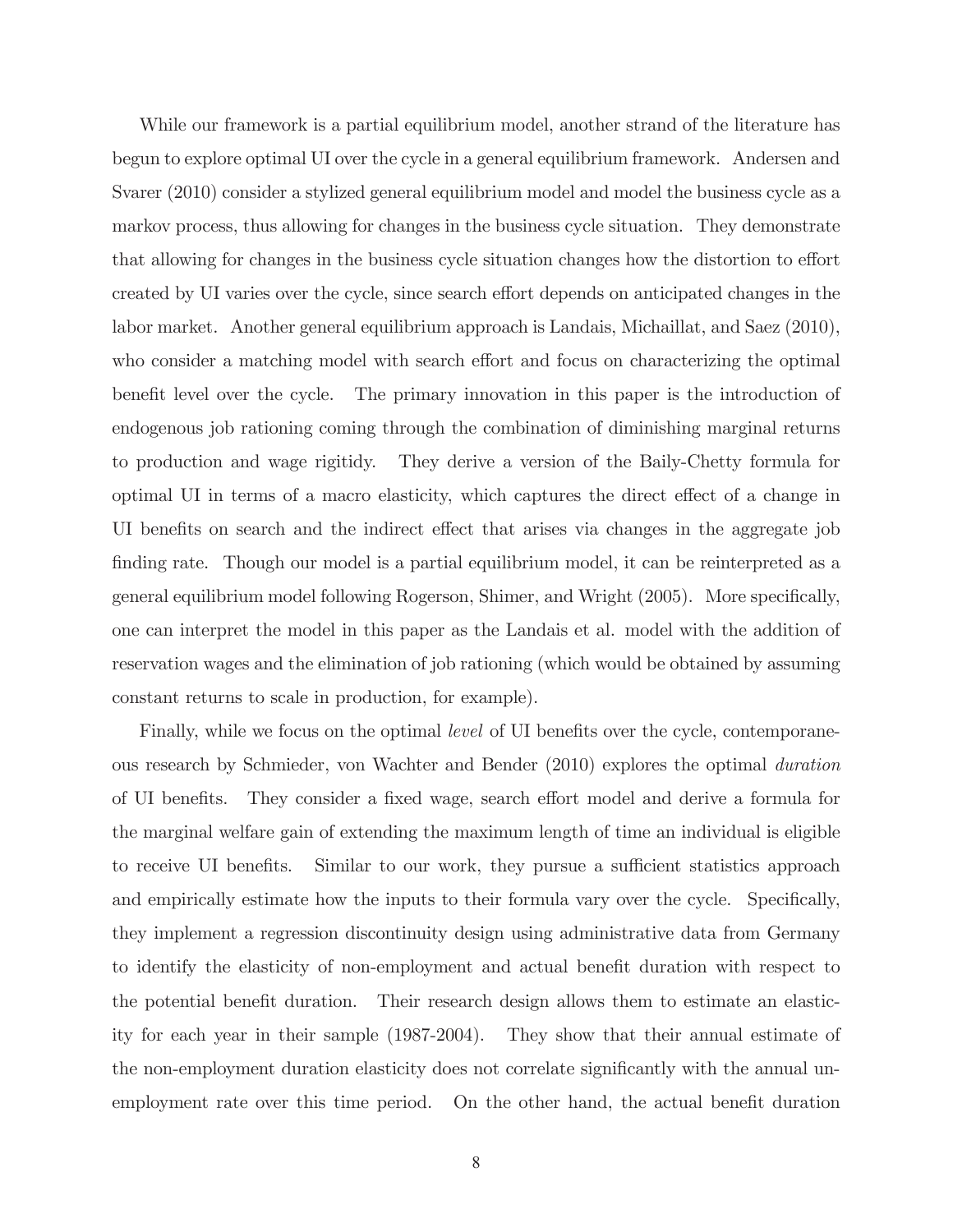elasticity is significantly positively correlated with the unemployment rate. While they do not fully evaluate their sufficient statistics formula (because they do not estimate how the insurance value or liquidity effect of UI varies over the cycle), their empirical findings also indicate that the welfare gain of an increase UI benefit generosity (in this case, through UI benefit extensions) is higher during recessions. $6$ 

Our empirical analysis differs from Schmieder et al. in several ways: first, we consider the US which is a different institutional setting than Germany; second, we consider variation in the benefit level rather than potential benefit duration; third, we focus on monthly variation in the unemployment rate within and between US states, which we believe permits a more powerful test of whether the effect of UI benefits depends on the unemployment rate. We discuss additional explanations for the differences between their findings and the findings in this paper below. Overall, we view our work which focuses on the optimal benefit level as highly complementary to work which focuses on optimal potential duration, and an important task in future work will be to investigate the problem of jointly choosing the optimal benefit level and optimal potential benefit duration over the business cylce.

The remainder of the paper proceeds as follows. The next section develops the search model and describes both the agent and planner problems. Section 3 presents our empirical analysis which estimates how the duration elasticity and consumption smoothing benefit of UI vary with the unemployment rate. Section 4 considers the welfare implications of our empirical findings. Section 5 concludes.

# 2 Theory

In this section, we describe the setup of a standard continuous-time, infinite-time horizon, job search model. The model closely follows Shimer and Werning (2007).

 $6$ They also calibrate their search model and consider two comparative static exercises: (1) an increase in the agent's search cost and (2) a decline in re-employment wages. They find these lead to opposite effects on search behavior and the marginal welfare gain of extensions.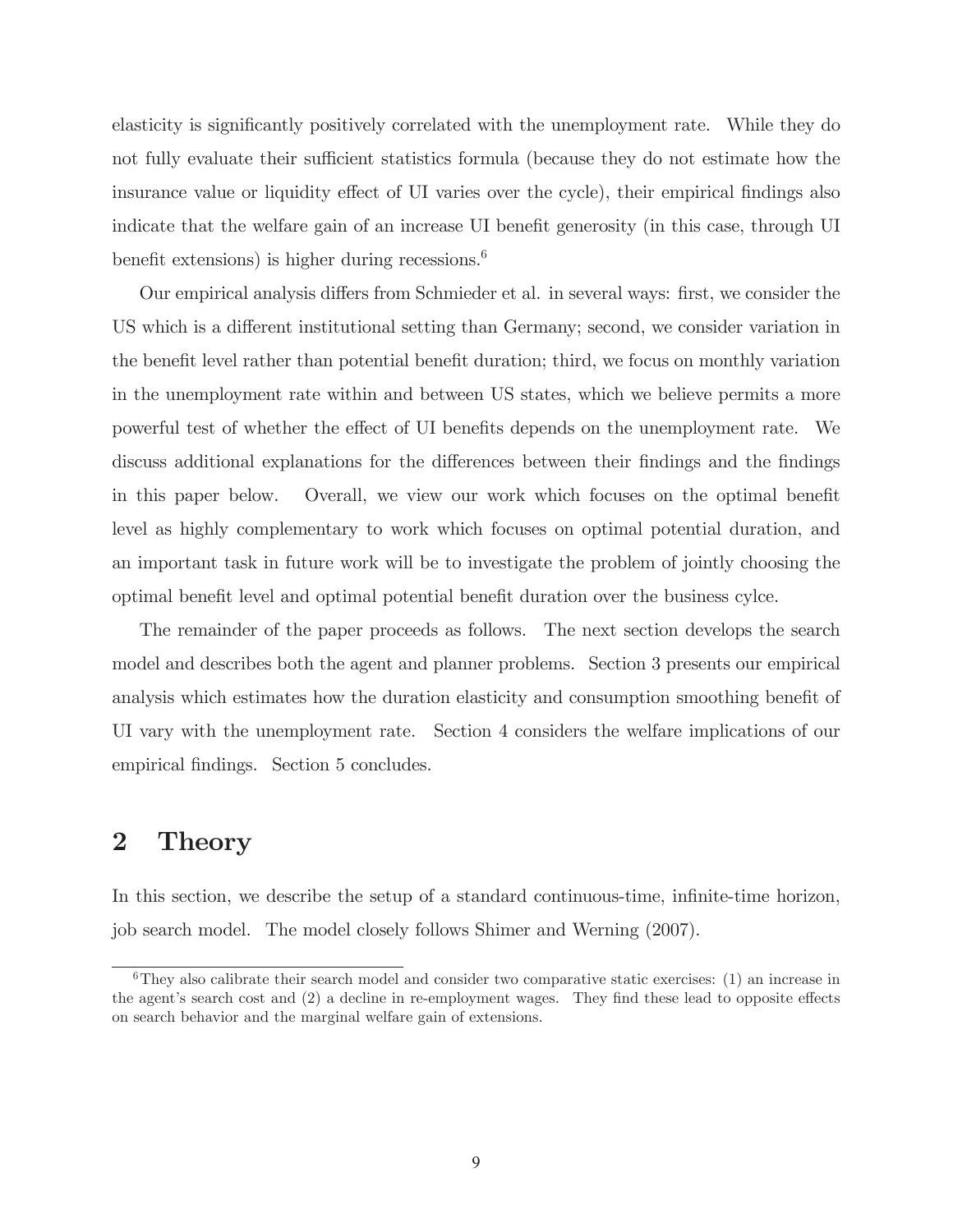### 2.1 Assumptions

We make several assumptions. First, we focus on benefit level, not potential benefit duration, although the latter is clearly also an important policy parameter.<sup>7</sup> Second, workers consume hand-to-mouth. The only way an unemployed worker can smooth consumption across states is through publicly provided unemployment insurance. We make this assumption since it allows us to characterize analytically how the behavioral responses to UI vary over the cycle. Importantly, our sufficient statistics welfare analysis is valid even when workers have access to liquidity, a point we discuss below. Third, there is no value from leisure time during an unemployment spell. $\delta$  Fourth, workers are homogeneous. Finally, we work in a partial equilibrium setting with no firms.

## 2.2 Agent's Problem

Consider a single worker with flow utility  $U(c)$ , where  $U' > 0$ ,  $U'' < 0$ . The worker's subjective discount rate is  $\rho \geq 0$ . The worker maximizes the expected present value of utility from consumption

$$
E_0 \int_0^\infty e^{-\rho t} U(c(t)) dt \tag{1}
$$

If the worker is unemployed, she receives unemployment benefit b and samples wage offers from a known distribution function,  $F(w)$ . Wage offers arrive randomly and individuals affect the offer arrival rate through costly search effort, e. Following Andersen and Svarer (2009), we assume a linear, separable cost of search, denoted by  $\psi(e)$ . The offer arrival rate  $\lambda(e, \alpha)$  has the following properties:  $\lambda_1 \geq 0$ ,  $\lambda_{11} \leq 0$ ,  $\lambda_{12} \geq 0$  and  $\lambda_2 \geq 0$ . We characterize business cycles as shifts in labor demand. Variation in labor demand comes via the parameter  $\alpha$ , which proxies for productivity.<sup>9</sup>

Workers who accept a wage offer commence employment immediately. When the worker is employed, she earns a wage w and pays taxes  $\tau$  which are used to finance unemployment

<sup>7</sup>Shimer and Werning (2008) find that socially optimal UI policy is infinite duration, constant benefits in a model with free access to savings and lending and CARA preferences.

<sup>8</sup>We relax this assumption in Extension 1 in the Appendix.

<sup>&</sup>lt;sup>9</sup>In Extension 3, we consider business cycles driven by changes in  $F(w)$ .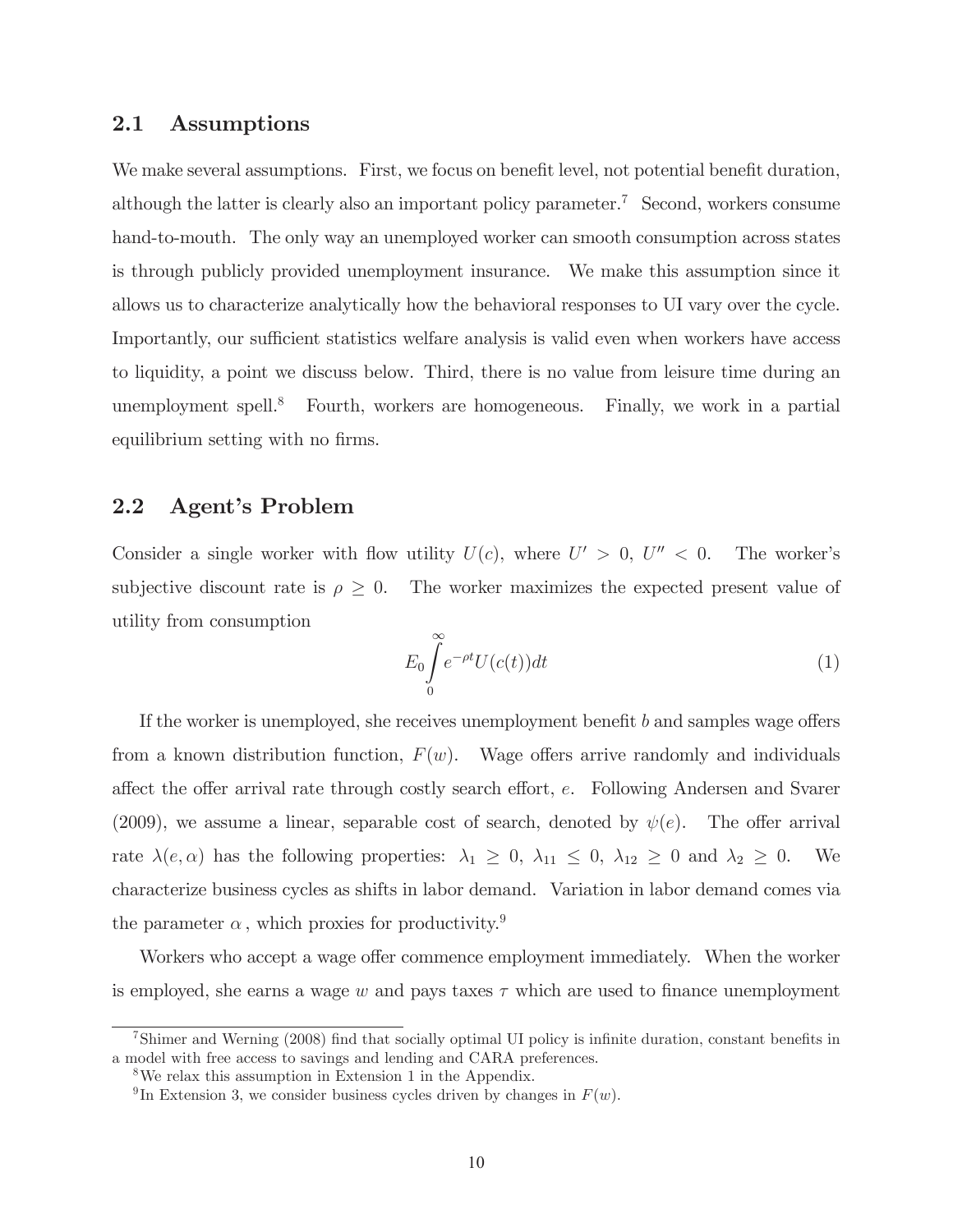benefit payments. Consumption when employed is her net wage,  $w - \tau$ . Employment is assumed to end exogenously with separation rate s.

Finally, the structural parameters s,  $F(w)$ , b,  $\tau$  and  $\rho$  are independent of time. All duration dependence in the model comes from shifts in  $\alpha$ , which we assume are unanticipated by the individual; that is, she always thinks that it will remain constant at its current value. As Van Den Berg (2001) notes, this is likely to be a reasonable assumption in the case of a random macroeconomic shock.<sup>10</sup> For ease of notation, we suppress the dependence of  $\alpha$  on time, t. Empirically, we do not directly observe  $\alpha$ . Instead, in our empirical specifications, we allow  $\alpha$  to vary across individuals and over time (and not within spells) by using variation in the unemployment rate at the start of an individual's unemployment spell. We describe this in more detail in our empirical section below. It is a well-known result that workers adopt a reservation wage strategy accepting wage offers above the reservation wage,  $\overline{w} = \overline{w}(b, \tau)$ . We refer the reader to the Appendix for the characterization of the agent's reservation wage and the agent's optimal search intensity.

## 2.3 Elasticity Concepts

For ease of notation, we define  $\theta(\overline{w}) \equiv \frac{f(\overline{w})}{\overline{F(\overline{w})}}$ , the hazard rate (or failure rate) of the wage offer distribution, evaluated at the reservation wage. Next, let  $\delta(e, \alpha) \equiv \frac{d \log \lambda(e, \alpha)}{de}$  represent the percentage change in the job offer arrival rate from an additional unit of search, evaluated at the optimal search effort. In this model, expected duration is the inverse of the job finding probability,  $D \equiv 1/[\lambda(e, \alpha)\overline{F}(\overline{w})]$  where  $\overline{F}(w) \equiv 1 - F(w)$ . Define the total elasticity of expected unemployment duration with respect to the UI benefit level as  $\varepsilon \equiv \frac{d \log D}{d \log b}$ . We can conveniently express the duration elasticity as:

$$
\varepsilon = \varepsilon_{\overline{w}} + \varepsilon_e \tag{2}
$$

The first term in (2),  $\varepsilon_{\overline{w}} \equiv \theta(\overline{w}) \times \overline{w} \times \frac{d \log \overline{w}}{d \log b}$ , is the duration elasticity in a reservation

<sup>&</sup>lt;sup>10</sup>An alternative formulation is the case where  $\alpha$  is permitted to vary in a deterministic way over an individual's unemployment spell. Individuals correctly anticipate a change in  $\alpha$ . See Van Den Berg (1990) for an example.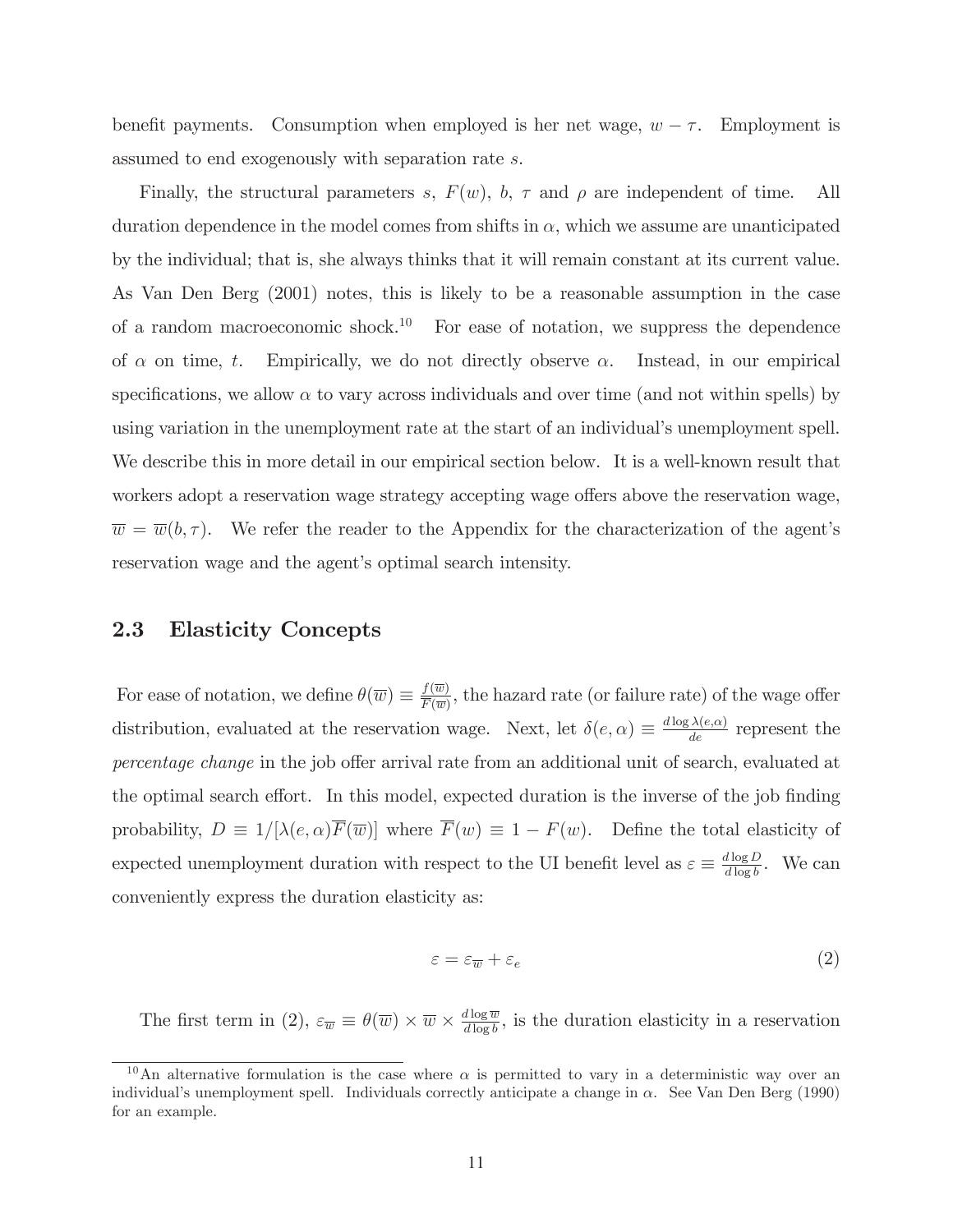model with exogenous job offer arrivals (Shimer and Werning 2007). The second term in (2),  $\varepsilon_e \equiv -\delta(e, \alpha) \times e \times \frac{d \log e}{d \log b}$ , is the duration elasticity in a search effort model with a fixed wage (Chetty 2008). This decomposition will prove quite useful in characterizing how the duration elasticity varies over the cycle.

## 2.4 Planner's Problem

In this section, we consider the optimal unemployment insurance problem. Our approach is to solve for the optimal level of UI in a given labor market state. We then focus on the question of how optimal UI varies over the cycle. A social planner maximizes an unemployed worker's expected lifetime utility,  $V_u$ . We restrict the class of feasible policies to those where the unemployment benefit level, b, and the employment tax,  $\tau$ , are constant. The planner's policy must satisfy a balanced-budget requirement which means that expected benefits paid out equals expected taxes collected. We assume throughout that  $r = \rho$ , which is a standard assumption in the literature. The social planner's problem is stated formally as:

$$
\max_{b,\tau} V_u(b,\tau)
$$
  
s.t.  $D(b,\tau(b))b = \frac{\tau}{r+s}$ 

The following proposition characterizes the money-metric marginal welfare gain of increasing benefits by \$1.11

**Proposition 1** With  $r = \rho = 0$ , the money-metric welfare gain of raising b is given by

$$
\frac{dW}{db} = \frac{u}{1-u} \left\{ \frac{U'(b) - E[U'(w-\tau)|w \ge \overline{w}]}{E[U'(w-\tau)|w \ge \overline{w}]} - \varepsilon \right\}
$$
(3)

At the optimum,

$$
\frac{U'(b) - E[U'(w - \tau)|w \ge \overline{w}]}{E[U'(w - \tau)|w \ge \overline{w}]} = \varepsilon
$$
\n(4)

**Proof.** See Appendix A. ■

<sup>&</sup>lt;sup>11</sup>We solve the planner's problem by substituting the budget constraint  $\tau(b)$  into the objective function and solve the unconstrained problem.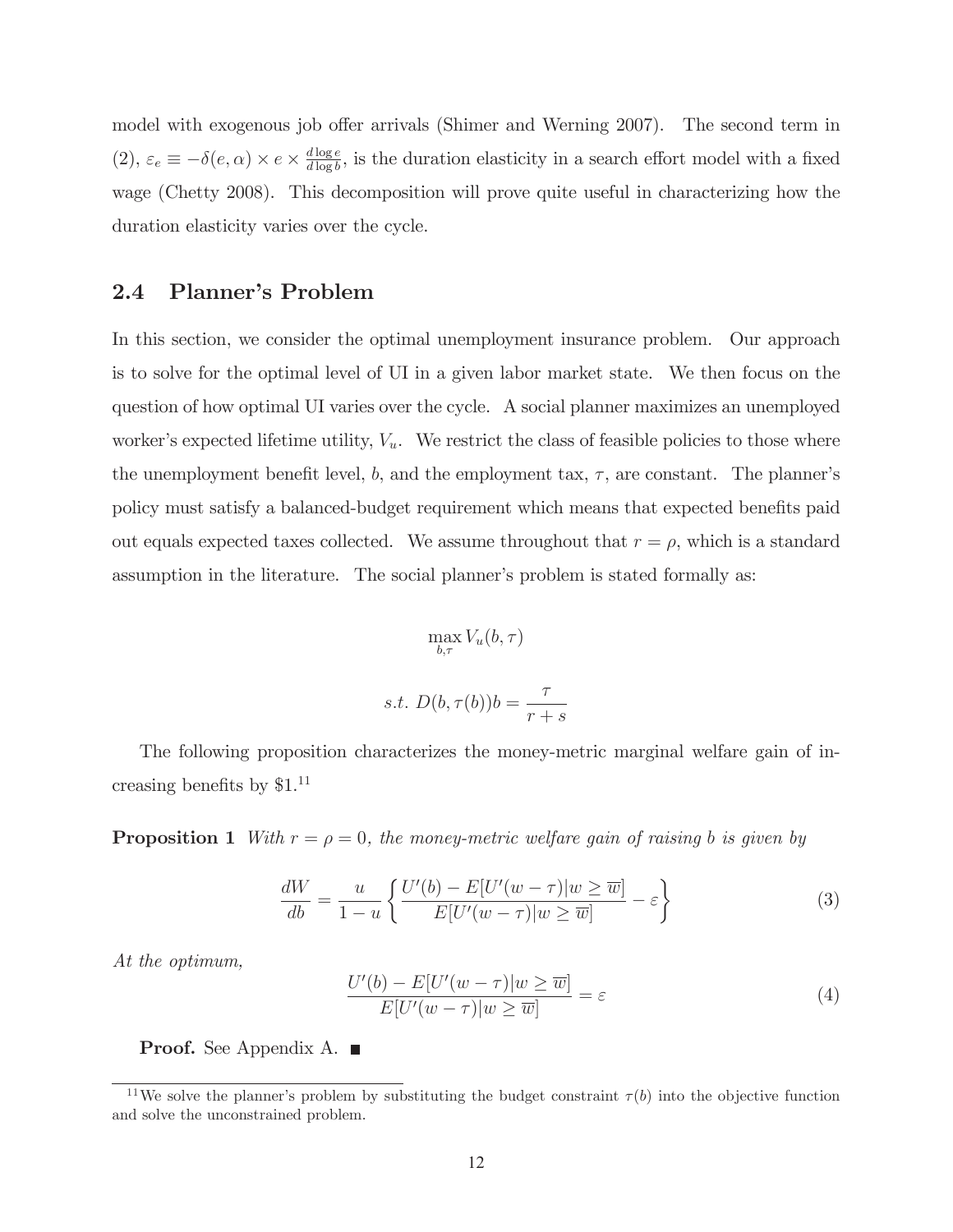This is the standard "Baily-Chetty condition" of optimal unemployment insurance (Baily 1978, Chetty 2006). If at current levels of UI benefits,  $dW/db > 0$ , raising the UI benefit level increases welfare. Thus,  $dW/db$  should be viewed as a "test" for whether current benefit levels are optimal. The test for the optimality of UI benefits illustrates the standard tradeoff between the insurance role of UI benefits against the disincentive effect. Moral hazard arises in the second-best world, since agents do not internalize the planner's balanced-budget constraint. Thus, they impose an externality on the planner's budget, which is captured by the elasticity of expected duration with respect to UI benefits,  $\varepsilon$ <sup>12</sup> Importantly, Chetty (2006) shows that equations (3) and (4) are robust to variation in the financial environment. In particular, it does not matter if agents consume hand-to-mouth or have access to liquidity. This result carries over to our setting; as a result, our welfare analysis will be valid, even with savings and borrowing.

## 2.5 Business Cycle Dependent UI

We now study how the optimal benefit level, characterized in equation (4) varies over the business cycle. First, we consider how the moral hazard cost of UI varies over the cycle.

### 2.5.1 Duration Elasticity Over the Cycle

Equation (4) demonstrates that the moral hazard cost of UI is determined by the magnitude of the total duration elasticity,  $\varepsilon$ . To see how  $\varepsilon$  varies over the cycle, we start by differentiating the agent's reservation wage and optimal search intensity with respect to b, holding taxes constant, to obtain the following  $lemma<sup>13</sup>$ :

Lemma 2 The marginal effects with endogenous search intensity satisfy

$$
\frac{\partial \overline{w}}{\partial b} = \frac{U'(b)}{U'(\overline{w} - \tau)} u > 0
$$
\n(5)

 $12\,\text{We show in Extension 1 in the Appendix that the basic structure of formula (3) remains intact if}$ unemployment has leisure value and/or there are monetary costs of search that reduce consumption.

<sup>&</sup>lt;sup>13</sup>We assume that  $\frac{\partial \overline{w}}{\partial \tau} = \frac{\partial e}{\partial \tau} = 0$  and focus on the partial derivatives of a benefit change. We do this for analytical tractability and show quantitatively that this has little impact on the results.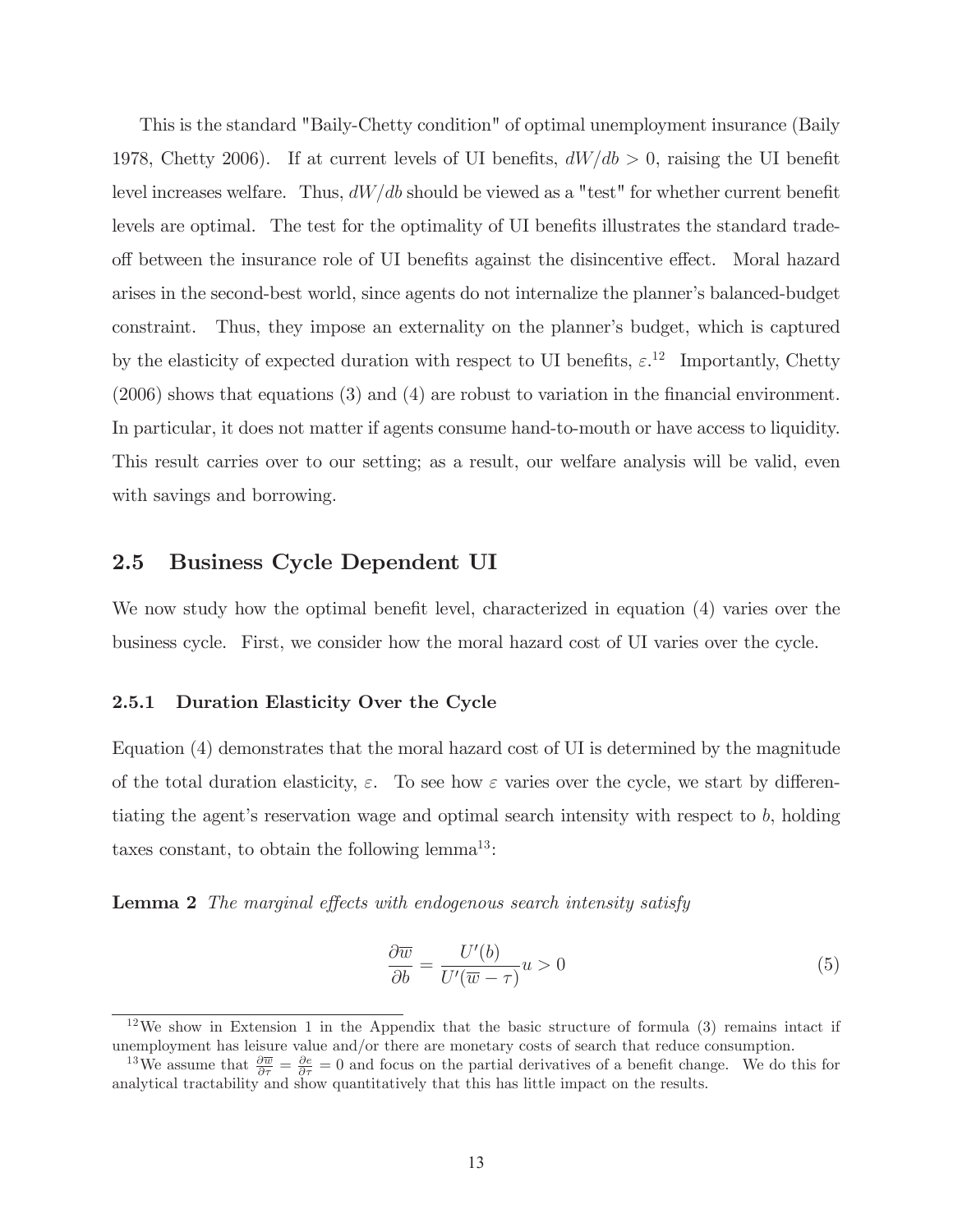where  $u \equiv \frac{\rho+s}{\rho+s+\lambda(e,\alpha)\overline{F}(\overline{w})}$ . ∂e  $\frac{\partial}{\partial b} =$  $\left[\frac{d \log \lambda_1(e, \alpha)}{de}\right]^{-1} \frac{U'(b)}{E[U(w-\tau)|w \geq \overline{w}]}$  $E[U(w - \tau)|w \ge \overline{w}] - U(b) + \psi(e) < 0$  (6)

where  $\lambda_1(e,\alpha) \equiv \frac{\partial \lambda}{\partial e}$ .

**Proof.** See Appendix A.

Corollary 3 In a fixed wage, **dynamic** search effort model, the marginal effect for search effort is

$$
\frac{\partial e}{\partial b} = \left[\frac{d \log \lambda_1(e, \alpha)}{de}\right]^{-1} \frac{U'(b)}{U(w - \tau) - U(b) + \psi(e)} < 0 \tag{7}
$$

Corollary 4 In a fixed wage, static search effort model, the marginal effect for search effort is

$$
\frac{\partial e}{\partial b} = \left[\frac{d \log \lambda_1(e, \alpha)}{de}\right]^{-1} \frac{U'(b)}{U(w - \tau) - U(b)} < 0 \tag{8}
$$

There are several things worth noting about equations (5) and (6). First, higher UI benefits raise reservation wages. Second, since a higher reservation wage is associated with a lower search intensity, we see that higher benefits reduce search effort. Third, for  $\rho \approx 0$ , the behavioral responses depend on the predetermined unemployment rate, u, that prevails at the time of the benefit increase; consequently, we use the predetermined unemployment rate in our empirical framework below. In addition to the theoretical motivation, this is advantageous from an econometrics standpoint, since it avoids the "reflection problem", a simultaneity bias that is caused by the fact that an increase in UI benefits increases unemployment duration and hence, the unemployment rate. Fourth, equation (5) shows that when  $U'' \approx 0$ ,  $\frac{\partial \overline{w}}{\partial b} \approx u$ , we can identify the responsiveness of the reservation wage to changes in benefits simply by measuring the unemployment rate that prevails at the time of the benefit increase.<sup>14</sup> Lastly, one can easily see how the search effort response

<sup>&</sup>lt;sup>14</sup>For the U.S. over the period 1999-2009,  $u \in [3.8\%, 10.1\%]$ . On the other hand, Feldstein and Poterba (1984) empirically estimate, using variation in UI benefits and reservation wages,  $\frac{\partial \overline{w}}{\partial b} \in [13\%, 42\%]$ . Therefore, in order to reconcile this range of estimates with the model-based expression for  $\frac{\partial \overline{w}}{\partial b}$ , it must be the case that risk aversion is relevant at existing UI benefit levels. While others have derived similar expressions for  $\frac{\partial \overline{w}}{\partial b}$  (e.g., Chesher and Lancaster 1983) we believe that this is a novel point that has not been highlighted in the literature on job search.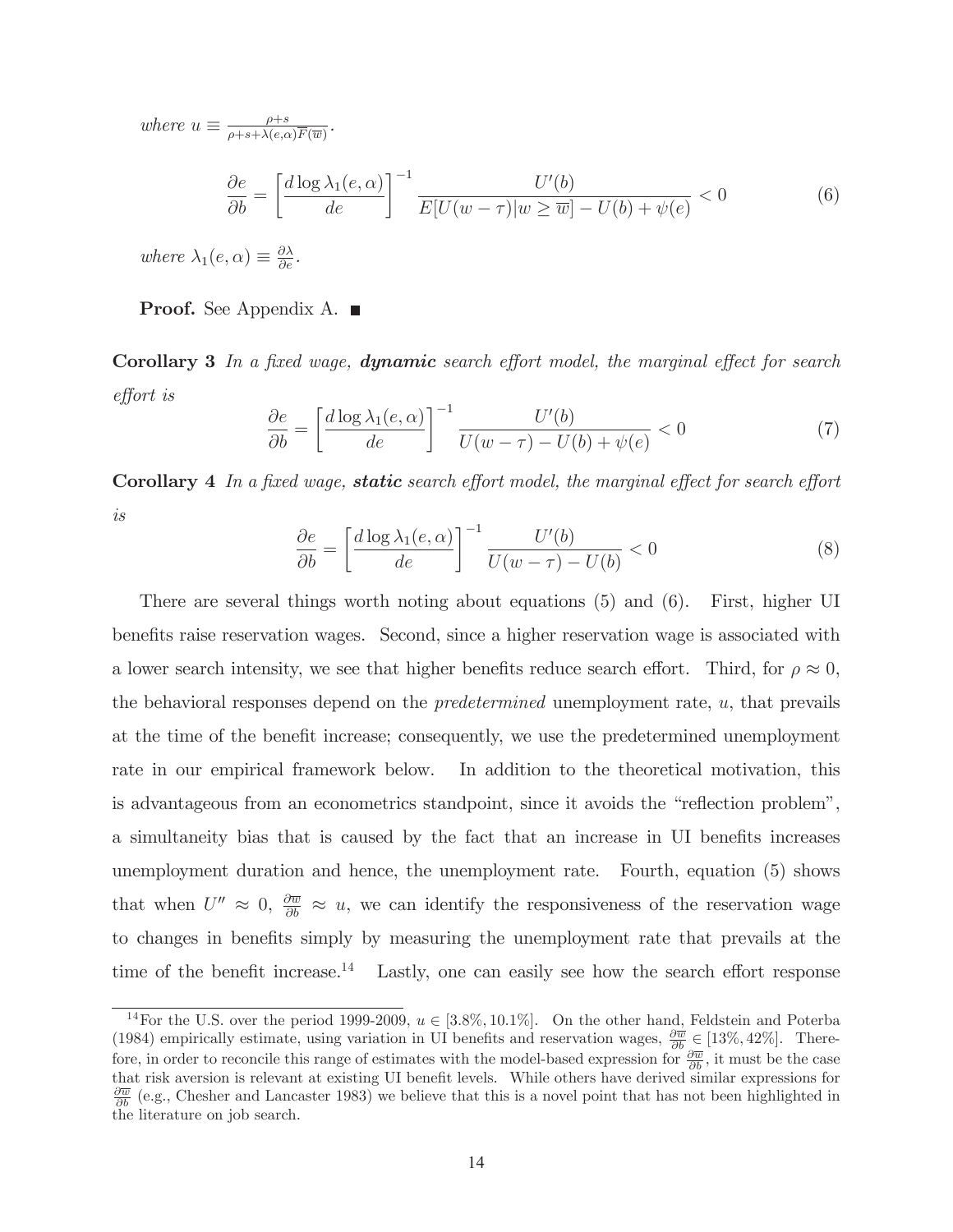to benefits generalizes from a fixed wage, static search effort model (equation (8)), to a fixed wage, dynamic search effort model (equation (7)) to a dynamic reservation wage model (equation (6)). This will help in characterizing the cyclical behavior of  $\partial e/\partial b$  and relating this behavior to earlier results in the literature. In particular, note that equation (8) is exactly the expression in the static search effort model of Andersen and Svarer (2009).

The next proposition characterizes the cyclical behavior of  $\frac{\partial \overline{w}}{\partial b}$  and  $\frac{\partial e}{\partial b}$ .<sup>15</sup> Denote the coefficient of relative risk aversion evaluated at the after-tax reservation wage by  $\gamma(\overline{w} - \tau)$ . For arbitrary x and y, let  $\varepsilon_{x,y} \equiv \frac{d \log x}{d \log y}$ .

**Proposition 5** Cyclical Behavior of Marginal Effects.

$$
\left( i\right)
$$

$$
\frac{d}{d\alpha} \left[ \frac{\partial \overline{w}}{\partial b} \right] > 0 \iff \varepsilon_{u,\alpha} + \gamma (\overline{w} - \tau) \varepsilon_{\overline{w},\alpha} > 0 \tag{9}
$$

(ii)

$$
\frac{d}{d\alpha} \left[ \left| \frac{\partial e}{\partial b} \right| \right] > 0 \iff \varepsilon_{\frac{d \log \lambda_1}{de},\alpha} + \varepsilon_{\rho+s+\lambda \overline{F},e} \times \varepsilon_{e,\alpha} + \frac{u}{1-u} \times \varepsilon_{\rho+s+\lambda \overline{F},\overline{w}} \times \varepsilon_{\overline{w},\alpha} < 0 \quad (10)
$$

**Proof.** See Appendix A. ■

#### 2.5.2 Interpretation and Discussion

Condition (9) illustrates that two effects determine the cyclicality of the responsiveness of reservation wages to UI benefits:

**Discount Rate Effect** ( $\varepsilon_{u,\alpha} < 0$ ) – The key thing to note is that u effectively represents how the agent weights or discounts an increase in the benefit level b in all periods. An increase in  $\lambda$  (via  $\alpha$ ) effectively boosts the agent's discount rate, making her less responsive to variation in her future income stream. Intuitively, when  $u$  is low, the agent does not expect to be unemployed in the future and thus, attaches little weight to future UI benefits.

<sup>&</sup>lt;sup>15</sup>For expositional purposes, we focus on exogenous variation in  $\alpha$ , but the conditions we provide are essentially identical if we consider exogenous variation in the separation rate, s. Intuitively, this is because increases in  $\alpha$  and decreases in s have similar effects on the agent's behavior. In Extension 3 in the Appendix, we derive analogous results for a change in the mean of the wage offer distribution. We show that the conditions are very similar to the conditions we derive in this section.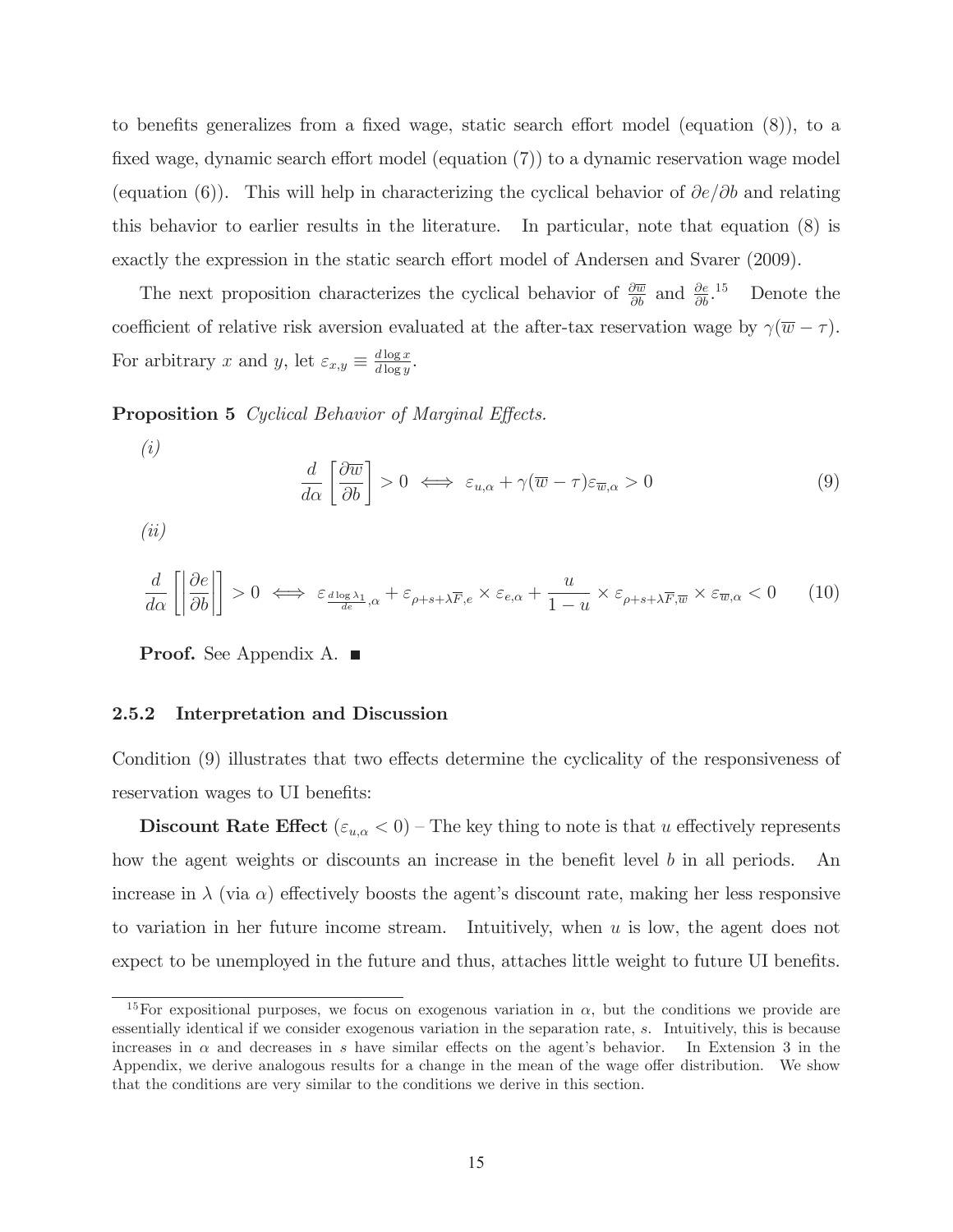It is therefore not surprising that if an individual is less likely to be unemployed in the future, an increase in b has a smaller effect on her current reservation wage.

Risk Aversion Effect  $(\gamma(\overline{w} - \tau)\varepsilon_{\overline{w},\alpha} > 0)$  – An increase in  $\lambda$  raises the option value of search and therefore increases  $\overline{w}$ , as agents become more choosy about which jobs to accept when times are good. If the agent's utility function is highly curved at the existing reservation wage, an increase in  $\overline{w}$  can substantially lower the marginal utility of consumption for the employed relative to the unemployed. This exacerbates the reservation wage response to UI benefits.

Thus, whether reservation wages respond more or less to benefits in a downturn depends on the strength of the "discount rate effect" to the "risk aversion effect". Interestingly, the model predicts a larger behavioral response during recessions for conservative levels of risk aversion, in contrast to the hypothesis of Krueger and Meyer discussed in the introduction.

Condition (10) again illustrates a tension between several opposing economic forces in shaping how search effort varies with UI benefits over the cycle:

**Static Effect** ( $\varepsilon_{\frac{d \log \lambda_1}{d \alpha}} < 0$ ) – This term reflects the degree of complimentarity between e and  $\alpha$ . This expression shows that if search effort complimentarities are sufficiently strong  $(\lambda_{12} >> 0)$ , then benefits can be more distortionary in good times, consistent with the Krueger and Meyer intuition. Intuitively, a boost to labor demand raises the marginal efficiency of search and the behavioral response to UI benefits.<sup>16</sup> Andersen and Svarer (2009) consider a static, fixed wage model of search with a linear search cost and show that the cyclicality of  $\partial e/\partial b$  depends purely on the sign of this effect; thus, we label it a "static effect".

**Dynamic Effect** ( $\varepsilon_{\rho+s+\lambda,e} \times \varepsilon_{e,\alpha} > 0$ ) – This term arises in a fixed wage, dynamic search effort model. In a dynamic model, an increase in benefits raises the value of unemployment in all future periods. The agent's behavioral response in a dynamic model is pinned down by the discounted value of this increase. A positive and permanent labor demand shock lowers the probability that the agent is unemployed in all future periods, since it raises

 $16$ Card & Levine (2000) speculate that in good times, the opportunity cost of cutting back on job search activities may be too great for many and that this would tend to attenuate the behavioral response to UI. Our results suggest that although search effort is high in good times, the behavioral response is exacerbated.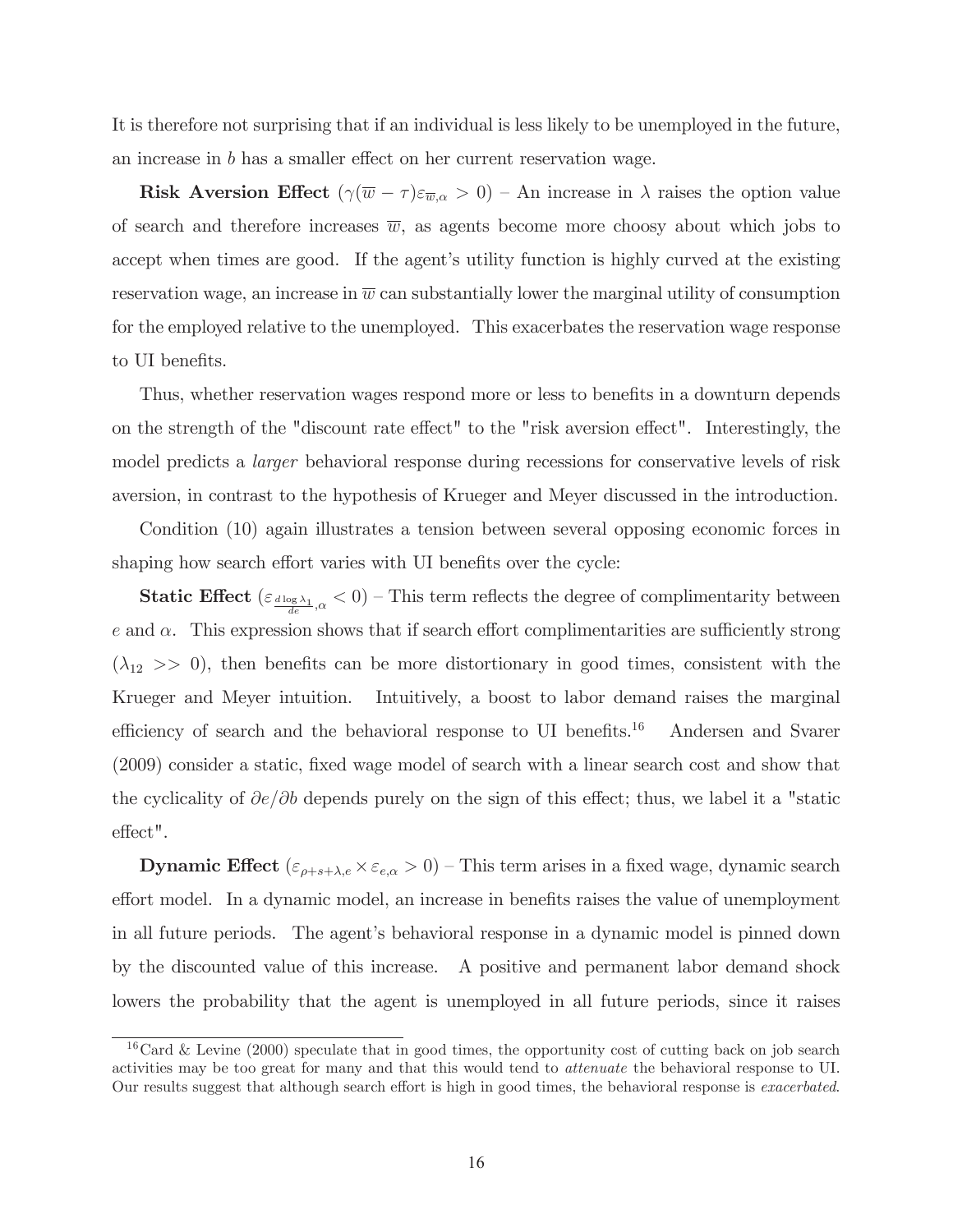search effort. This acts to effectively reduce the agent's discount factor and attenuates the behavioral response to UI benefits.

**Reservation Wage Effect** ( $\frac{u}{1-u} \times \varepsilon_{\rho+s+\lambda \overline{F},\overline{w}} \times \varepsilon_{\overline{w},\alpha} > 0$ ) – Finally, in a model with stochastic wages, one also needs to additionally account for the effect of benefits on reservation wages. When the arrival rate of job offers is high, agents search with a higher reservation wage and this acts to reduce the discount factor and attenuate their behavioral response.

The main result of this section is to show that how the marginal effects vary over the cycle depends on the precise specification and structural parameters of the search model. We now study the consequences for the elasticity of expected duration with respect to the benefit level. Let  $\frac{d\varepsilon}{d\alpha} = \frac{d\varepsilon_{\overline{w}}}{d\alpha} + \frac{d\varepsilon_{e}}{d\alpha}$ . We consider each of these in turn.

**Proposition 6** Cyclical Behavior of  $\varepsilon_{\overline{w}}$  and  $\varepsilon_e$ .

$$
\frac{d\varepsilon_{\overline{w}}}{d\alpha} > 0 \iff \varepsilon_{u,\alpha} + (\gamma(\overline{w} - \tau) + \varepsilon_{\theta,\overline{w}})\varepsilon_{\overline{w},\alpha} > 0 \tag{11}
$$

(ii)

(i)

$$
\frac{d\left|\varepsilon_{e}\right|}{d\alpha} > 0 \Longleftrightarrow \varepsilon_{\frac{d\log\lambda_{1}}{de},\alpha} + \varepsilon_{\rho+s+\lambda\overline{F},e} \times \varepsilon_{e,\alpha} + \frac{u}{1-u} \times \varepsilon_{\rho+s+\lambda\overline{F},\overline{w}} \times \varepsilon_{\overline{w},\alpha} - \varepsilon_{\delta,e} \times \varepsilon_{e,\alpha} < 0 \tag{12}
$$

### **Proof.** See Appendix A.

Comparing condition (11) to condition (9), we see that there is an additional term  $\varepsilon_{\theta,\overline{\omega}}$ which reflects how the hazard rate of the wage offer distribution varies with the wage, evaluated at the reservation wage. According to Van den Berg (1994), most of the distributions used in structural job search analysis have hazards that are decreasing in the wage,  $\varepsilon_{\theta,\overline{w}} < 0$ . This would tend to attenuate the "risk aversion effect" and therefore make  $\varepsilon_{\overline{w}}$  more likely to be countercyclical.

Next, comparing condition (12) to condition (10), we see that the condition is augmented by the factor  $\varepsilon_{\delta,e} \times \varepsilon_{e,\alpha}$ . Under the stated assumptions on  $\lambda(e,\alpha)$ ,  $\varepsilon_{\delta,e} < 0$ . This acts to make  $\varepsilon_e$  more likely to be countercylical.

In summary, we see that taking into account how the technical aspects of  $\varepsilon_{\overline{w}}$  and  $\varepsilon_e$ vary with the cycle (e.g., how  $\theta(\overline{w})$  and  $\delta(e)$  vary with  $\alpha$ ) make both of them more likely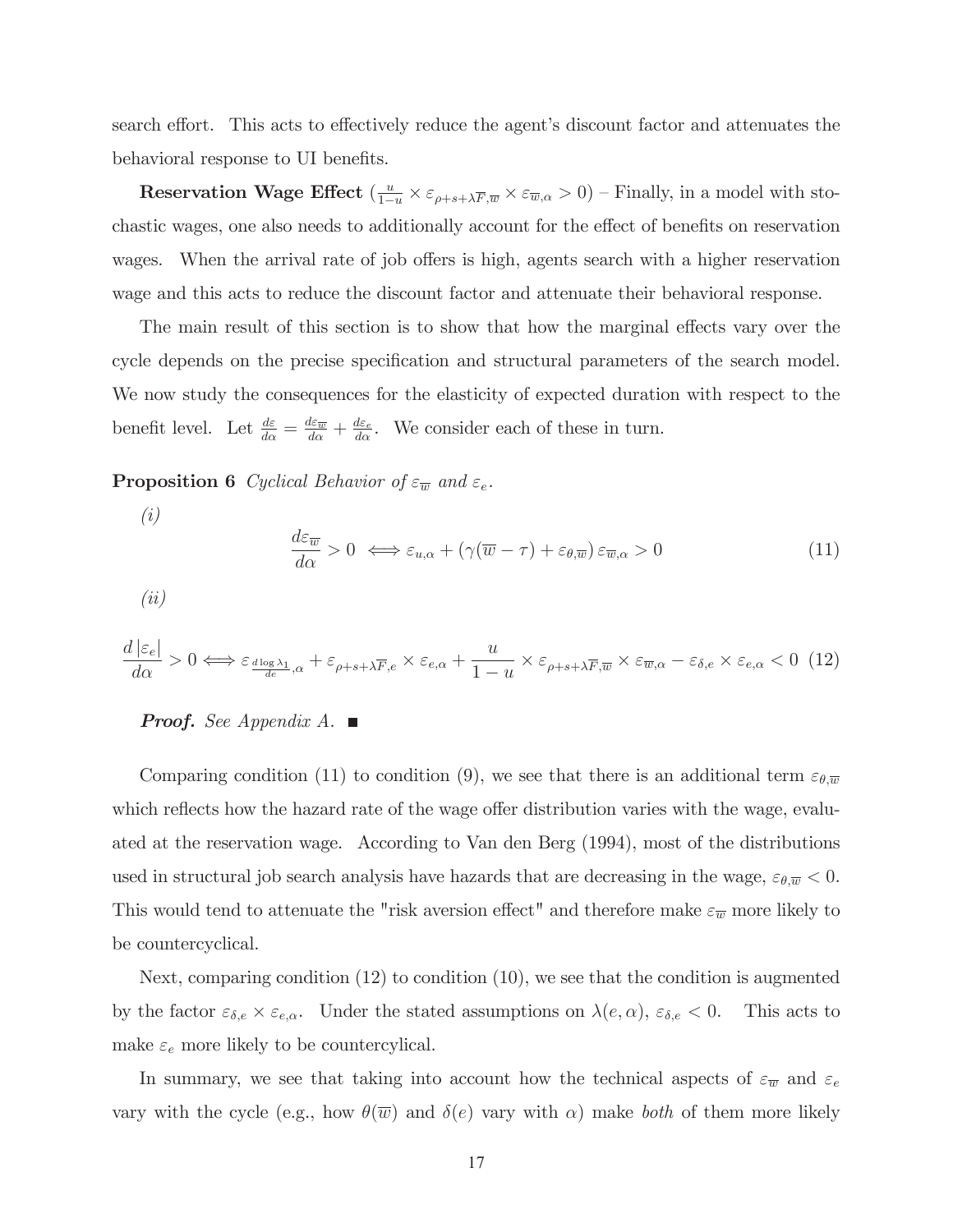to be countercyclical. It follows that the total duration elasticity,  $\varepsilon$ , is also likely to be more countercylical. Ultimately, whether  $\varepsilon$  is procyclical or countercyclical depends on the precise specification of the primatives and functional forms of the model. Figures 1 and 2 illustrate this theoretical ambiguity by calibrating two versions of the job search model in this section. Figure 1 shows that the duration elasticity is increasing in the unemployment rate in a model with an exogenous arrival rate and stochastic wage offers, while figure 2 shows that the duration elasticity is decreasing in the unemployment rate in a model with a fixed wage and an endogenous arrival rate that depends on search effort. The figures suggest that whether the duration elasticity increases or decreases with the unemployment rate ultimately depends on the parameterization of the search model. We next analyze how the insurance effect varies over the cycle.

### 2.5.3 Consumption Smoothing Over the Cycle

Define  $\overline{g} = \frac{U'(b)}{E[U'(w-\tau)]}$  $\frac{U'(0)}{E[U'(w-\tau)|w\geq \overline{w}}$  as the money-metric amount such that, the government is indifferent between giving \$1 to someone who is unemployed and  $\bar{g}$  to someone who is employed.

Proposition 7 Cyclicality of Insurance Effect.

$$
\frac{d\overline{g}}{d\alpha} = \frac{d\overline{g}}{d\overline{w}} \frac{d\overline{w}}{d\alpha} + \frac{d\overline{g}}{d\tau} \frac{d\tau}{d\alpha} > 0
$$

Proof. See Appendix A.

Reservation Wage Effect  $(\frac{d\overline{g}}{d\overline{w}})$  $\frac{d\overline{w}}{d\alpha} > 0$ ) – The first term comes from the fact that the reservation wage varies over the business cycle. Intuitively, an agent searching for a job with a higher reservation wage expects a higher wage during employment and thus values insurance more. This effect is positive and therefore calls for procyclical UI benefits. Clearly, in a search effort model with a fixed wage, this term will not appear. Thus, relative to Andersen and Svarer (2009), our results suggest a new way that the insurance effect can vary over the cycle.

 $\mathbf B$ udget Effect  $(\frac{d\overline{g}}{d\tau}$  $\frac{d\tau}{d\alpha} > 0$ ) – The second term represents an effect that operates through the balanced-budget constraint. Intuitively, when  $\alpha$  is high, fewer taxes need to be raised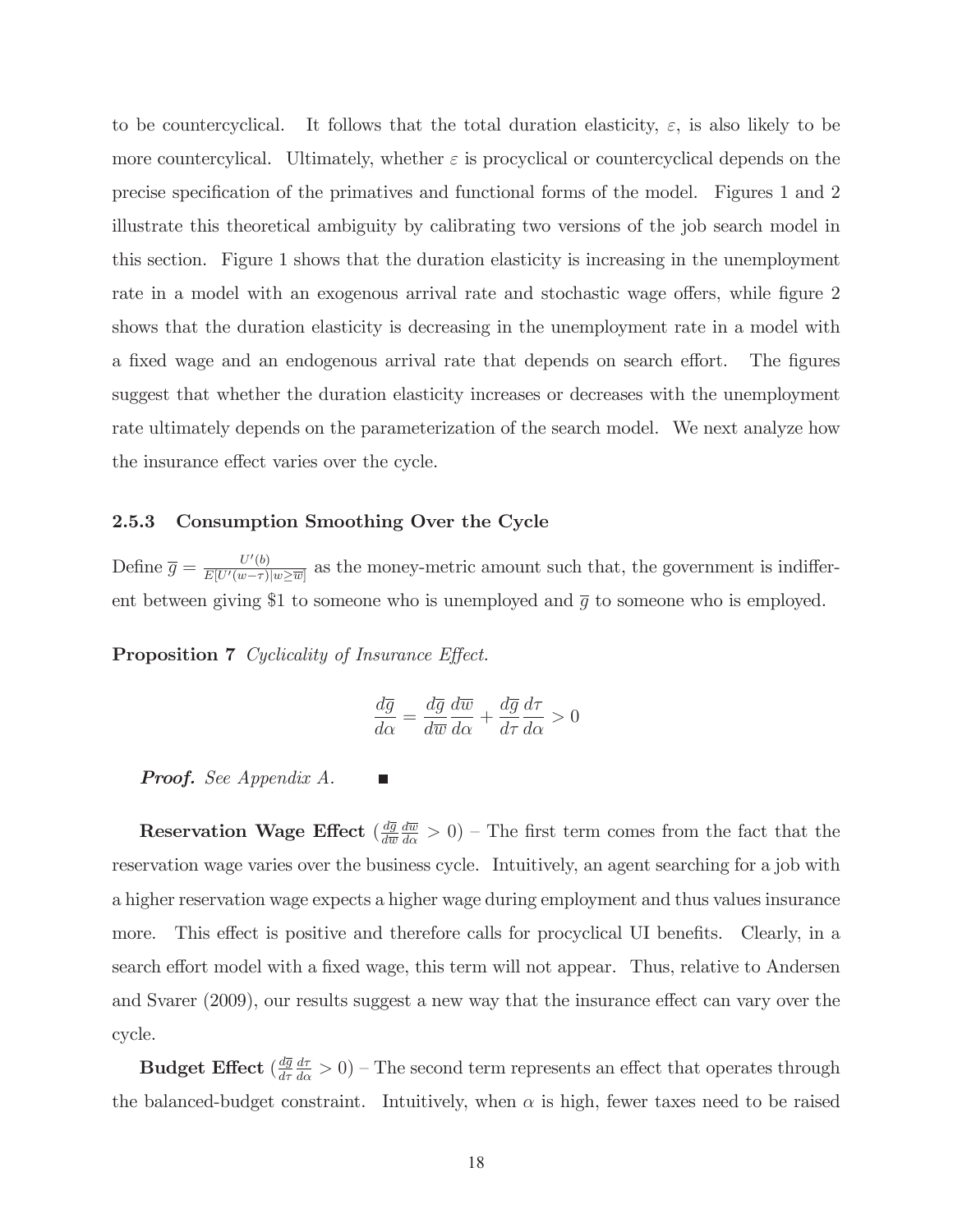to finance a given level of benefits. This increases the marginal utility of consumption for the employed relative to marginal utility of consumption for the unemployed since the net wage is  $w - \frac{u}{1-u}b$ ; in order to restore optimality, benefits need to be increased. This effect is positive and ceterus paribus, implies that benefits should be procyclical. In Extension 2 in the Appendix, we relax the budget balance condition and allow the planner to run deficits in bad times and surpluses in good times. We show that the this eliminates the budget effect and the insurance effect only depends on the reservation wage effect. In summary, we see that both the reservation wage effect and the budget effect imply that the insurance effect of UI varies positively with  $\alpha$  in this model.

**Liquidity Effect** – As discussed above and in relation to Chetty  $(2008)$ , UI can be very valuable if it affects agents' search behavior primarily through a non-distortionary "liquidity effect", rather than through a substitution effect. It is possible that in a bad labor market, workers have fewer means to smooth consumption; for instance, one's spouse may also be out of work, and so a secondary source of income cannot be relied on. In this case, UI would be more valuable in a downturn since it has a larger liquidity effect. We develop this intuition more formally in Extension 4 where we consider a fully credit constrained model where individuals set consumption equal to income in each period.<sup>17</sup> We assume individuals have access to exogenous, non-labor income A each period, in addition to the UI benefit or the net wage. We show that the consumption smoothing benefit of  $UI -$  the left-hand side of equation  $(4)$  – is identified by the ratio of the liquidity effect in search effort to the substitution effect in search effort. This shows that how the consumption smoothing benefit of UI in our model varies over over the cycle additionally depends on how A varies with  $\alpha$ . We explore this question empirically below and consider the implications for our welfare analysis.

In summary, both the reservation wage effect and the budget effect imply that the insurance effect of UI varies positively with  $\alpha$  in this model, while the liquidity effect is theoretically ambiguous. This implies that the insurance effect is theoretically ambiguous and will also imply that the optimal UI benefit level over the cycle will be theoretically ambiguous.

 $17$ Results from Card, Chetty and Weber (2007) suggest this model more accurately describes job search behavior than a perfect consumption smoothing model.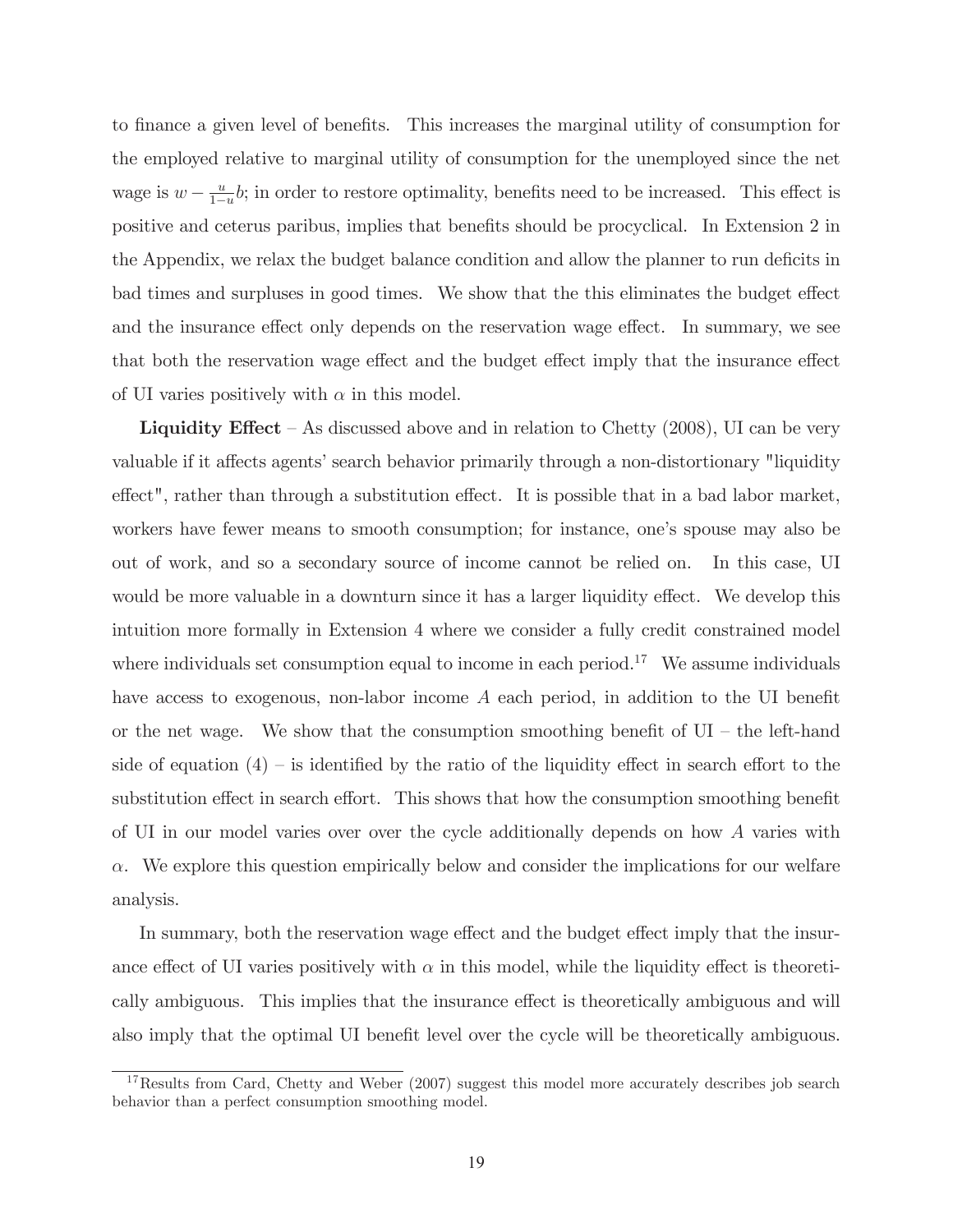Figures 1 and 2 illustrate this by showing the optimal UI benefit level as a function of the unemployment rate. As above, whether the optimal benefit level increases or decreases with the unemployment rate depends on the precise specification and specific parameters of the model. The figures also show that the magnitude of the relationship between the optimal UI benefit level and the unemployment rate can be quantitatively large.

We conclude that for realistic parameter values, the duration elasticity and the optimal benefit level can vary substantially over the cycle. Our calibration results also suggest that, in contrast with some claims in the literature, the reservation wage model and the fixed-wage, endogenous search effort may have very different normative implications when considering how UI should optimally vary over the cycle.<sup>18</sup> This theoretical ambiguity motivates the empirical analysis in this paper, which estimates directly in the data how the duration elasticity varies with labor market conditions.

## 3 Empirical Analysis

The theoretical model above predicts that the unemployment duration elasticity  $(\varepsilon)$  and the insurance effect  $(\bar{g})$  vary with labor market conditions  $(\alpha)$ , but the sign and magnitude of these comparative statics are theoretically ambiguous. To take the model to the data, we make three important assumptions.

First, we assume that the *predetermined* unemployment rate  $(u)$  at the start of an unemployment spell is a valid proxy for  $\alpha$ . Under this assumption, the relationship between  $(\varepsilon, \bar{g})$ and u provides information on the relationship between  $(\varepsilon, \bar{g})$  and  $\alpha$ . Moreover, using the predetermined unemployment rate, as opposed to the actual unemployment rate at a given time during an unemployment spell, alleviates the concern that the unemployment rate is endogenous to the UI benefit level, as discussed above.

Second, we assume that  $\alpha$  is constant within an unemployment spell. This assumption is motivated by the fact that virtually all of the variation in unemployment rates is across-spell

<sup>18</sup>For example, Lentz and Traenes (2005) write that "We do not believe that it is crucial whether the problem is formulated as a choice of reservation wage given a fixed search intensity or (as here) as a choice of search intensity given a fixed wage." While there are many settings where this is true, our calibration results in this section suggest that when studying the interaction between optimal UI and the unemployment rate, this modelling choice is not innocuous.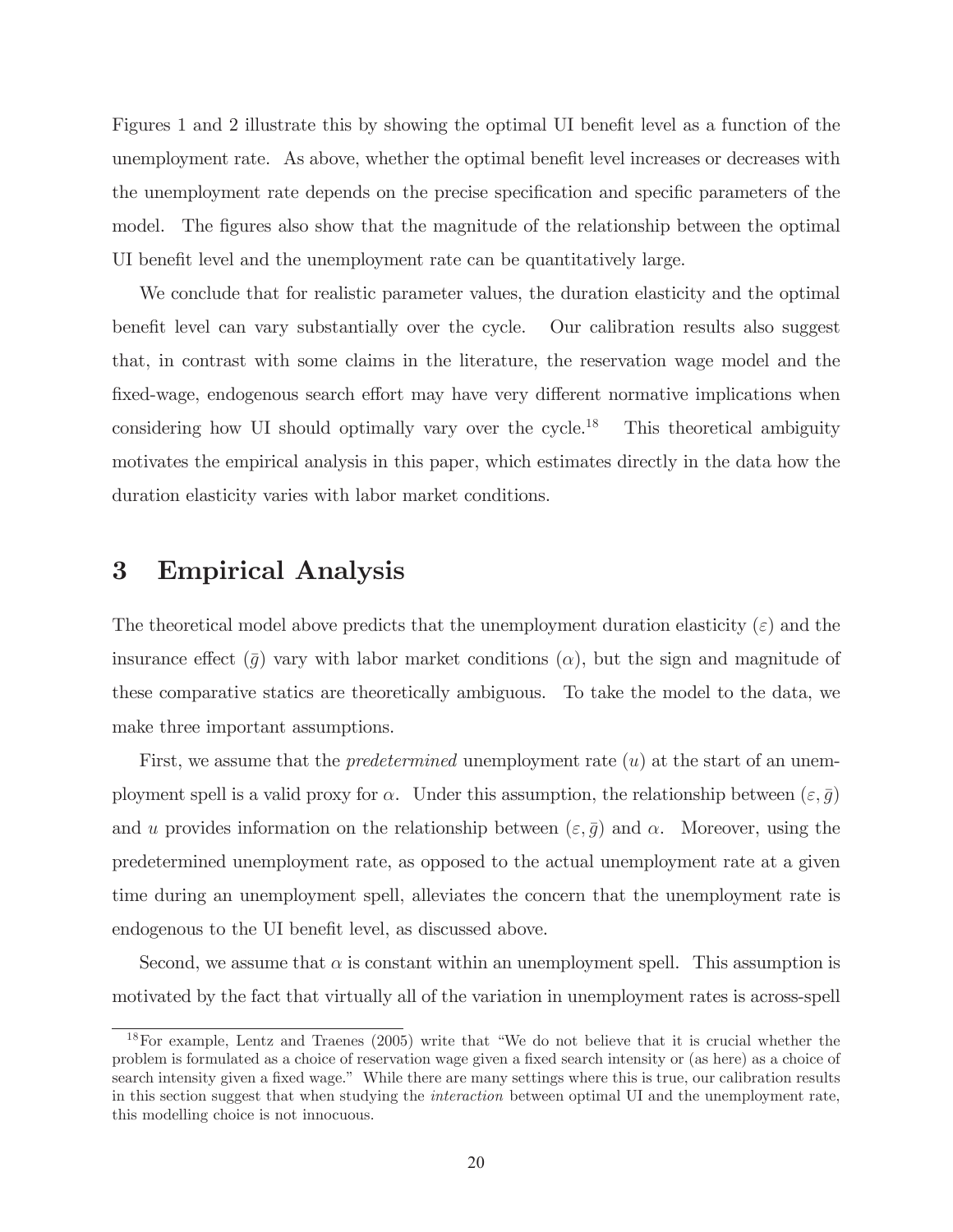variation, with negligible within-spell variation.<sup>19</sup> Under this assumption, we identify how  $\varepsilon$  and  $\bar{g}$  vary with  $\alpha$  by estimating how  $\varepsilon$  and  $\bar{g}$  vary with the unemployment rate. This assumption also implies that individuals do not need to anticipate how  $\alpha$  will evolve during the unemployment spell.

Lastly, we rely on variation in unemployment rates between and within states, which implicitly assumes that the relevant local labor market conditions are proxied by the statelevel unemployment rate. As discussed above, we pursue this time-series, cross-sectional research design in order to have sufficient variation in UI benefit levels across a wide range of labor market conditions. The primary benefit of this strategy is that we are able to more precisely identify how  $\varepsilon$  and  $\bar{g}$  vary with labor market conditions. We discuss several caveats to extrapolating our estimates over national business cycles in the next section.

### 3.1 Part 1: Duration Elasticity

The first part of the empirical analysis is to estimate how the duration elasticity varies with the unemployment rate. We present two pieces of evidence: (1) graphical evidence and nonparametric tests of survival curves and (2) semi-parametric estimates of proportional hazard models (Cox models). The empirical strategy closely follows Chetty (2008). Both strategies focus on estimating the effect of UI benefit levels on expected unempoyment duration. All empirical specifications will focus on the benefit level rather than the maximum potential duration that an individual can receive UI benefits, although the latter is clearly also an important policy parameter. Our theory focuses on the optimal benefit level in a model with infinite potential duration, and our results are robust to controlling for variation in maximum potential duration that may be correlated with changes in UI benefit levels.<sup>20</sup>

We use unemployment spell data from the Survey of Income and Program Participation (SIPP) spanning 1985-2000. We impose the same sample restrictions as in Chetty (2008): we focus on prime-age males who (1) report searching for a job, (2) are not on temporary layoff, (3) have at least three months of work history, and (4) took up UI benefits. We also

<sup>19</sup>A variance decomposition of monthly local unemployment rates reveals that 98% of the variance is between-spell and 2% is within-spell.

 $^{20}$ Specifically, we estimate models where the duration elasticity is only identified off of the weeks before benefits expire, and we find very similar results.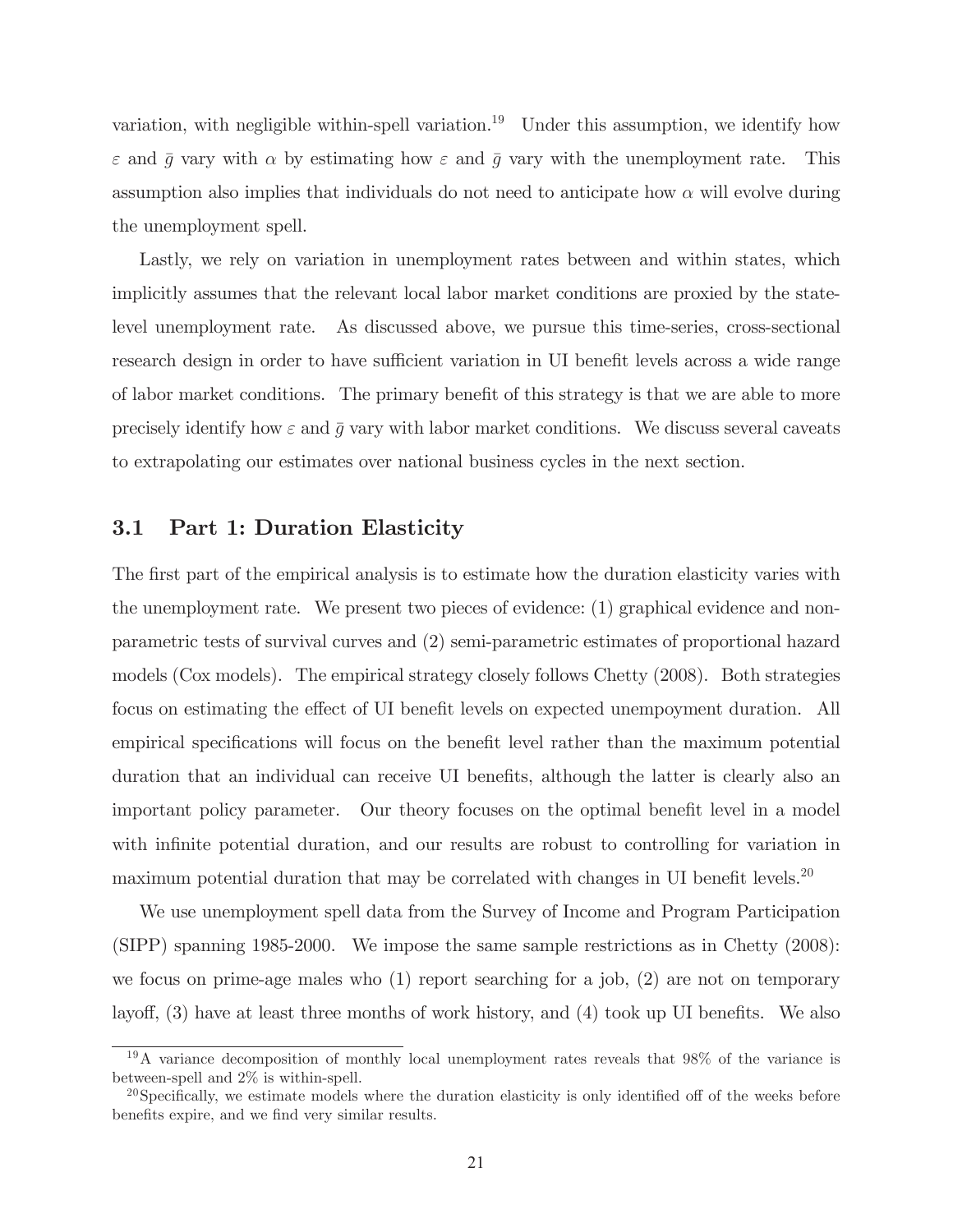follow Chetty (2008) and censor unemployment spells at 50 weeks. We use two alternative proxies for an individual's actual UI benefits: (1) average benefits for each state-year pair and (2) the maximum weekly benefit amount. Both proxies (and all nominal dollar values in the data) are converted to 2000 CPI-U adjusted dollars.

### 3.1.1 Graphical evidence and nonparametric tests

We begin by providing graphical evidence on the effect of unemployment benefits on durations. We split the sample into two sub-samples according to whether individuals began their unemployment spell in states with above-median unemployment rates or in states with below-median unemployment rates, where each year we define the median unemployment rate across states that year. We then assign monthly state unemployment rates to unemployment spells based on the unemployment rate in the state that the individual resided in when his spell began. Lastly, we categorize unemployment spells based on whether the prevailing UI benefit level at the start of the spell in a given state and year is above or below the median UI benefit level for that year.

Figures 3 and 4 show the effect of UI benefits on the probability of unemployment for individuals in above-average and below-average unemployment state-years, respectively. In each figure, we plot Kaplan-Meier survival curves for individuals in low-benefit and highbenefit states.<sup>21</sup> The results in figure 3 show that the curves are fairly similar in both low-benefit and high-benefit states when the unemployment rate in a state-year is above the median unemployment rate. The curve in high-benefit states is slightly higher, indicating that UI benefits may marginally increase benefits, but a nonparametric test that the curves are identical does not reject at conventional levels  $(p = 0.932)$ . By contrast, in figure 4 the curves are noticeably different; in particular, durations are significantly longer in high-benefit states, and the difference between the survival curves is strongly statistically significant  $(p = 0.007).^{22}$ 

<sup>&</sup>lt;sup>21</sup>Following Chetty (2008), the plotted curves are adjusted for the "seam effect" in the SIPP panel data, but the test that the survival curves are identical is fully nonparametric and does not make this adjustment.

<sup>&</sup>lt;sup>22</sup>While the survival curves are statistically significantly different in figure 4 but not in figure 3, one might ask whether the difference in differences (DD) across the two figures is statistically significant. To answer this question, we construct a semiparametric test by estimating a Cox proportional hazard model with separate nonparametric baseline hazard estimates for above-median and below-median unemployment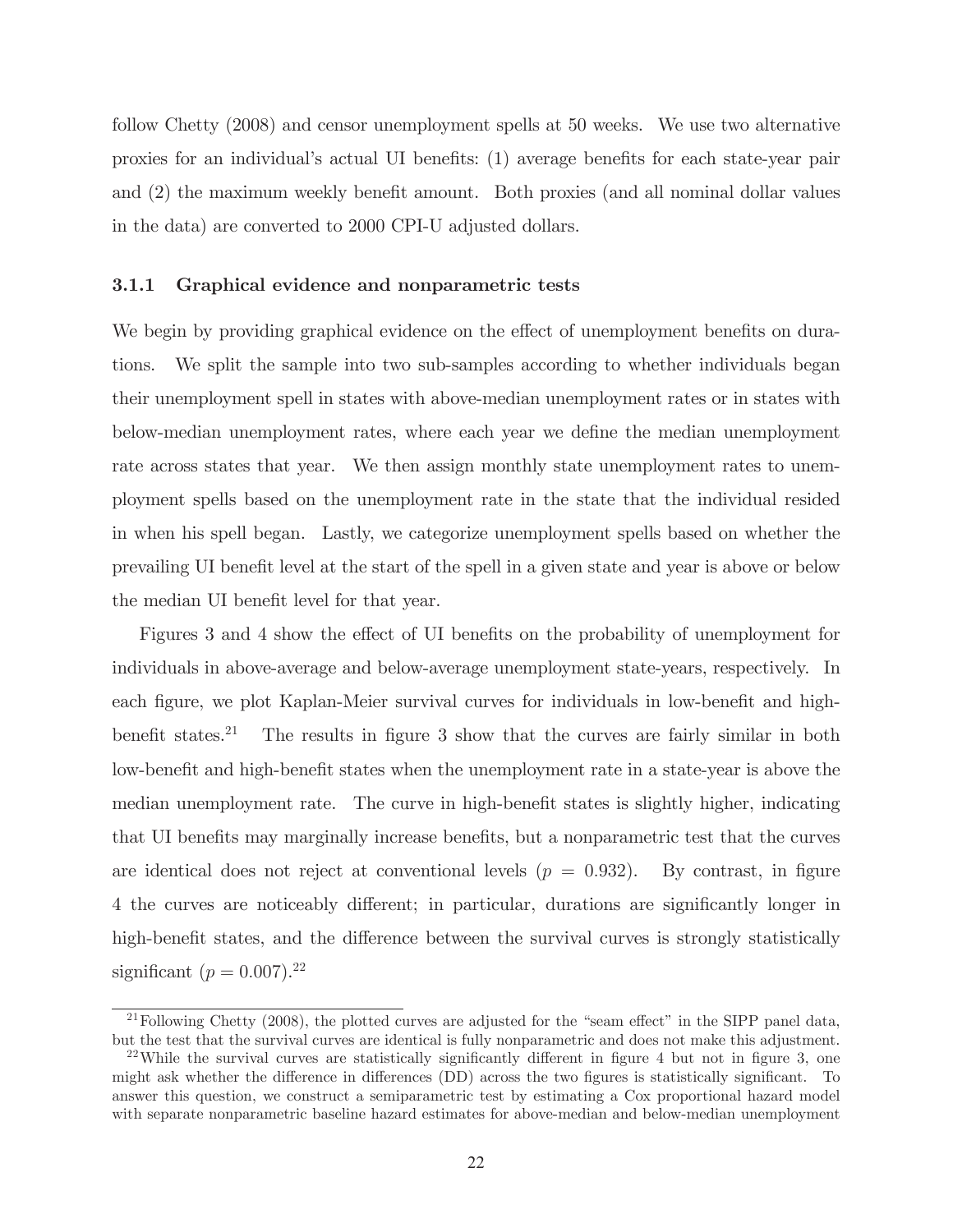These figures suggest that the moral hazard cost of UI benefits depends crucially on whether unemployment is high or low. In particular, our findings suggest that the effect of UI benefits on durations is not statistically significant when the unemployment rate is high but is strongly statistically significant when the unemployment rate is low.<sup>23</sup> These effects are based on simple comparisons across spells. It is possible, however, that the characteristics of individuals vary with unemployment rate in a way that would bias these effects. To investigate this issue and other potential biases, as well as to quantify the magnitude of this interaction effect, the next subsection reports results from the estimation of semi-parametric proportional hazard models that include a rich set of individual-level controls. Overall, we find that the results from the hazard models are broadly consistent with the results based on these figures.

### 3.1.2 Semiparametric Hazard Models

We investigate robustness of the graphical results by estimating a set of Cox proportional hazard models. Each table reports results with alternative sets of control variables in the columns. The baseline estimating equation is the following:  $24$ 

$$
\log \lambda_{i,s,t} = \alpha_t + \alpha_s + \beta_1 \log(b_{s,t}) + \beta_2 (\log(b_{s,t}) \times u_{s,t}) + \beta_3 u_{s,t} + \mathbf{X}_{i,s,t} \Gamma + e_{i,s,t} \tag{13}
$$

where  $\lambda_{i,s,t}$  is the hazard rate of exit out of unemployment for individual i in state s at time t,  $\alpha_t$  and  $\alpha_s$  represent year and state fixed effects,  $b_{s,t}$  is the unemployment benefit for individual  $i$  at start of spell based on the state the individual resided in at the start of the spell, and  $\mathbf{X}_{i,s,t}$  is a set of (possibly time-varying) control variables. Our primary proxy for

state-years. We include two covariates in this Cox model, an indicator for above-median benefits and a DD term which is 1 for above-median benefits in above-median unemployment state-years and 0 otherwise. The p-value on the estimated DD coefficient is 0.050.

 $23$  We have also looked at the subsample of workers with above-median liquid wealth, and we find broadly similar results (see Appendix Figures A2 and A3). These results suggest that liquidity effects are not primarily accounting for the differential duration elasticity between high and low unemployment, which is broadly consistent with our results in Table 11, described below.

<sup>&</sup>lt;sup>24</sup>The notation of the estimating equation is a simplified presentation of the true model. The (latent) hazard rate is not actually observed in the data, and there is a flexible (nonparametric) baseline hazard rate which is also estimated when fitting the Cox proportional hazard model. Also, following Chetty (2008), we fit a separate baseline hazard rate for each quartile of net liquid wealth, although our results are very similar when a single nonparametric baseline hazard rate is estimated instead (see Appendix Table A1).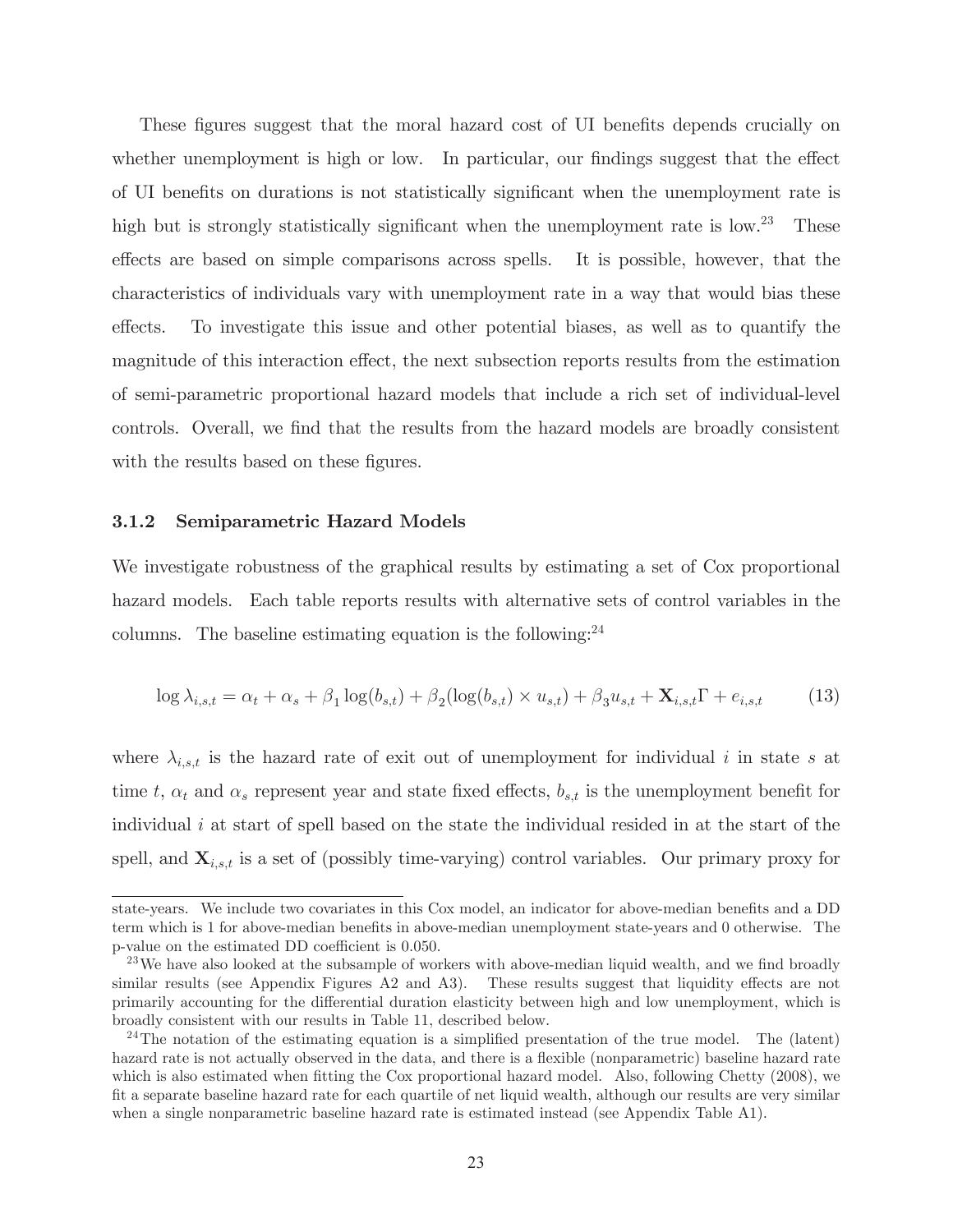local labor market conditions,  $u_{s,t}$ , is the log state unemployment rate at the start of the spell relative to the log national unemployment rate. The decision to use log unemployment rates follows Bertrand (2004); we also report similar results with the unemployment rate in levels below. We discuss the decision to use relative rather than absolute unemployment rates below. All variables are de-meaned so that  $-\beta_1$  represents the elasticity of unemployment durations with respect to the UI benefit level at the average state unemployment rate.<sup>25</sup> The coefficient on the interaction term  $(-\beta_2)$  is the incremental change in the duration elasticity for a one log point change in the state unemployment rate.

The identifying assumption that allows us to interpret  $\beta_2$  as a test of whether the duration elasticity varies with the unemployment rate is the following: conditional on the average UI weekly benefit amount, state unemployment rate, state fixed effects, year fixed effects, and control variables, there are no omitted determinants of the duration of an unemployment spell that vary with the *interaction* of average UI weekly benefit amount and the state unemployment rate. This assumption is considerably more plausible with the inclusion of state and year fixed effects, though there remains the concern that benefits respond endogenously to both observed and unobserved local labor market conditions. In Section 3.2.1, we discuss this (and many other) threats to validity in more detail.

Before turning to our regression results, we present descriptive statistics in Panel A of Table 1. The table presents summary statistics for the overall sample and the two subsamples used to create figures 3 and 4. The two sub-samples are broadly similar, though unemployed individuals are slightly older in states with high unemployment.<sup>26</sup>

The main results are reported in Table 2. Column (1) of Table 2 reports results of a specification broadly similar to the previous literature (Moffitt (1985), Meyer (1990), Chetty (2008)). This specification controls for age, marital status, years of education, a full set of state, year, industry and occupation fixed effects, and a 10-knot linear spline in log annual wage income. Column  $(2)$  reports estimates of equation  $(13)$ . This column includes the same

<sup>&</sup>lt;sup>25</sup>We will use this approximation throughout for the unemployment duration  $\log(d) \approx \log(1/\lambda) = -\log(\lambda)$ , so that the duration elasticity and other marginal effects are given by the negative of the coefficient in the hazard model.

 $^{26}$ In Table 8 below, we control for the small compositional changes in the sample of unemployed individuals across labor market conditions, and we find extremely similar results.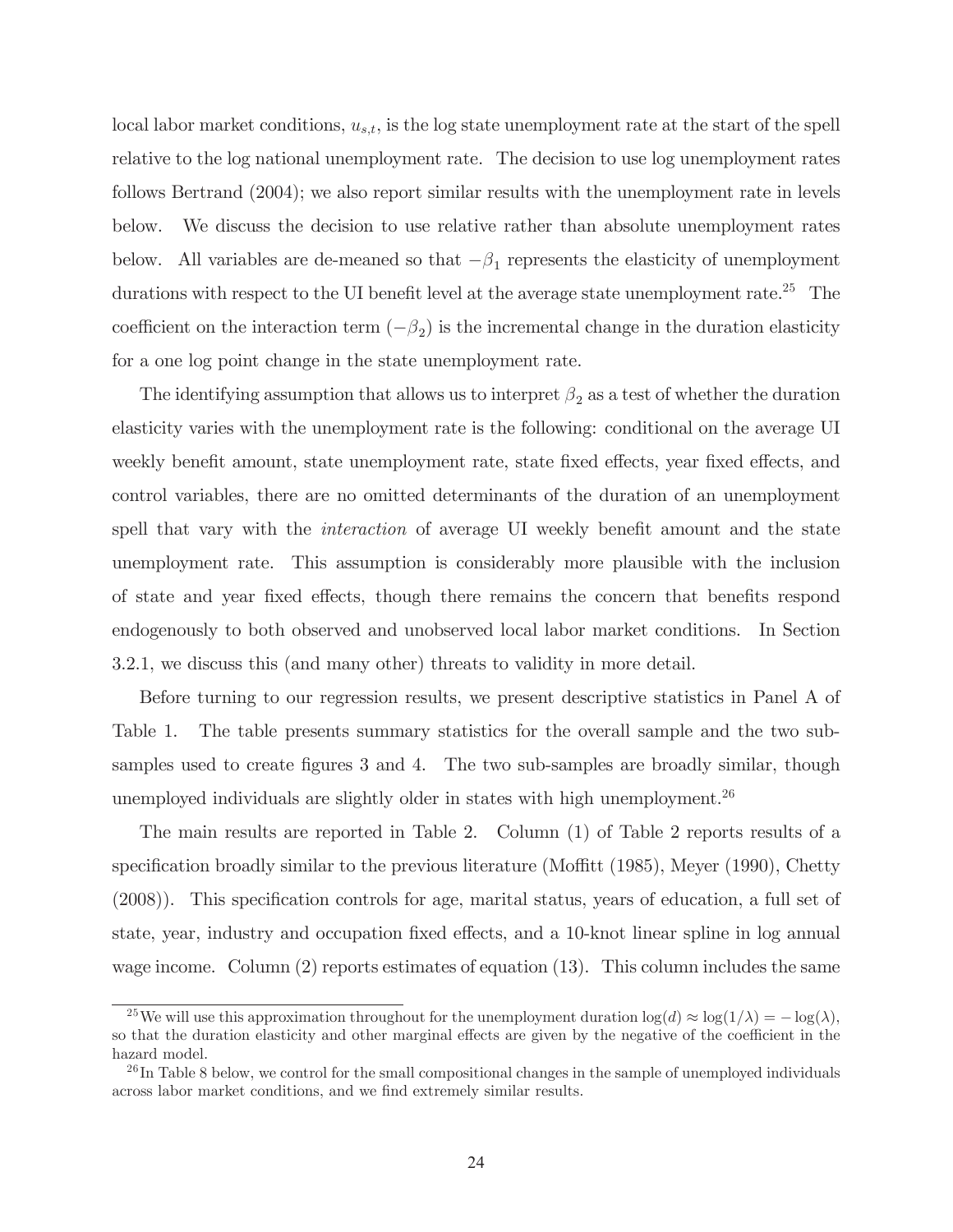set of controls in column (1) and estimates the same hazard model; the only difference is the addition of an interaction term between the UI benefit level and the log state unemployment rate. The results indicate that the elasticity of unemployment durations with respect to the UI benefit level is 0.605 (s.e. 0.295) at the average unemployment rate, and this estimate is statistically significant at conventional levels  $(p = 0.040)$ . The coefficient on the interaction term  $(\beta_2)$  represents the change in the duration elasticity for a one log point increase in the log state unemployment rate, holding the national unemployment rate constant. The results in column (2) show an estimate of  $-\beta_2$  of  $-1.256$  (s.e. 0.433). The bottom two rows show an alternative way to interpret the interaction term. These rows report the duration elasticity at one standard deviation above and below the mean unemployment rate. At one standard deviation below the mean, the duration elasticity is 0.348 (s.e. 0.294), while at one standard deviation above the mean the duration elasticity is 0.863 (s.e. 0.321). These results imply that the magnitude of the duration elasticity decreases with the unemployment rate and suggest that the moral hazard cost of unemployment insurance is lower when the unemployment rate is relatively high.

#### 3.1.3 What If UI Benefits Respond to Labor Market Conditions?

An immediate concern with our identification strategy is that UI benefits may be correlated with labor market conditions. We pursue several strategies to address this concern.

First, we examine the relationship between UI benefits and the unemployment rate. Table 3 reports OLS estimates from a regression of log UI benefits on the unemployment rate with two sets of controls. In Panel A, the controls are state fixed effects and year fixed effects, while in Panel B the controls include state-specific linear time trends in addition to the fixed effects in Panel A. In both panels, the results in column (1) show a small positive coefficient estimate. In Panel A, the point estimate in column (1) implies that a one standard deviation increase in the relative unemployment rate increases UI benefits by 1.64% (s.e. 1.03%). While these results suggest that benefits appear to be somewhat responsive to local labor market conditions, the association is not statistically significant at conventional levels in either panel.

A concern with this simple test is that it may fail to capture the fact that UI benefits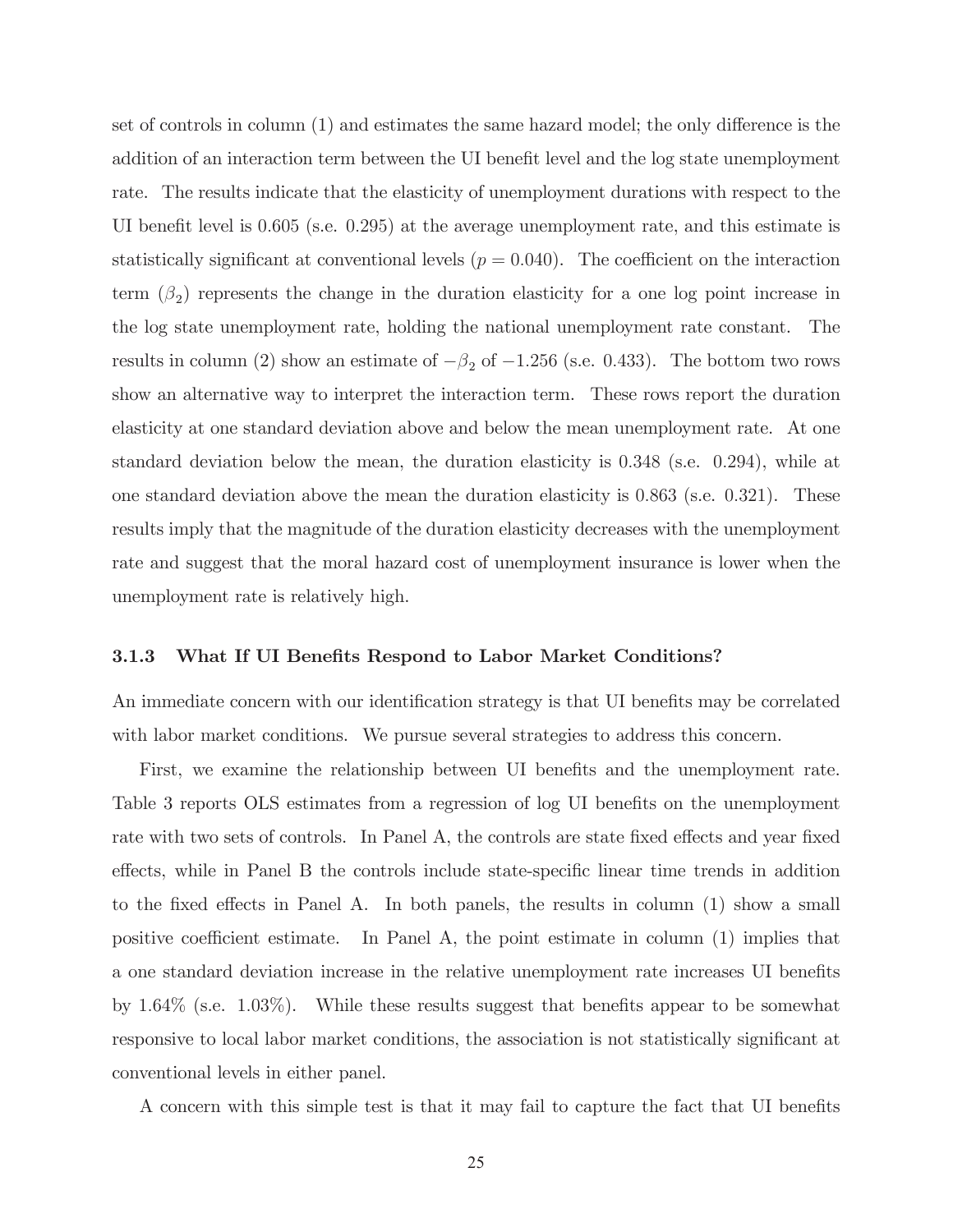are more responsive to the unemployment rate in bad times than in good times. The pattern of benefit changes that we observe in the data suggest this relationship.<sup>27</sup> This policy endogeneity would bias estimates of  $\beta_1$  and  $\beta_2$  in equation (13). We therefore explore alternative assumptions about how the unemployment rate affects benefits. Column (2) in both panels report results which add a quadratic in the state unemployment rate. In both panels, the quadratic term is positive, suggesting that benefits are more responsive to the unemployment rate when the unemployment rate is high. The results in columns (3) and (4) report reuslts which split the sample depending on whether the state unemployment rate is above or below the median, and the results are similar to column (2). While the results are often imprecise, the results in this table provide weak but suggestive evidence that benefits are more responsive to labor market conditions in bad times than in good times.

Motivated by this analysis, we report results in Table 4 which control more flexibly for the local unemployment rate in equation (13). We assess the possible bias from such policy endogeneity through several alternative specifications. Column (1) reports our baseline specification for comparison. Columns (2) through (4) include various polynomial functions of the local unemployment rate and the UI benefit level. These tests address the concern that UI benefits respond non-linearly to the local unemployment rate. Additionally, to the extent that the flexible polynomial in the unemployment rate more thoroughly controls for unobserved local labor market conditions, this specification can be used to gauge the extent of the bias due to policy endogeneity. Though the results are somewhat less precise, the results in these columns suggest that, if anything, the magnitude of our interaction term is larger with these more flexible controls.<sup>28</sup> Columns  $(5)$  through  $(7)$  include specifications which include some combination of interactions between the state unemployment rate and state fixed effects and interactions between the state unemployment rate and year fixed effects. These specifications capture the possibility that in certain states and/or certain years, UI benefits may be unusually responsive to changes in local labor market conditions.

 $27$ We find that there are 1374 instances where the change in the maximum weekly benefit amount is weakly positive and only 12 instances where the maximum weekly benefit amount was reduced.

<sup>&</sup>lt;sup>28</sup>We have also investigated robustness to flexible, non-linear effects of UI benefit level in addition to the local unemployment rate. These results are in Appendix Table A1, where we re-estimate our baseline specification with various non-linear (polynomial) functions of the unemployment rate and the UI benefit level. The results are similar to our baseline specification.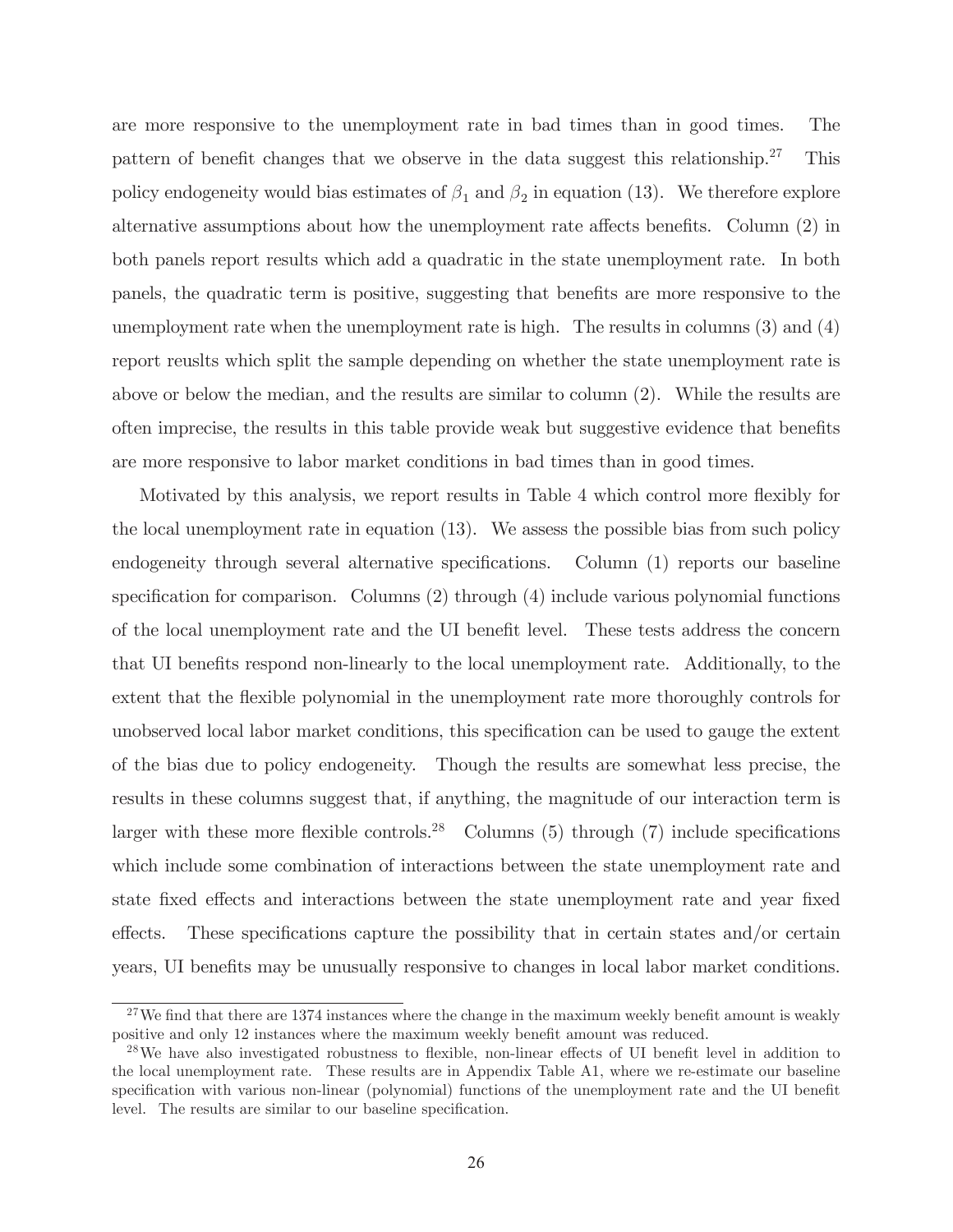Again, the results suggest that, if anything, the magnitude of our interaction term is larger with these more flexible controls.

The previous discussion ignored the possibility of unobserved factors that determine both UI benefits and unemployment durations. Our second strategy now explores this possibility. As our empirical strategy is essentially equivalent to estimating a difference-in-differences regression, we consider the case where the unemployment rate  $u_{s,t}$  can only take two values:  $u_H$  and  $u_L$ , with  $u_H > u_L$ .<sup>29</sup> Then, estimating equation (13) is equivalent to estimating:

$$
\log(d_{i,H,t}) = \beta_H \log(b_{s,t}) + v_H + \alpha_t + \alpha_s + e_{i,H,t} \quad \text{if } u_{s,t} = u_H \tag{14}
$$

and

$$
\log(d_{i,L,t}) = \beta_L \log(b_{s,t}) + v_L + \alpha_t + \alpha_s + e_{i,L,t} \quad \text{if } u_{s,t} = u_L \tag{15}
$$

The coefficient  $\beta_2$  on the interaction term  $\log(b_{s,t}) \times u_{s,t}$  in equation (13) is given by the difference between  $\beta_H$  and  $\beta_L$ . Each of these two equations is subject to an identification problem. In particular, each equation is a reduced form equation from a system of two equations: an equation determining durations and an equation determining UI benefits. Thus, the standard endogeneity problem due to simultaneous equations arises. Consider the following simplified two equation system:

$$
d_q = \beta_q b + \xi_q
$$
  

$$
b = \lambda_q \xi_q + \eta_q
$$

where  $q = \{H, L\}$ . The first equation describes the duration equation and the second equation describes the UI benefit equation. The variable  $\xi_q$  represents unobserved labor demand shocks, and  $\eta_q$  represents unobserved factors which shift UI benefits and are orthogonal to local labor market conditions. We can now as what happens if one estimates (14) and (15) ignoring the endogeneity of benefits? It is straightforward to show that  $\beta_q$  will be given by:

$$
\widehat{\beta}_q = \beta_q + \lambda_q
$$

 $29$ This discussion extends Bertrand (2004).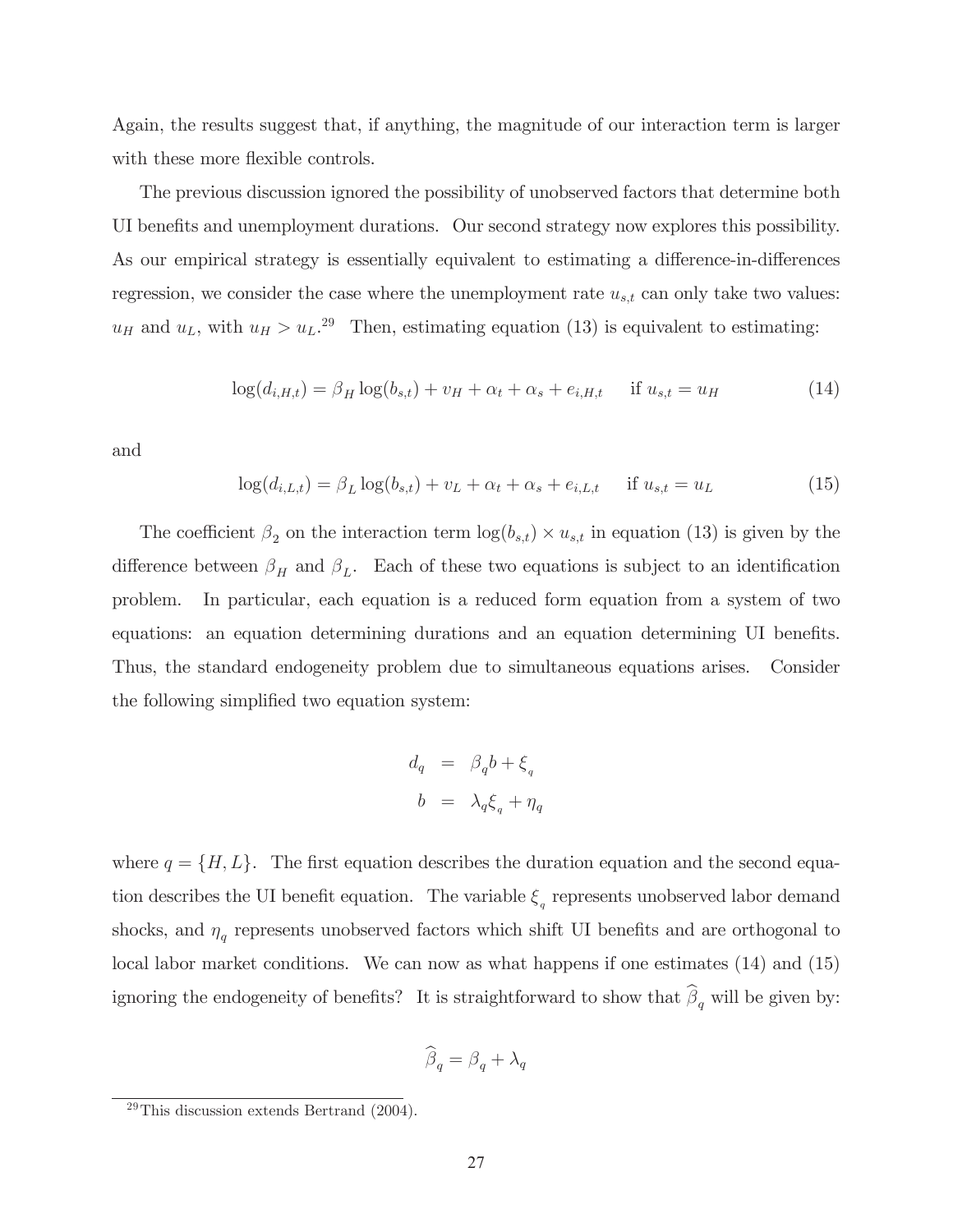This illustrates the well-known identification problem that  $\beta_q \neq \beta_q$  when  $\lambda_q \neq 0$ . Under the assumption that  $\lambda_q = 0$ , it is easy to see that  $\beta_H$  and  $\beta_L$  (and therefore  $\beta_H - \beta_L$ ) can be consistently estimated. This assumption requires that all variation in benefits be driven by shocks that are uncorrelated with unobserved labor demand shocks.

By contrast, if  $\lambda_q \neq 0$ , we need stronger assumptions for identification. Under the strong assumption that  $\lambda_H = \lambda_L$ , then  $\beta_H - \beta_L = \beta_H - \beta_L$ . Thus, while we cannot identify the main effect when  $\lambda_H = \lambda_L \neq 0$ , we will be able to consistently estimate the interaction term of interest.

A key remaining challenge arises when  $\lambda_q$  depends on q. For ease of exposition, consider the case where benefits are exogenous in good times, but are endogenous to local labor demand conditions in bad times (e.g.,  $\lambda_L = 0$  and  $\lambda_H > 0$ ). In this case,  $\beta_H - \beta_L =$  $\beta_H - \beta_L + \lambda_H$ . This illustrates that this particular type of policy endogeneity works against the findings in our baseline specification. Intuitively, if variation in benefits is plausibly exogenous during good times, then we will consistently estimate the duration elasticity in good times; however, if variation in benefits is correlated with unobserved labor market conditions during bad times, then this will cause upward bias in the magnitude of the duration elasticity during bad times (e.g.,  $\beta_H = \beta_H + \lambda_H > \beta_H$ ). Since we find that the magnitude of the duration elasticity is significantly *smaller* during bad times, this suggests that this policy endogeneity likely causes us to understate the magnitude of the interaction term.

The last threat to identification we discuss comes from the implicit assumption that UI benefits respond symmetrically to both local and national labor market shocks. If benefits respond to observable and unobservable national labor market conditions, then including year fixed effects, as we do in our baseline specification, addresses the problem. The concern is that when the national labor market is bad, benefits are more correlated with labor market conditions than when national labor market is good. In this case, year fixed effects will not capture the fact that the correlation between benefits and unobservable labor market conditions depends on the year. One strategy for dealing with this is interacting year fixed effects with UI benefits and including this as a control. This means that any variation in benefits that is correlated with the (unobservables in the) year fixed effects is not variation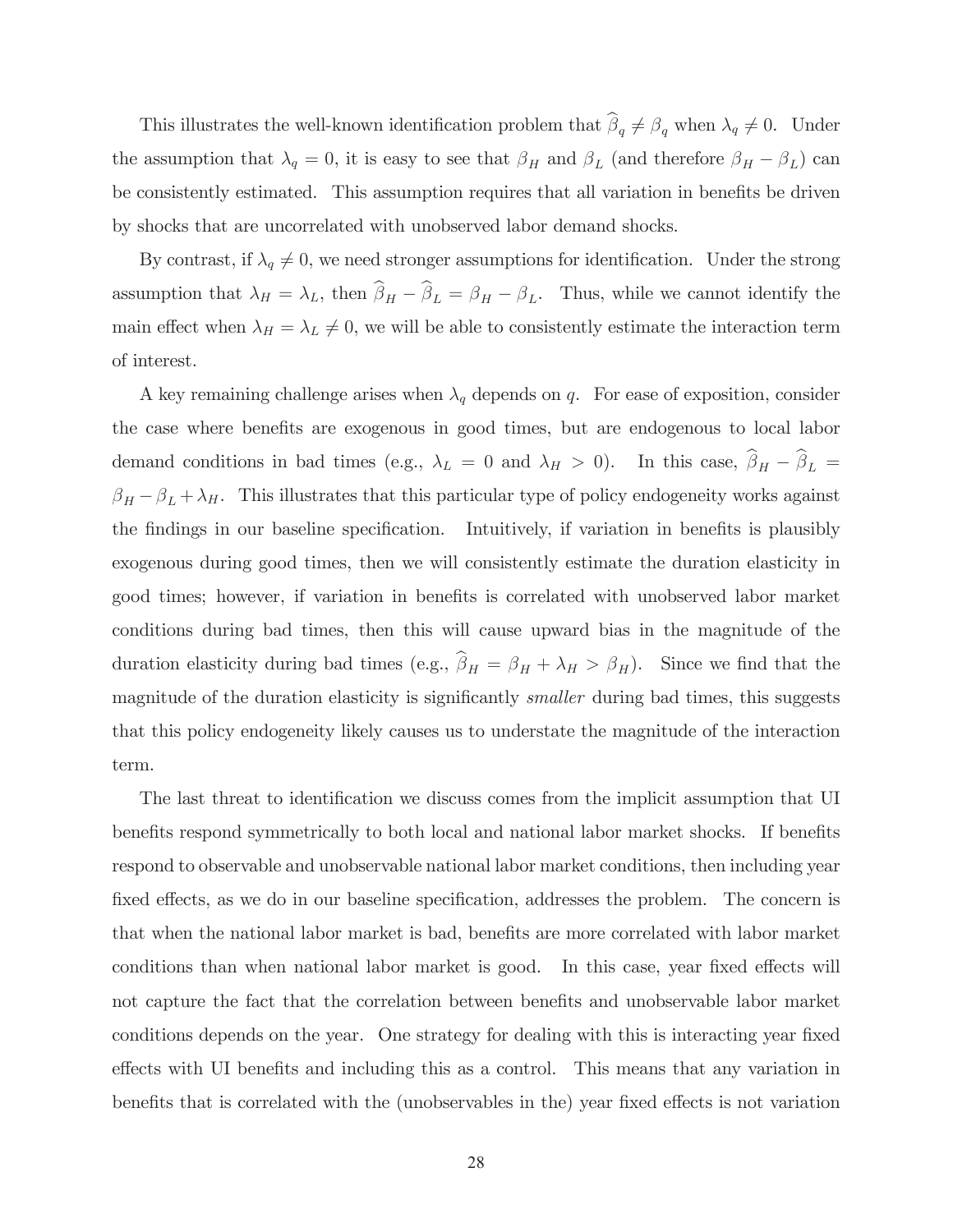we use to identify the interaction term. Alternatively, one may use relative unemployment rates to address the concern. In regression results not reported, we find that UI benefits are larger when national unemployment rate is high. We also find results that suggest when the national unemployment rate is high, state benefits are more responsive to relative state unemployment rates. Motivated by this concern, we use the state unemployment rate relative to the national unemployment rate in all specifications.<sup>30</sup>

Finally, Table 5 presents results from modifications of our baseline specification which focus on alternative assumptions regarding contemporaneous trends across states within a region and within states over time. To the extent that such smoothly-varying unobserved trends are correlated with the interaction of local labor market conditions and UI benefit levels, this may cause our baseline specification to be biased. The results in columns (2) through (4) suggest that, if anything, the magnitude of the interaction term is slightly larger when we flexibly control for unobserved trends. This is also consistent with the direction of the policy endogeneity bias discussed above.

Overall, given the results in Tables 3 through 5, we interpret our preferred specification as a conservative estimate of the magnitude of the relationship between the duration elasticity and the local unemployment rate. We find no evidence that a simple policy endogeneity story is primarily responsible for our findings. The next section explores additional threats to validity and alternative explanations for our findings.

#### 3.1.4 Alternative Explanations and Robustness Tests

#### Decomposing Variation in State Unemployment Rate

In our baseline specification, identification of the interaction term of interest comes from both across-state and within-state variation in unemployment rates. In figures 5 and 6, we report survival curves analogous to figures 3 and 4 using only within-state variation in unemployment rates. We do this by subtracting the unemployment rate in each state-year by the average unemployment rate in the state over the sample period. Figures 5 and 6 show

<sup>30</sup>We find similar results if we include year fixed effects interacted with UI benefits as a control, and we also find similar results when we include the national unemployment rate interacted with UI benefits as a control.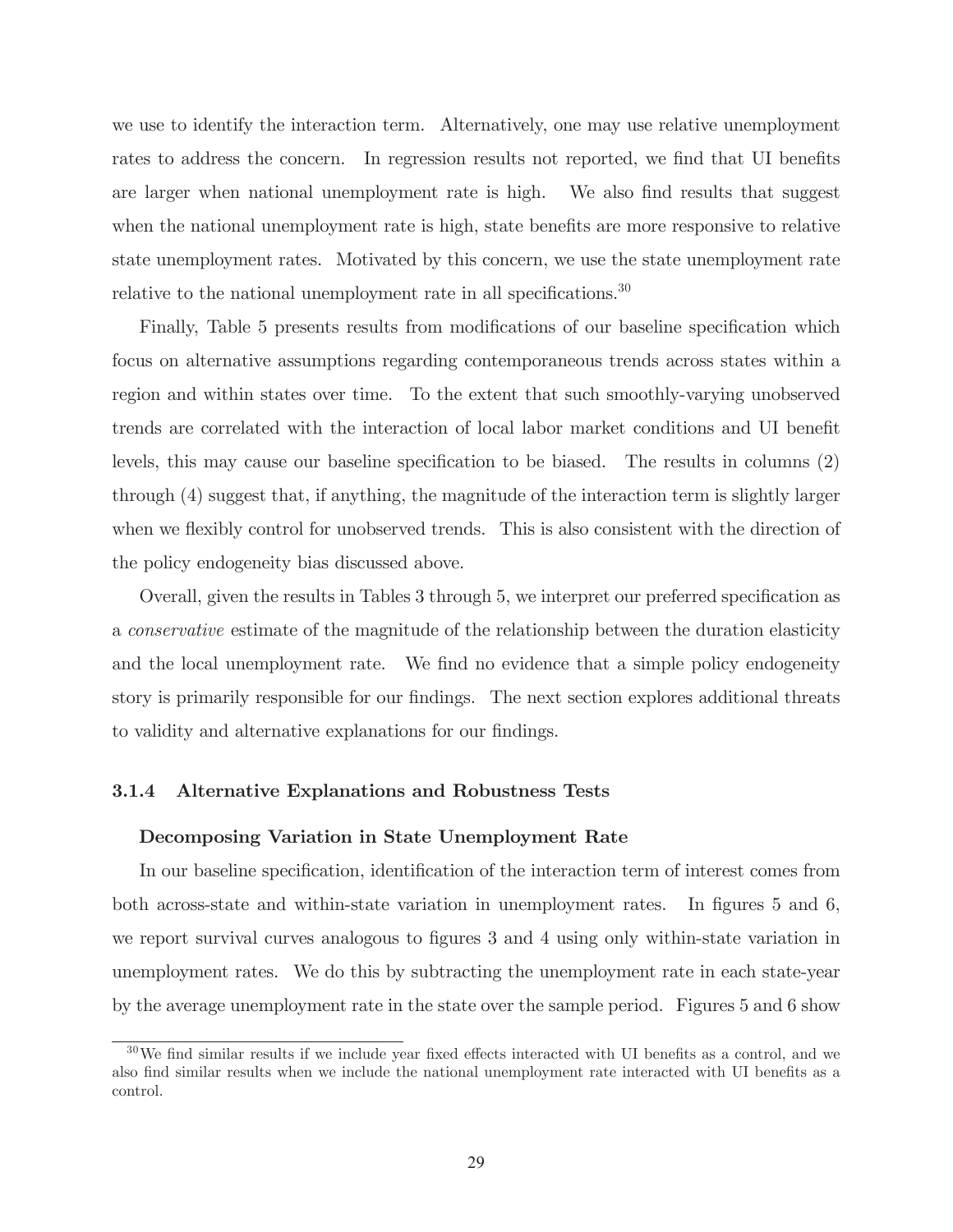that the same pattern emerges when using only within-state variation in the unemployment rate. These figures show that there is a statistically significant difference between the high- and low-benefit survival curves when the unemployment rate is relatively low, but not when it is relatively high. Figures 7 and 8 show similar results using only cross-state variation in the state unemployment. To construct these figures, we compute the average state unemployment rate over the sample period and divide states basd on whether they are above or below the median. We quantify these patterns in Table 6, where we report results from a specification where we decompose the variation in the state unemployment rate into across-state variation and within-state variation. The first row reports results from our baseline specification for comparison, and the second row reports results which interact UI benefit level with (1) the average log state unemployment rate (calculated separately for each state over the sample period) and  $(2)$  the log state unemployment rate – average log state unemployment rate. This allows us to see separately how across-state and within-state variation in the state unemployment rate affects the duration elasticity. We also find that both interaction terms are the same sign as the interaction term in the baseline specification, with a larger interaction term using solely across-state variation in unemployment rates. Most importantly, the magnitude of the interaction term using purely within-state variation is very similar to the baseline results.

### Exploiting Variation Across Metropolitan Areas Within States

Thus far, we have defined local labor markets as states. As an additional robustness test, we instead use metropolitan areas (MSAs) to define local labor markets.<sup>31</sup> In Table 7, we report results from using the MSA unemployment rate rather than the state unemployment rate, which allows us to exploit within-state variation in local labor market conditions. Overall, the results in this table are similar to the baseline specification. In the final column of Table 7, we report results which include a full set of state-by-year fixed effects, so that the only variation used to estimate the interaction term is within-state-year, across-MSA variation in the unemployment rate, holding the state-year UI benefit level constant. The interaction term remains statistically significant  $(p = 0.027)$ , and the magnitude is somewhat

 $31$ To preserve the sample size, we assign the state unemployment rate to all unemployed individuals who do not have an MSA code, which is roughly 50% of the sample.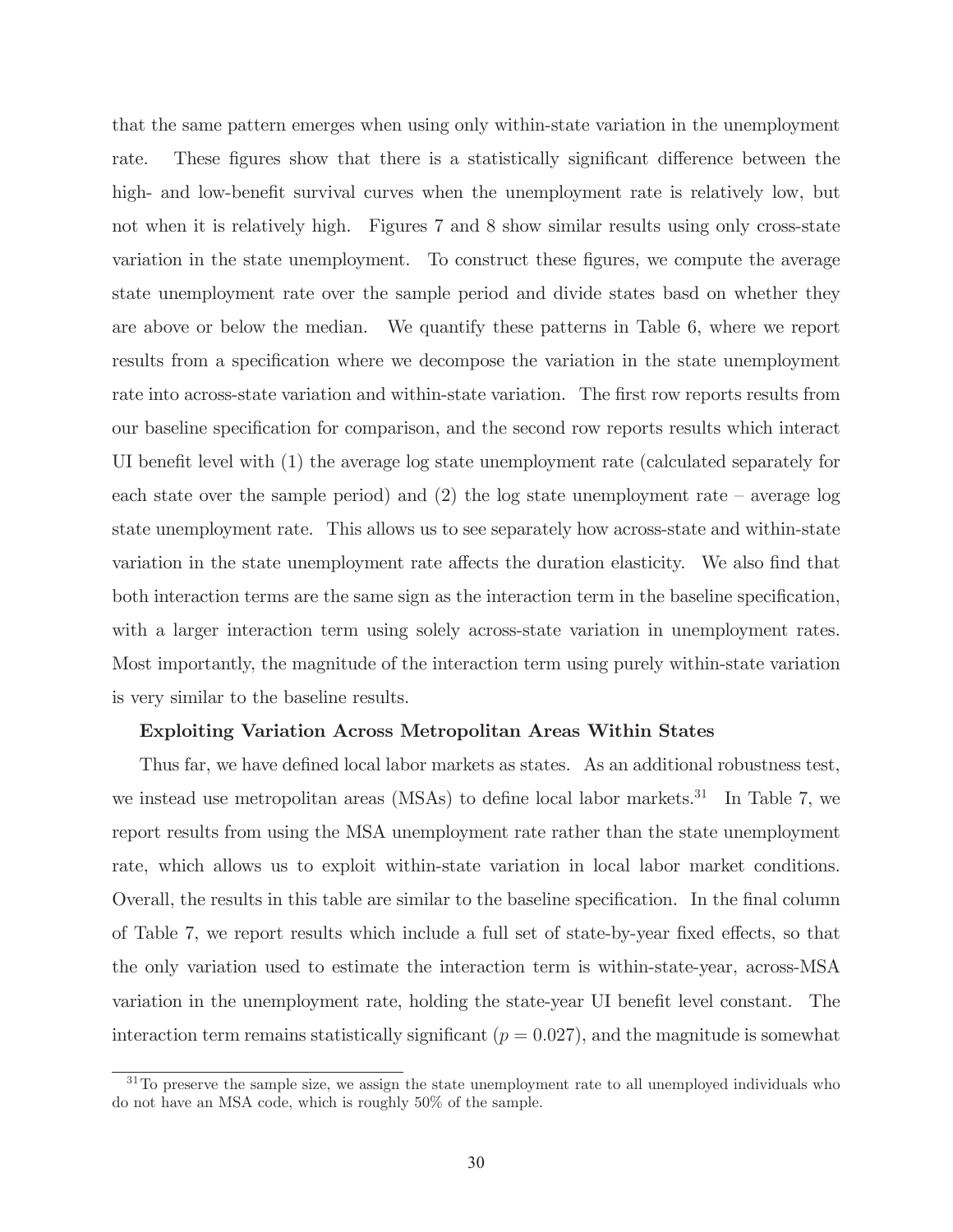larger than in the baseline specification.

#### Composition Bias, Selection on Observables, and Endogenous Take-up

As the local unemployment rate fluctuates, there may be compositional changes in the pool of unemployed workers receiving UI benefits. If there is heterogeneity in moral hazard across demographic groups and the distribution of demographics of the unemployed varies with the level of unemployment, then this compositional change could mechanically generate an observed change in the average duration elasticity.<sup>32</sup> To test this hypothesis, in Table 8 we report estimates of an augmented version of our baseline specification where we add interactions between UI benefits and the demographic controls in our baseline specification. If the estimates of the baseline interaction term is primarily due to compositional changes among demographic groups with different duration elasticities, then we would expect to see a reduction in the magnitude of the coefficient as we include additional interactions between UI benefits and demographic controls. The results in Table 8 show that our main result is very robust to including such controls — looking across all the columns, we see that adding interactions between demographics and UI benefits has a negligible effect on our main coefficient of interest.33

The final column investigates a related source of bias, which is endogenous take-up. As shown in column (8) shows, we find that the effect of UI benefits on take-up varies with the unemployment rate. We also find that the unemployment rate itself is a strong predictor of take-up. These results raise concerns about possible selection bias, though the results in the rest of the columns in Table 8 suggest negligible effects of selection on observables. While the duration elasticity could also vary with unobservable characteristics of individuals, the robustness to selection on observables suggests that it is unlikely that our interaction term is primarily due to selection on unobservables, though of course we cannot test this directly.<sup>34</sup>

 $32\,\text{Note that even if this were to be the case, how the average duration elasticity varies with the unempty-}$ ment rate is still the appropriate measure for the welfare calibrations below. Nevertheless, understanding how much of the observed change in the average duration elasticity is due to compositional changes and how much is due to individual-level changes in moral hazard may be important for other economic problems.

<sup>&</sup>lt;sup>33</sup>The results in this table also reveal suggestive evidence that the duration elasticity varies with years of education. Though accounting for this interaction has no effect on our interaction term of interest, it nevertheless suggests that moral hazard cost may vary with observable level of human capital.

 $34$ We find that our results are similar if we estimate the following two-step estimator. In the first step, we estimate a probit model of UI receipt on interaction term using the same set of controls used in the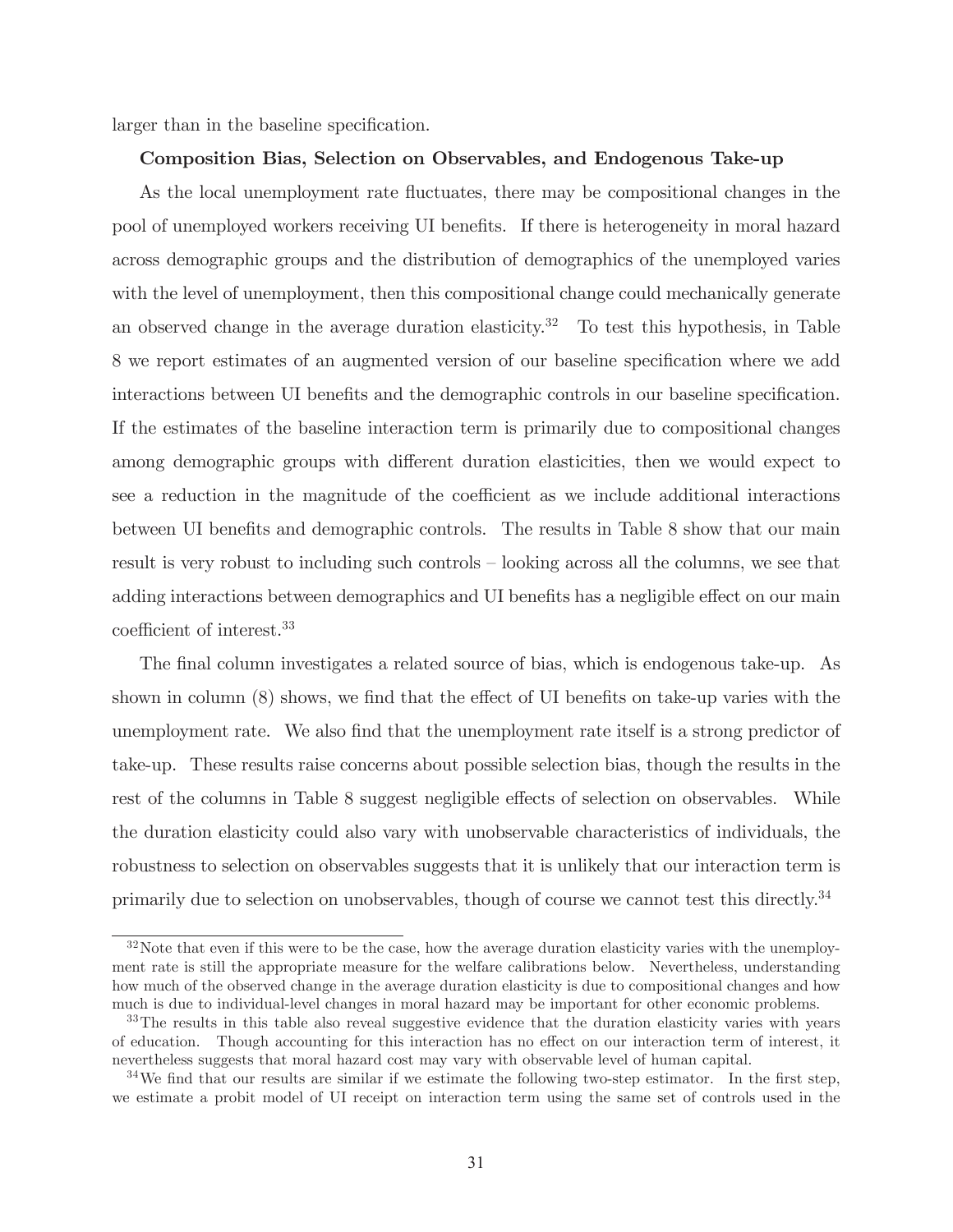### Alternative Measures of the Interaction Term

In our baseline specification, the interaction term of interest is formed by interacting the log of the average weekly UI benefit in the state with the log of the state unemployment rate (relative to the log of the national unemployment rate). Both of these variables are proxies for the underlying variables of interest (an individual's actual UI benefit level and the actual local labor demand conditions). Table 9 explores several alternative measures of the interaction term, and we find that our results are generally robust to these alternatives. Each row of Table 9 reports results from estimating our baseline specification with an alternative measure of our interaction term. The first row reproduces our baseline estimates for comparison. The second row replaces the state unemployment rate with a dummy variable for whether or not the unemployment rate is greater than the median state unemployment rate in that year. This specification corresponds more closely to the nonparametric results presented above. The third row reports results using the state unemployment rate in levels (rather than logs). In both cases, the results are similar to the baseline specification. The fourth row replaces the average weekly UI benefit amount with the maximum weekly benefit amount. The maximum weekly benefit amount corresponds more closely to a specific policy parameter set by states. While this alternative measure may be more plausibly exogenous, the primarily drawback is that it does not exploit all of the variation in UI benefit generosity. The results indicate that the magnitude of our interaction term is very similar with this alterantive measure. The fifth row uses the average replacement rate rather than the average weekly UI benefit amount, and the results are also similar. The last row uses an alternative proxy for local labor demand instead of the local unemployment rate. One concern with the unemployment rate is that it reflects both labor demand and labor supply shocks. We construct variation in state unemployment rates that is driven by plausibly exogenous shifts in local labor demand using a well-established procedure developed in Bartik  $(1991).^{35}$  Figures 9 and 10 plot survival curves comparing the effect of UI benefits across high and low

baseline proportional hazard model using the expanded sample which includes eligibles who do not receive UI benefits. In the second step, we estimate the baseline hazard specification including as an additional control the inverse Mills ratio evaluated at the fitted values.

<sup>35</sup>We closely following the implementation of the Bartik (1991) procedure in Autor and Duggan (2003). We predict the employment to population ratio by interacting initial cross-sectional distribution of state-level employment shares with national industry employment trends.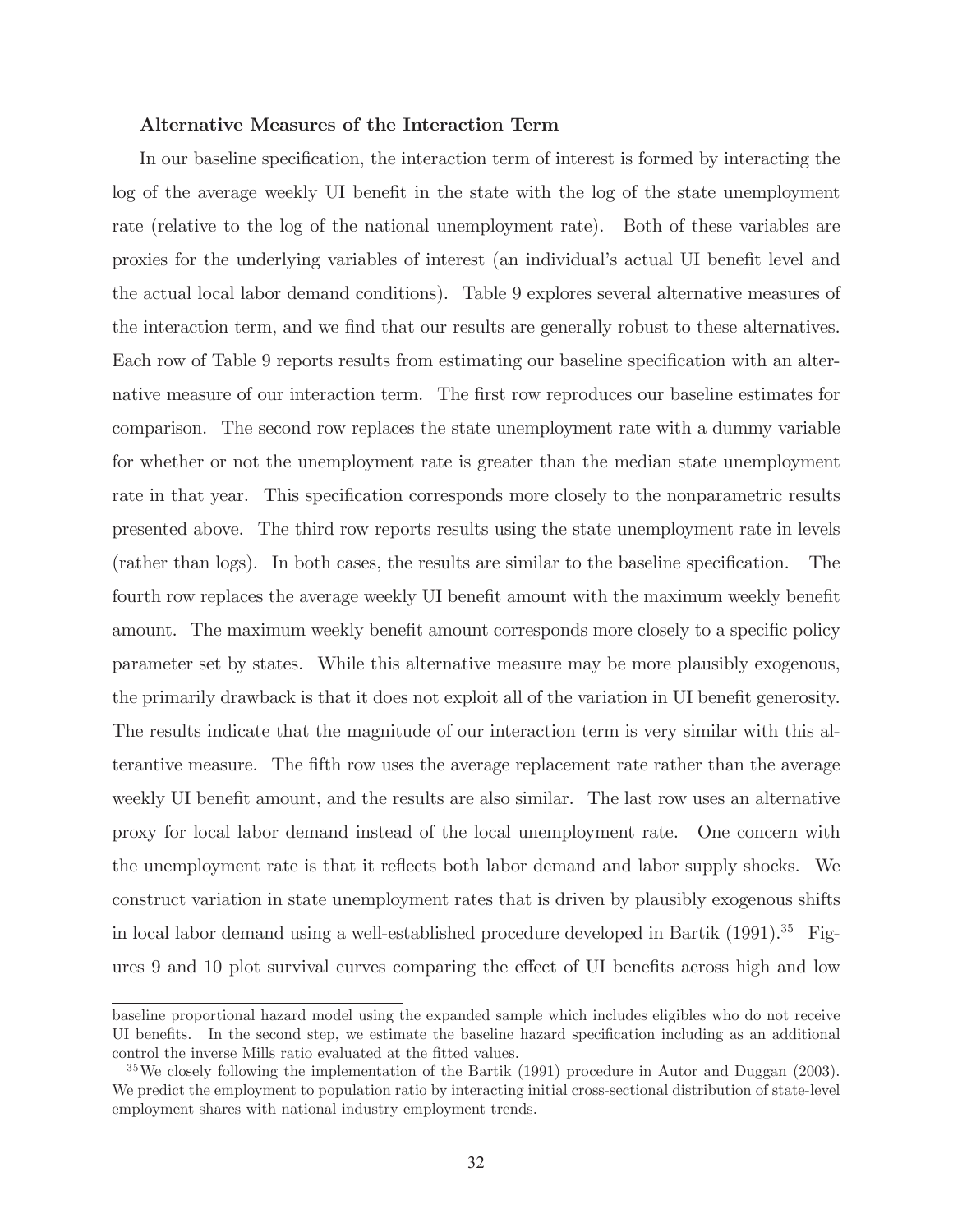predicted employment-to-population ratios. Consistent with figures 3 and 4, this nonparametric evidence indicates that the behavioral effect of UI benefits is largest during periods of high predicted employment. Row 6 of Table 9 reports hazard model estimates, where the magnitude of the interaction term is similar to our baseline specifications, but our estimates are imprecise.36

To summarize, across all the specifications in this section, we find no evidence that our baseline results are primarily due to composition bias, liquidity effects, mismeasurement, or nonlinear effects. We therefore conclude that the most likely explanation for our findings is that the disincentive effect of UI benefits decreases with the unemployment rate.

### 3.1.5 Comparison to Schmieder et al. (2011) and Landais et al. (2011)

While we find consistent evidence that the duration elasticity increases with the unemployment rate, Schmieder et al. (2011) find that the non-employment duration elasticity is not strongly related to the unemployment rate. Besides the differences in institutional setting (United States versus Germany), research design (fixed effects panel versus regression discontinuity), and definition of the labor market (local versus national), we study UI benefit levels while Schmieder et al. study UI benefit extensions. This difference makes the empirical estimates not strictly comparable. In particular, the marginal worker affected by the UI variation in their setting is an experienced worker older than age 40, while the UI variation in our setting affects a majority of the workers eligible for UI.

Additionally, there is another economic explanation for the differences in results. While we study changes in UI benefit levels which affect a majority of unemployment workers, Schmieder et al. study changes in UI benefit generosity across age thresholds, holding program parameters constsant. Therefore, one may interpret the Schmieder et al. estimates as partial equilibrium (PE) estimates and our estimates as general equilibrium (GE) estimates. The logic is that since they analyze the effect of UI by comparising across two groups experiencing the same labor market conditions, it is possible that some of the GE effects of UI are "differenced out". By contrast, our estimation strategy primarily relies on comparing

<sup>36</sup>Lastly, Appendix Table A1 reports similar results using alternative sets of control variables, alternative specifications allowing for nonlinear direct effects, and controls for extended benefits.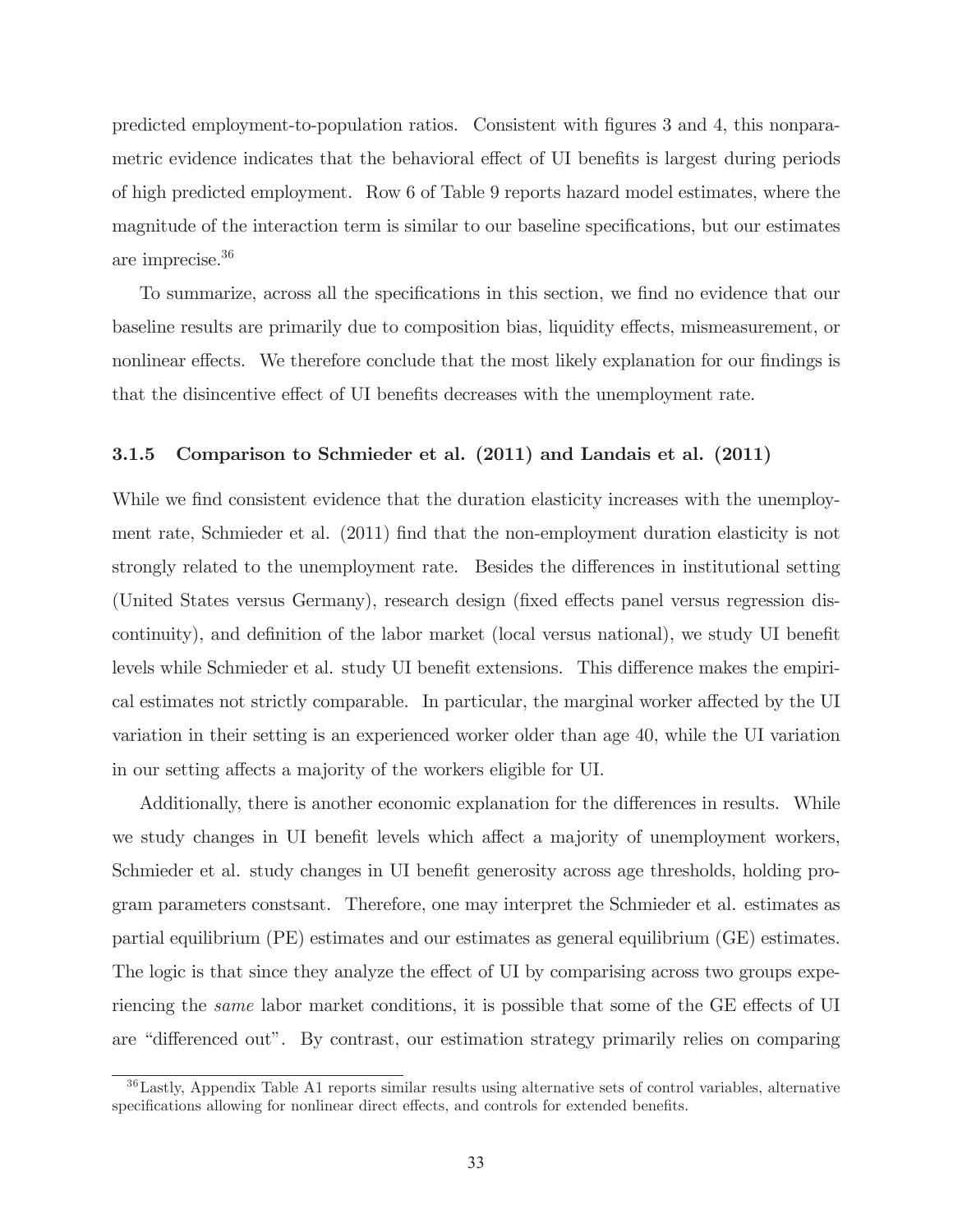observably similar individuals receiving the same benefits in different labor markets. Under this interpretation, the combined evidence across the two papers suggests that the PE duration elasticity does not vary over the cycle while the GE duration elasticity is strongly decreasing in the unemployment rate. This is precisely the predictions of the job rationing model in Landais et al. (2011), providing a parsimonious explanation for the empirical findings in the two papers. One problem with this interpretation is that the PE estimates in Schmieder et al. are lower than the estimates in this paper, while the Landais et al. paper predicts a larger PE elasticity than GE elasticity. We speculate that this difference may simply be due to different behavioral responses to UI benefit *levels* vs UI benefit extensions, although we leave a rigorous investigation of this to future work.

## 3.2 Part 2: Consumption Smoothing

The second part of the empirical analysis replicates and extends previous work on the consumption smoothing benefit of UI (Gruber 1997). Specifically, we estimate how the effect of UI on the consumption drop upon unemployment varies with the state unemployment rate. The empirical strategy closely follows Gruber (1997), which uses the UI replacement rate rather than the UI benefit level and uses the change in total food consumption as a proxy for the change in total consumption.

We use data from the Panel Study of Income Dynamics (PSID) between 1968 and 1987. We impose the same sample restrictions as in Gruber (1997): we focus on all heads of household who are employed at interview date  $t-1$  and unemployed at date  $t$ , and we define individuals as unemployed if they are looking for a new job and are not on temporary layoff; furthermore, observations are excluded if any element of food consumption is imputed or there is more than a threefold change in total food consumption.

The baseline specification is the following:

$$
\Delta \log C_{i,t} = \alpha_t + \alpha_s + \delta_1 b_{i,s,t} + \delta_2 (b_{i,s,t} \times u_{s,t}) + \delta_3 u_{s,t} + \mathbf{X}_{i,s,t} \Gamma + e_{i,s,t} \tag{16}
$$

where  $\Delta \log C_{i,t}$  is the difference in log total food consumption for individual i between date  $t-1$  and date t,  $b_{i,s,t}$  is the UI replacement rate,  $u_{s,t}$  is the state unemployment rate,  $\alpha_t$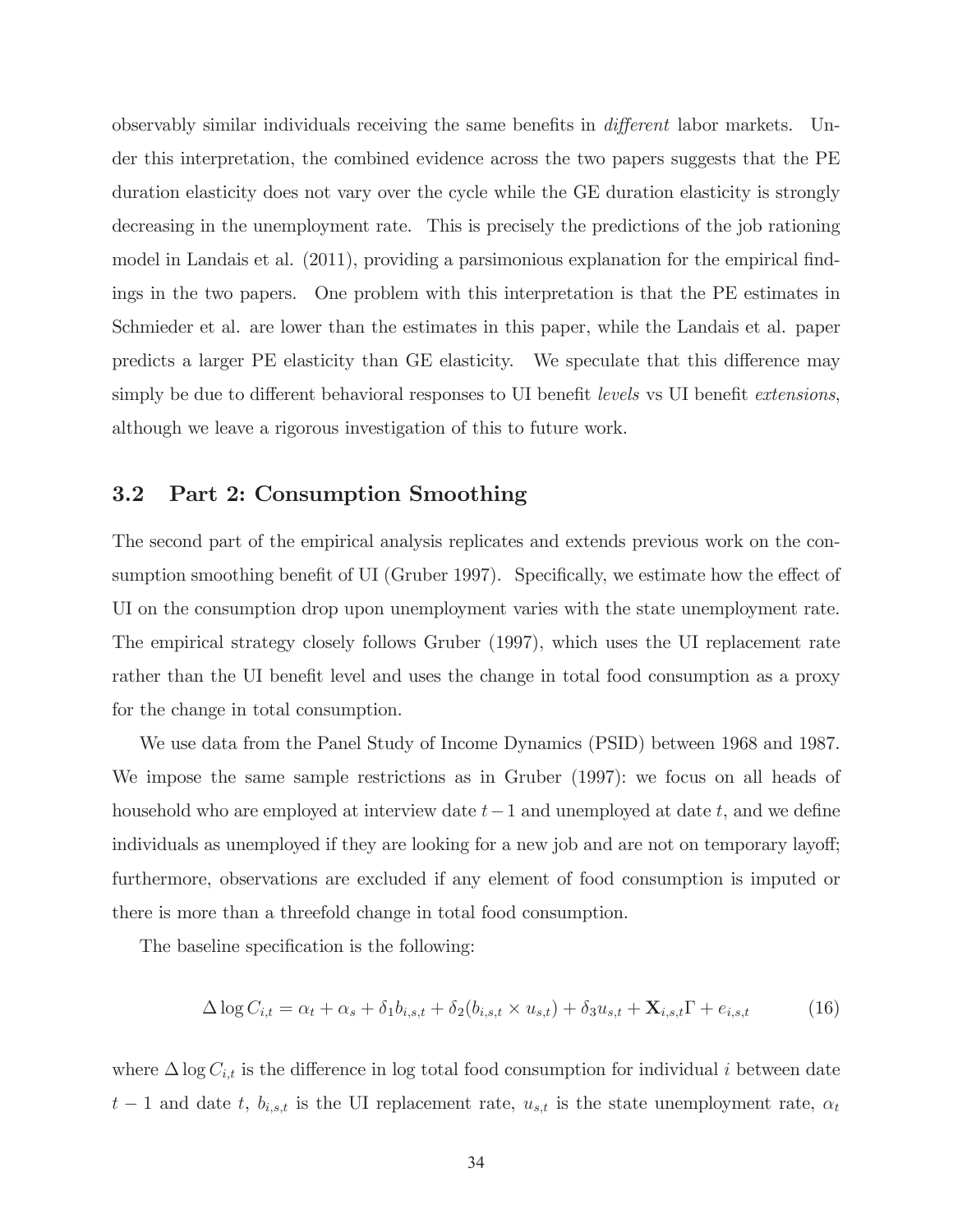and  $\alpha_s$  are year and state fixed effects, and  $\mathbf{X}_{i,s,t}$  is the same set of control variables used in Gruber (1997).<sup>37</sup>

Table 10 reports results of estimating equation (16). Column (1) presents our results which closely replicate column  $(4)$  in Table 2 of Gruber  $(1997).$ <sup>38</sup> These results show the consumption smothing benefit of UI on average. Replicating the key finding in that paper, we find that a ten percentage point increase in the replacement rate reduces the consumption drop upon unemployment by  $2.8\%$ <sup>39</sup> Column (2) reports our preferred specification which includes the interaction between the replacement rate and the unemployment. The interaction term is not statistically significant at conventional levels  $(p = 0.230)$ , and the magnitude is about 23% of the magnitude of the interaction term in the duration elasticity results above. Morever, there is enough precision to rule out modest magnitudes. The 95% confidence interval allows us to reject that a one standard deviation increase in the unemployment rate increases the consumption smoothing benefit of UI by more than 16%. The remaining columns of Table 10 report a variety of alternative of specifications of equation (16), and none of the results provide significant evidence that the consumption smoothing benefit of UI varies with the state unemployment rate.

In addition to the results based on consumption data, we can also modify the duration elasticity specifications from above to study the insurance value of UI. Recent work by Chetty (2008) raises a concern with interpreting the duration elasticity as a pure moral hazard effect; he presents evidence that a component of the observed duration elasticity represents an income effect (or "liquidity effect"). This suggests that the interaction term which we estimate in our baseline specification in the first part of our empirical analysis could plausibly represent a liquidity effect which varies systematically with local labor market conditions. In principle, the consumption smoothing results rule out this possibility since

<sup>&</sup>lt;sup>37</sup>As in the first part of the empirical analysis, in our preferred specification we use the log difference between the state unemployment rate and the national unemployment rate. Also, we use the previous year's unemployment rate because we do not observe individuals at the start of their spell, and we want to ensure that the unemployment rate is predetermined, for reasons discussed above.

<sup>38</sup> In ongoing work, we are incoporating taxes to try to more closely match the results in Gruber (1997).

 $39$ This coefficient estimate matches Gruber (1997) to at least three decimal places, but the standard errors are higher. We have been unable to account for the difference. Though we report standard errors which allow for arbitrary variance-covariance matrix within states over time, our standard errors are similar using OLS standard errors assuming homoskedasticity.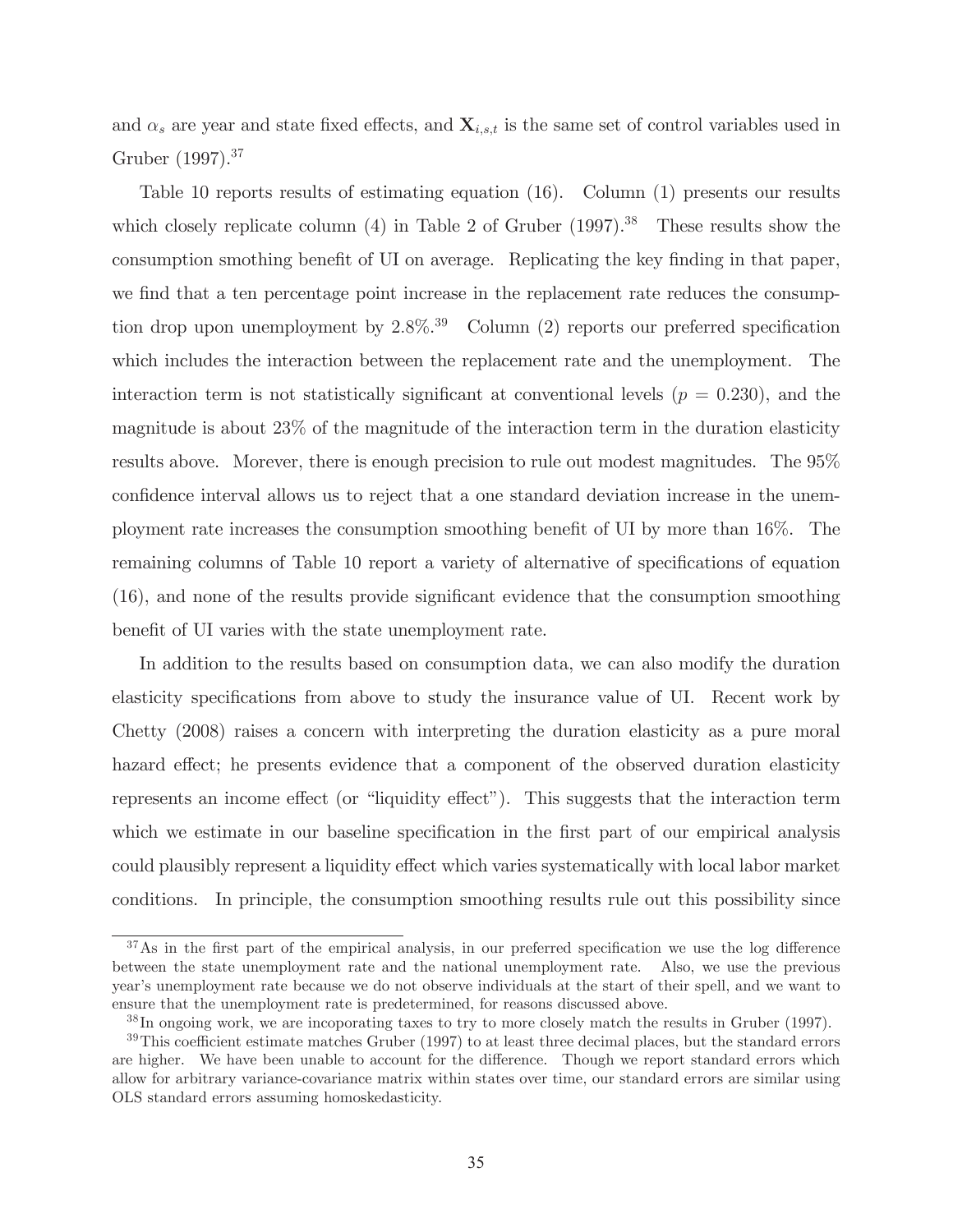they incorporate liquidity effects. Nevertheless, we present additional results which test whether our interaction term in the duration results above is driven by liquidity effects.

Table 11 reports these alternative specifications which investigate whether liquidity effects affect the interaction term. Column (1) reports our baseline specification for comparison. Column (2) reports results for the subsample of workers in the 3rd and 4th quartiles of net liquid wealth, where liquidity effects are likely to be less important. The coefficient on the interaction is slightly larger than in the baseline specification.<sup>40</sup> Columns (3) and (4) report results which include a full set of liquid wealth quartile dummy variables interacted with a combination of occupation fixed effects, industry fixed effects, unemployment duration, and the UI benefit level, and the results are, if anything, slightly stronger. Lastly, column (5) verifies that the interaction term does not vary with liquid wealth. The results consistently support the interpretation that the moral hazard cost of UI decreases with the unemployment rate, and that our results are not primarily due to liquidity effects varying with local labor market conditions. More broadly, the results in this table do not provide clear evidence that the consumption smoothing benefit (or insurance value) of UI varies with the unemployment rate, which is consistent with the consumption-based tests above. We therefore conclude that how the optimal UI benefit level varies with the unemployment rate will be driven largely by how the duration elasticity varies with the unemployment rate, as the results in this section suggest that the consumption smoothing benefit is approximately constant across labor market states.

We next discuss the implications of our empirical results for national business cycles, conduct a welfare analysis using our baseline empirical results, compare optimal UI policy to current policy in the U.S., and discuss aggregate implications of extending benefits in recessions.

<sup>&</sup>lt;sup>40</sup>The interaction term when using the subsample of unemployed workers without a mortgage (another proxy for individuals that are not liquidity constrained used in Chetty (2008)) is even larger in magnitude than columns (1) and (2), again providing no evidence that liquidity effects are primarily responsible for the interaction term in our baseline specification.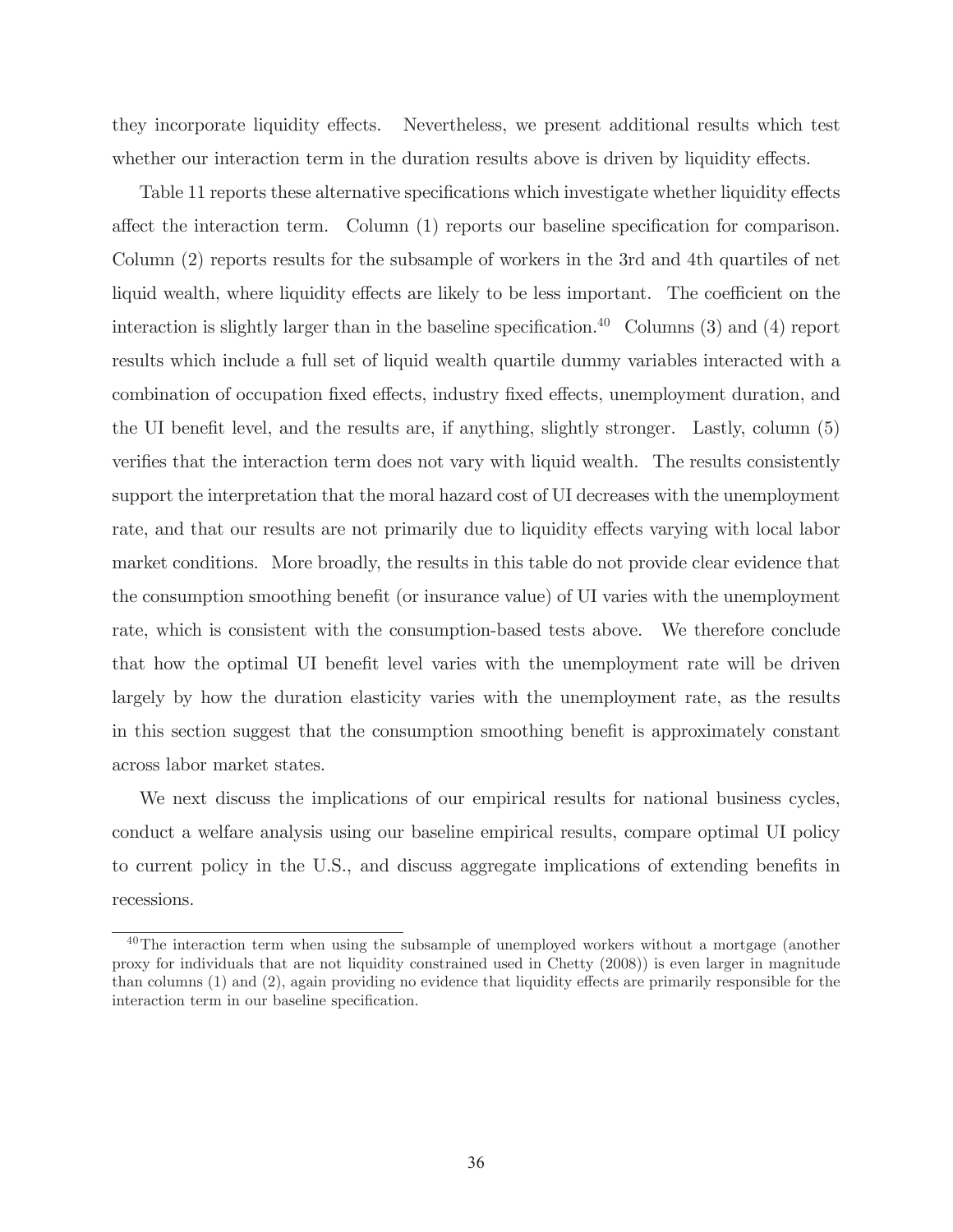# 4 Interpretation and Implications

## 4.1 Extrapolating Estimates to National Business Cycles

Our estimate of how the duration elasticity varies with labor market conditions is identified off of variation in local unemployment rates. To study the impact of national business cycles on the duration elasticity, ideally one would want to conduct a full general equilibrium analysis that explicitly accounts for all margins that could potentially be distorted. While such an analysis is outside the scope of this paper, the aim of this subsection is to shed light on this question by drawing inferences from our empirical estimates.

First, the nature of a national shock compared to a local shock may differ. In particular, one may argue that the persistence of national shocks and local shocks differs, and that the behavioral response to UI, conditional on a given level of persistence, may differ. One piece of evidence against differential responses by persistence comes from the results in Table 6. If we associate the between-state variation in unemployment rates with a measure of permanent shocks and the within-state variation with a measure of temporary shocks, we find that with available statistical precision, we cannot reject the hypothesis that the correlation between the duration elasticity and the unemployment rate is the same across both sources of variation.

Second, a local unemployment shock may differ from a national unemployment shock since it changes mobility incentives. If only New York gets hit with a labor market shock, out-migration may increase as individuals move to neighboring states to search for a job. However, the relevant question is whether mobility patterns induced by such a shock vary across states with different levels of UI benefits. Current U.S. law mandates that individuals collect UI benefits in the state of their previous employer. Given this restriction, we believe the mobility response to UI benefits is likely to be low.

Finally, a national shock may have different budgetary implications than a local shock, though it is not clear which direction this will cause our estimates to be biased. In the case of a local shock that persists for some time, states could use the federal government as a buffer to finance UI expenditures; however, a particularly acute local shock may force states to raise taxes to finance the additional UI expenditures. Since the federal government has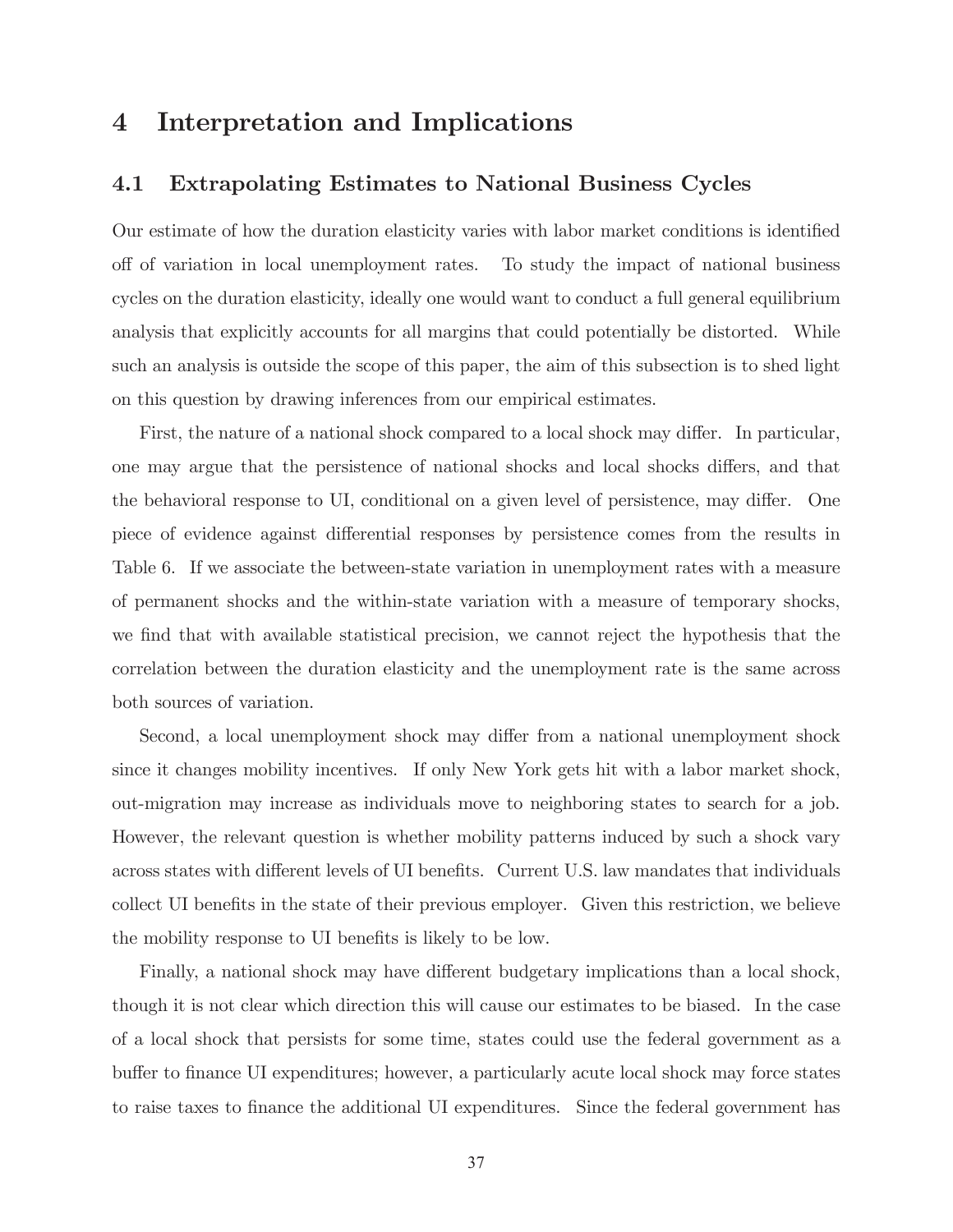the ability to run budget deficits over a longer time horizon, this budget effect may have additional welfare implications.

## 4.2 Calibrating the Welfare Implications

Our empirical results suggest that moral hazard decreases with the unemployment rate. To see what this finding implies for optimal policy, we now calibrate the optimal UI level implied by our model, following the spirit of the "sufficient statistic" approach to welfare analysis. To review, this method requires using the reduced form empirical estimates as inputs into the optimal UI formula.

One can think of  $\varepsilon_{D,b} = h(\log(u))$ , where  $h()$  is a non-linear function. In order to exploit our empirical estimates, we assume that  $h()$  can be locally approximated by a linear function of  $log(u)$ . A first-order approximation of  $h(log(u))$  around  $log(u) = log(\overline{u})$  yields:

$$
\varepsilon_{D,b}(\log(u)) = \varepsilon_{D,b}(\log(\overline{u})) + \frac{d\varepsilon_{D,b}(\log(\overline{u}))}{du} \times (u - \log(\overline{u}))
$$

This can also be derived directly from our reduced form estimating equation (13):

$$
-\log(d) \approx \log(\lambda) = \alpha + \beta_1 \log(b) + \beta_2 \log(b) \times (\log(u) - \log(\overline{u})) + e \tag{17}
$$

With this specification,

$$
\varepsilon_{D,b}(\log(u)) = \frac{d(\log(d))}{d \log(b)} = -\beta_1 - \beta_2 \times (\log(u) - \log(\overline{u}))
$$

Thus,  $-\beta_1 = \varepsilon_{D,b}(\log(\overline{u}))$  and  $-\beta_2 = \frac{d\varepsilon_{D,b}(\log(\overline{u}))}{d \log(u)}$ . Our empirical results imply that  $-\beta_1 = 0.605$  and  $-\beta_2 = -1.256$ . To analyze the welfare implications, we will assume that the budget effect can be ignored. This is motivated by current US policy where states' UI trust funds run deficits in recessions and surpluses in booms.

Recall, the consumption smoothing benefit of UI is the following:

$$
\frac{U'(b) - E[U'(w - \tau)|w \geq \overline{w}]}{E[U'(w - \tau)|w \geq \overline{w}]}
$$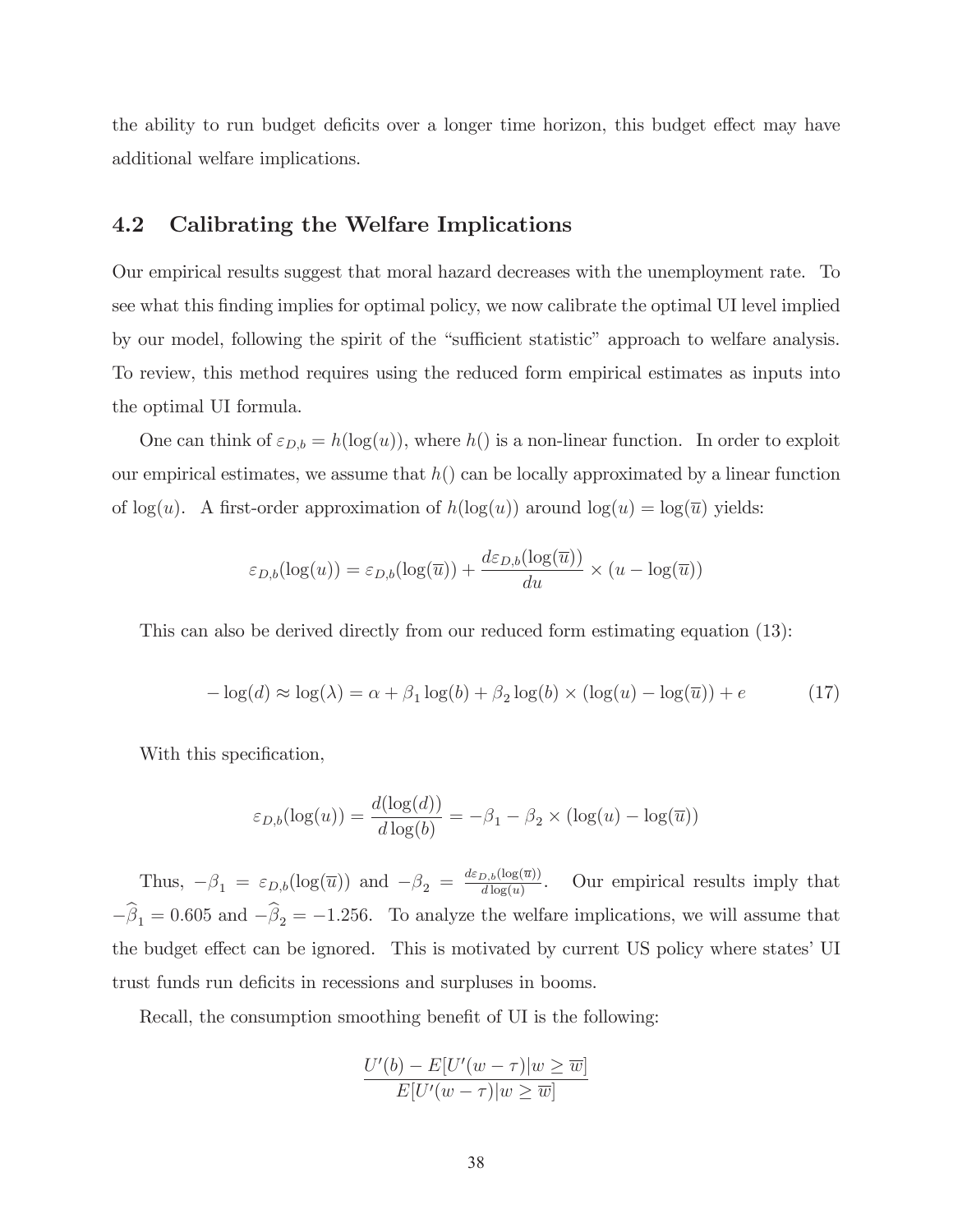Following Chetty (2006), we can show that the consumption smoothing benefit can be approximated as

$$
\left[\gamma \frac{\Delta c}{c}(b) \left(1 + \frac{1}{2} \delta \frac{\Delta c}{c}(b)\right) + 1\right] F - 1
$$

where  $\delta$  is the coefficient of relative prudence and  $F = \frac{1}{1 + \frac{1}{2}\gamma \delta s_e^2}$  is a correction factor that accounts for the volatility in consumption when employed. It is defined in terms of  $s_e$ , the coefficient of variation of consumption when employed. For ease of computation, we assume a fixed wage, search effort model, so that  $F = 1$  and the consumption smoothing benefit of UI becomes

$$
\gamma \frac{\Delta c}{c}(b) \left( 1 + \frac{1}{2} \delta \frac{\Delta c}{c}(b) \right)
$$

We calibrate the consumption smoothing benefit using the estimate for the consumption drop ( $\frac{\Delta c}{c} = 0.23 - 0.28 \times b$ ) based on Gruber (1997).<sup>41</sup> Given the considerable uncertainty over the value of risk aversion, we present calibration results for a range of values  $\gamma = 2, 3, 4$  $(\delta = 3, 4, 5)$ . Table 12 presents results from the numerical implementation of expression (4). At  $\bar{u} = 5.4\%$  and  $\gamma = 4$ , the optimal replacement rate is 40.4%. At an unemployment rate of 7.1% (roughly one standard deviation above the mean unemployment rate), the formula implies an optimal replacement rate of 49.1%. Thus, we see that variation in the unemployment rate can substantially affect replacement rates. The basic lesson to emerge from the table is that plausible variation in the unemployment rate generates wide variation in the optimal level of UI. To give a sense of the quantitative importance of this variation, the magnitude is roughly equivalent to a one unit change in the coefficient of relative risk aversion in the model (e.g., from  $\gamma = 3$  to  $\gamma = 4$ ), holding the unemployment rate constant.<sup>42</sup> While the previous literature has emphasized the sensitivity of the optimal UI benefit level to risk aversion, our results suggest that the optimal UI benefit level is equally sensitive to labor market conditions.

<sup>&</sup>lt;sup>41</sup>The results are very similar if we allow  $\Delta c/c$  to vary with u based on the small, insignificant results in Table 10 above.

 $^{42}$ The results in the second column of Table 10 show that at one standard deviation below the mean unemployment rate  $(u = 3.7\%)$ , the optimal replacement rate is 32.8%. Changing the coefficient of relative risk aversion from 4 to 3 and holding rest of parameters constant results in optimal replacement rate of 30.7% (at  $u = 5.4\%$ ).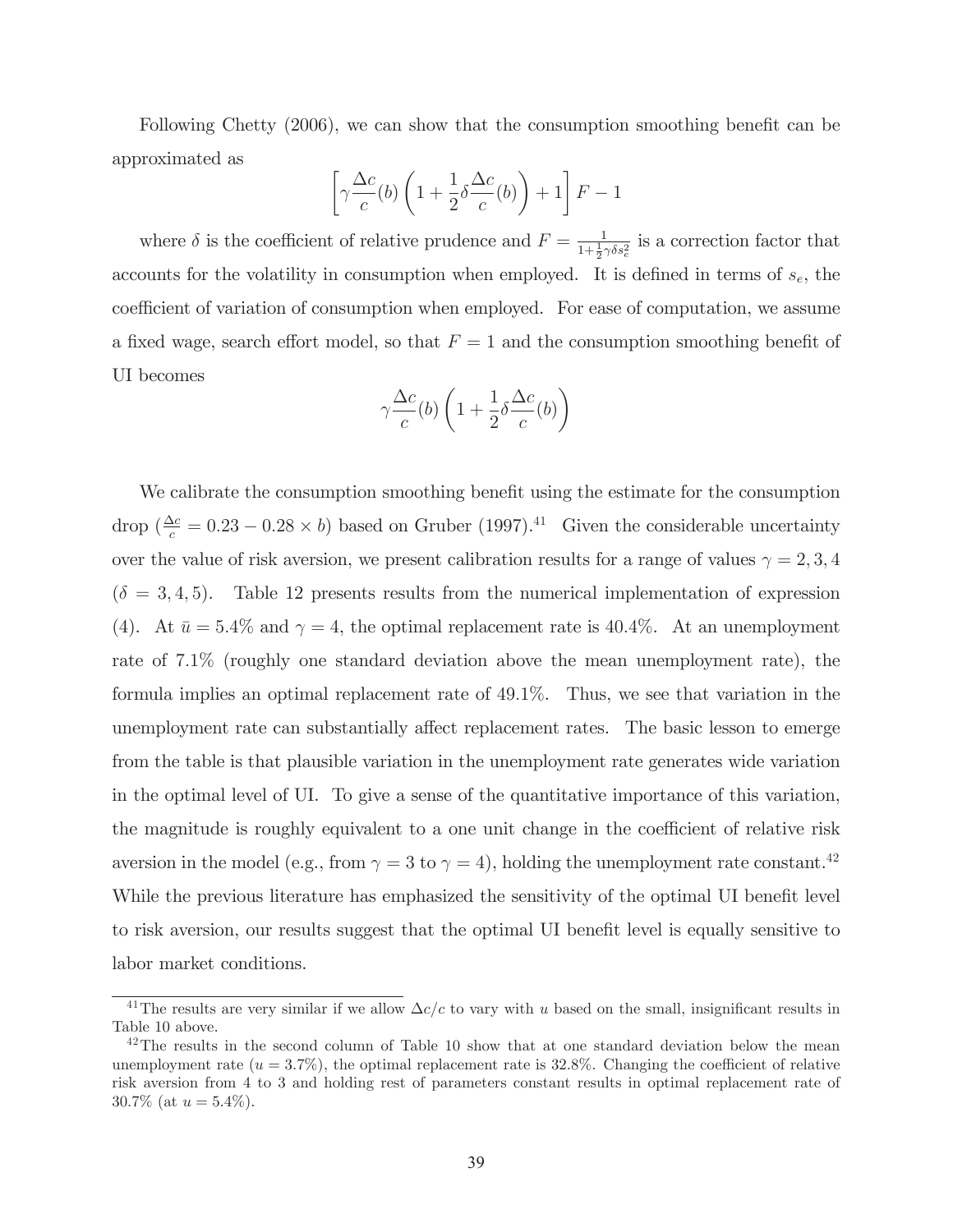# 4.3 Comparing Optimal UI Policy to Extended Benefits Policy in the U.S.

In terms of existing UI policy in the U.S., the potential duration of UI benefits has typically been adjusted in response to slackness in the labor market, rather than the level of UI benefits. Historically, benefits have been extended by 13 weeks when a state's insured unemployment rate exceeded some threshold (Card and Levine, 2001). To shed light on the optimality of such a policy, we consider the case where the unemployment rate increases from  $3.7\%$  to  $5.4\%$ .<sup>43</sup> The question we seek to address is whether the expected payout from an increase in the optimal benefit level comes close to the expected payout from an extension of benefits in line with what we observe with existing UI policy. We emphasize that these stylized calculations are primarily meant to be illustrative and that considerable caution should be exercised in interpreting the quantitative results.

Table 10 shows that the weekly optimal benefit level increases from \$102 to \$141. Given a mean unemployment duration of roughly 18 weeks based on Table 1, this implies total expected benefits paid out to a given individual increase by  $$702 (= 18 \times ($141 - $102)),$ assuming no behavioral response. A duration elasticity with respect to the benefit level of 0.605 increases the total expected payout to  $$846 (= ($141 - $102) \times (18 + 0.605 \times 18 \times$  $\frac{$141 - $102}{$102}\big)$ .

Next, consider instead a benefit extension of 13 weeks. The expected increase in payments to an individual, assuming a potential duration of 26 weeks for the regular UI program, is given by

$$
$102 \sum_{t=1}^{13} t \times \Pr{duration = 26 + t} + $102 \times 13 \times \Pr{duration > 39}
$$

For simplicity, let's assume that  $Pr{duration = 26 + t} = Pr{duration = 26}$  for all t. In our SIPP sample, we calculated that the average frequency that a spell lasts exactly t weeks where  $t \in [27, 39]$  is roughly 0.009 and  $Pr{duration > 39} = .12$ . Roughly 76\% of the

<sup>43</sup>Schwartz (2010) notes that extensions are triggered if the insured unemployment rate exceeds 5% and has increased by 20% over the two prior years.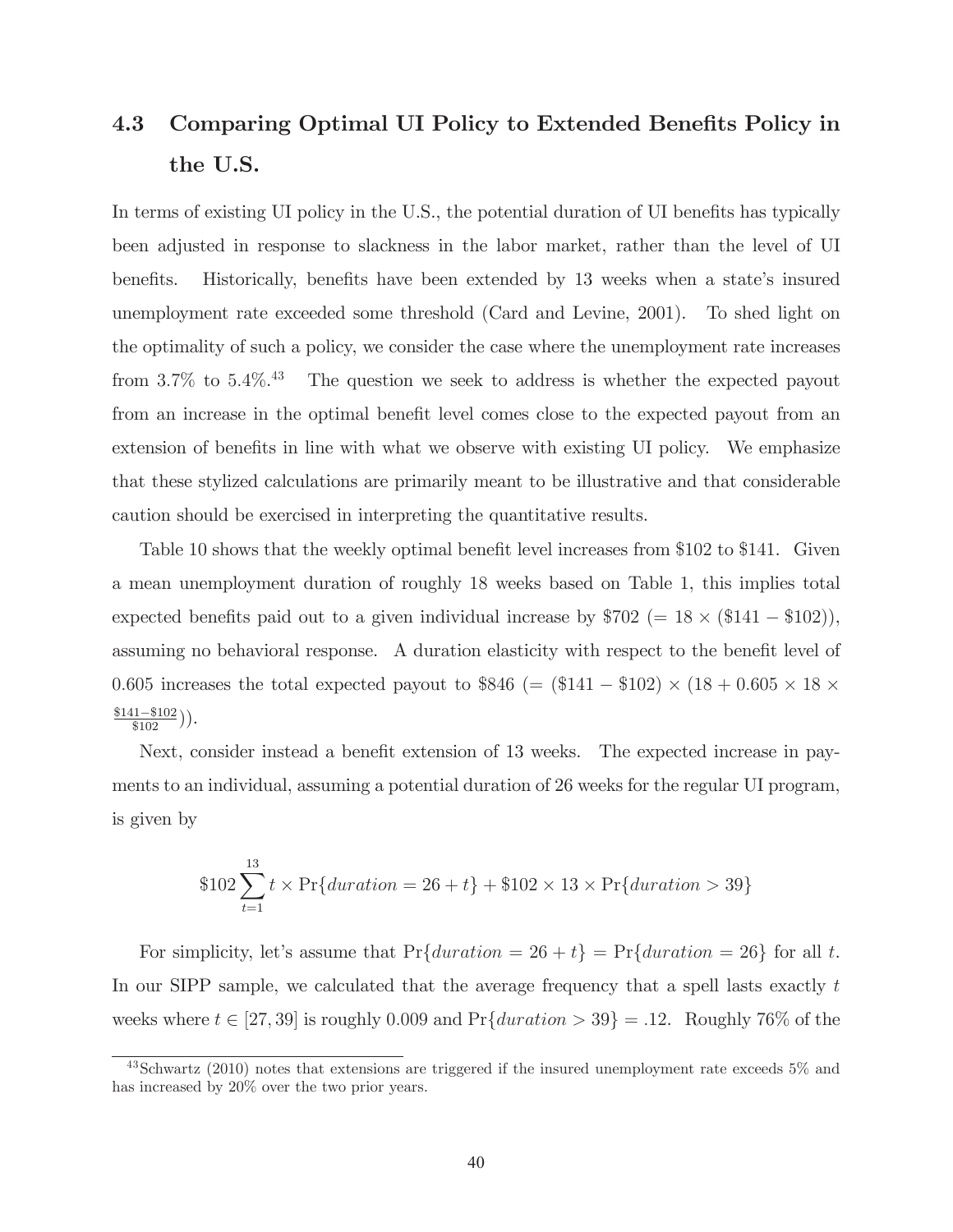unemployment spells in our data end at 26 weeks or less. Therefore, the expected increase in total payments paid to an individual are  $$243 (= 0.009 \times 91 \times $102 + 0.12 \times 13 \times $102)$ , assuming no behavioral response. The results from Card and Levine (2000) suggest that an extra 13 weeks of benefits raise durations by 1 week. If we assume that this one week increase would result in receipt of a full week's worth of benefits, the total expected payout incorporating behavioral responses is \$345. Thus, based on this simple illustration, the actual UI policy appears to be slightly less generous in terms of expected payouts as the optimal policy from adjusting the replacement rate would imply.

## 4.4 Implications of Extending Benefits During Recessions

An important policy question is how extended benefits affect the unemployment rate in a recession. Ideally, credible empirical evidence on how durations respond to benefit extensions and how this effect varies with labor market conditions would shed light on this question. Unfortunately, such evidence does not exist for the U.S.. The key challenge is that benefits are typically extended during recessions, making them endogenous and unreliable for empirical analysis. For illustrative purposes, we show how one can use our reduced form empirical results to shed light on how extended benefits affect the unemployment rate in a recession.

To fix ideas, we focus on the recent extension in potential duration from 26 weeks to 104 weeks in the U.S. Card and Levine (2000) estimate during normal economic times that a 13-week extension increases unemployment duration by 1 week. Extrapolating from their estimate, a 78 week increase in potential duration is expected to prolong durations on average by 6 weeks in normal times. We now compute how much the UI benefit level has to increase to raise durations by 1 week, based on our estimates. We know that unemployment duration is 18 weeks at the mean unemployment rate in our sample of 5.4%. Further, the duration elasticity is 0.605. Thus, 1 extra week of unemployment duration would require a percent increase in benefits equal to  $.092 = (1/18)/.605$ .

Now suppose that the unemployment rate has increased to  $8.8\%$ <sup>44</sup> Our estimates imply

<sup>&</sup>lt;sup>44</sup>The estimates of the unemployment rate at the start and end of the U.S. recession are very similar to the estimates reported in Schmieder et al (2010).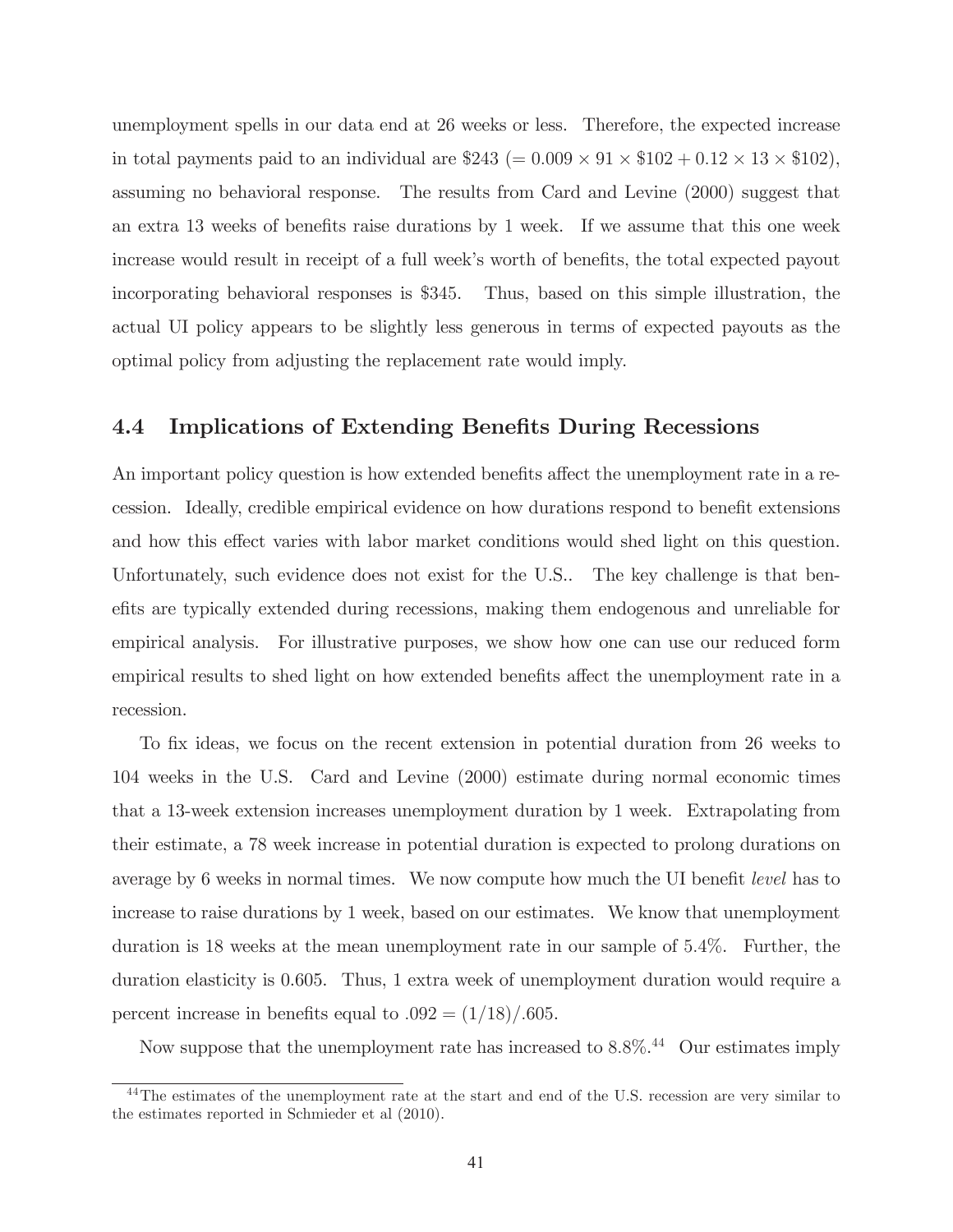that a 9.2% increase in benefits would increase durations by roughly  $3.1\%$  or  $.031*18 = 0.6$ weeks. Using our estimates, and assuming that the potential duration elasticity is also lower in bad times, a 13-week extension would raise durations by 0.6 weeks in bad times, compared to the 1 week from Card and Levine. Thus, a 78 week increase in potential duration leads to a 3.6 week increase in durations, rather than the 6 week increase one would obtain based on Card and Levine's estimate.

To see what this implies for the aggregate unemployment rate, we make use of the steadystate relationship,  $u = s/(p + s)$ , where s is the separation rate and p is the job finding rate. For the monthly job separation rate, we set  $s = .0125$ , which is similar to the estimate in Shimer (2007). At this separation rate,  $p = 0.22$  gives you an unemployment duration of roughly 18 weeks and an unemployment rate of 5.4%. After the benefit extension, durations rise to  $21.6 = 18 + 3.6$  weeks or 5.4 months, giving a new unemployment rate of  $u = .0125/(.0125 + 1/5.4) = 6.3\%$ . Thus, our calculations imply that extended benefits can account for roughly 25% of the observed increase in the aggregate unemployment rate during the recession in the U.S..

# 5 Conclusions

In this paper, we have considered a standard job search model and have shown that the relationship between both the moral hazard cost and the consumption smoothing benefit of UI and the unemployment is theoretically ambiguous. This motivated our two-part empirical strategy which (1) estimated how the elasticity of unemployment duration with respect to the UI benefit level varies with the unemployment rate and (2) estimated how the effect of UI on the consumption drop upon unemployment varies with the unemployment.

Our empirical findings indicate that moral hazard is lower when unemployment is high, consistent with the speculation of Krueger and Meyer (2002) who claimed that there is likely less of an efficiency loss from reduced search effort by the unemployed when local labor market conditions are poor. On the other hand, we do not find evidence that the consumption smoothing benefit of UI varies with the unemployment rate. We have also shown how one can use the empirical relationship between the duration elasticity and the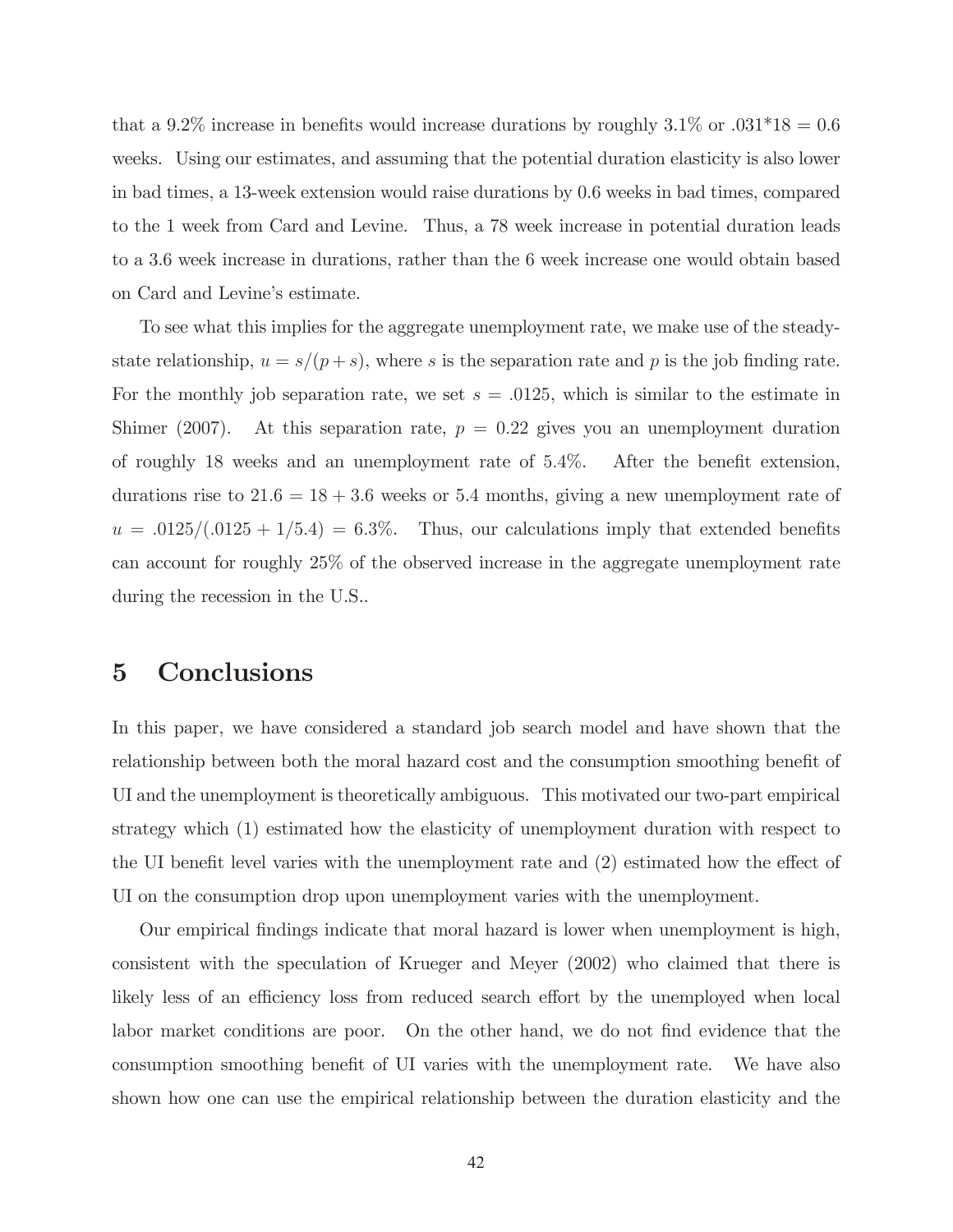unemployment rate to calibrate a simple optimal UI formula.

We view the concept that the moral hazard cost of social policies may vary with local labor market conditions as quite general, extending beyond the application of unemployment insurance considered in this paper. It is plausible that the disincentive effects of other government policies may also be lower in times of high unemployment. For example, if the labor supply response to tax changes is lower during recessions, it may be more efficient to redistribute during recessions. In the case of disability insurance and workers compensation, the adverse incentive effect of such programs may be influenced by the severity of the health or income shock. It would be interesting to study whether moral hazard varies with the size of the shock that triggers these programs, particulary since, as we showed here, benefits can be conditioned on the size of the shock. To the extent that the moral hazard cost of social insurance programs varies with labor market conditions, one should draw caution in comparing elasticitity estimates across studies to the extent that there are different labor market conditions that underlie these estimates.

Lastly, while we focused on the UI benefit level as the policy parameter, in practice, the potential benefit duration is typically extended during times of high unemployment. In ongoing work, we are studying theoretically how governments should optimally set the time path of UI benefits and how this varies with labor market conditions. We hope that this analysis will shed light on the federal supplemental benefits programs in the U.S. and other developed countries.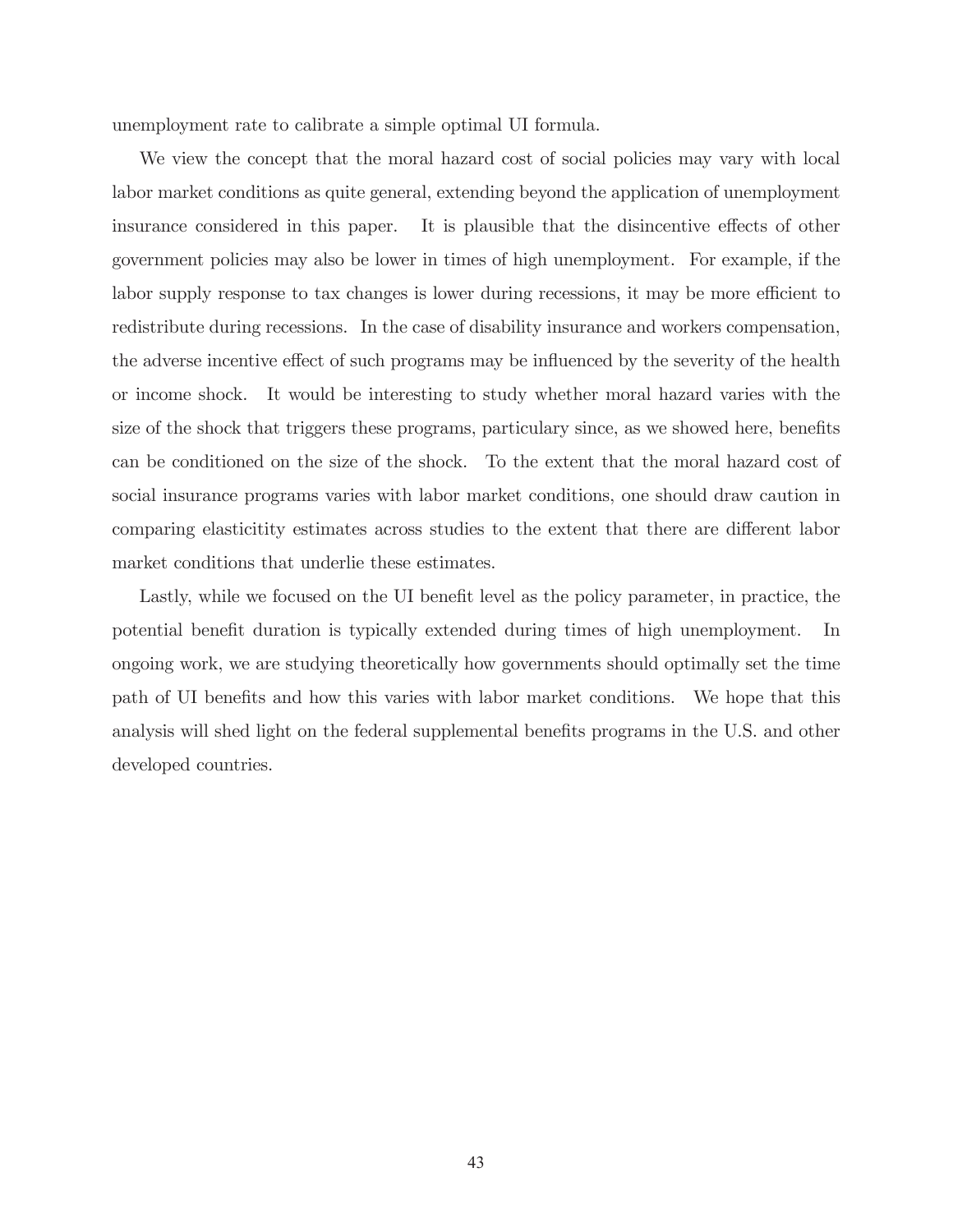# References

- [1] Andersen, T. M. and M. Svarer (2009), "State Dependent Unemployment Benefits", Journal of Risk and Insurance, forthcoming.
- [2] Andersen, T. M. and M. Svarer (2010), "Business Cycle Dependent Unemployment Insurance," IZA DP No. 5196.
- [3] Autor, D. and M. Duggan (2003), "The Rise in the Disability Rolls and the Decline in Unemployment", *Quarterly Journal of Economics*,  $118(1)$  (February): 157-206.
- [4] Baily, M. N. (1978), "Some Aspects of Optimal Unemployment Insurance", Journal of Public Economics, 10 (December): 379-402.
- [5] Bartik, T. J. (1991), "Who Benefits From State and Local Economic Development Policies", W.E. Upjohn Institute for Employment Research: Kalamazoo, Mich.
- [6] Bertrand, Marianne (2004), "From the Invisible Handshake to the Invisible Hand? How Import Competition Changes the Employment Relationship", Journal of Labor Economics, 22(4): 723-766.
- [7] Burdett, K. (1978), "A Theory of Employee Job Search and Quit Rates", American Economic Review, 68(1): 212-20.
- [8] Burdett, K. (1981), "A Useful Restriction on the Offer Distribution in Job Search Models", in G. Eliasson, B. Holmlund, and F.P. Stafford, eds., Studies in Labor Market Behavior: Sweden and the United States. Stockholm: Industrial Institute for Economic and Social Research.
- [9] Burdett, K. and J. I. Ondrich (1985), "How Changes in Labor Demand Affect Unemployed Workers", Journal of Labor Economics, 3(1): 1-10.
- [10] Card, D., Chetty R., and A. Weber (2007), "Cash-on-Hand and Competing Models of Intertemporal Behavior: New Evidence from the Labor Market", Quarterly Journal of Economics 122(4): 1511-1560.
- [11] Card, D. and P.B. Levine (2000), "Extended benefits and the duration of UI spells: evidence from the New Jersey extended benefit program", *Journal of Public Economics*, (78): 107-138.
- [12] Chesher, A. and T. Lancaster (1983), "An Econometric Analysis of Reservation Wages", Econometrica, 51(6): 1661-1676.
- [13] Chetty, R. (2004), "Optimal Unemployment Insurance When Income Effects are Large", NBER working paper #10500.
- [14] Chetty, R. (2006), "A General Formula for the Optimal Level of Social Insurance", Journal of Public Economics 90 (November): 1879-1901.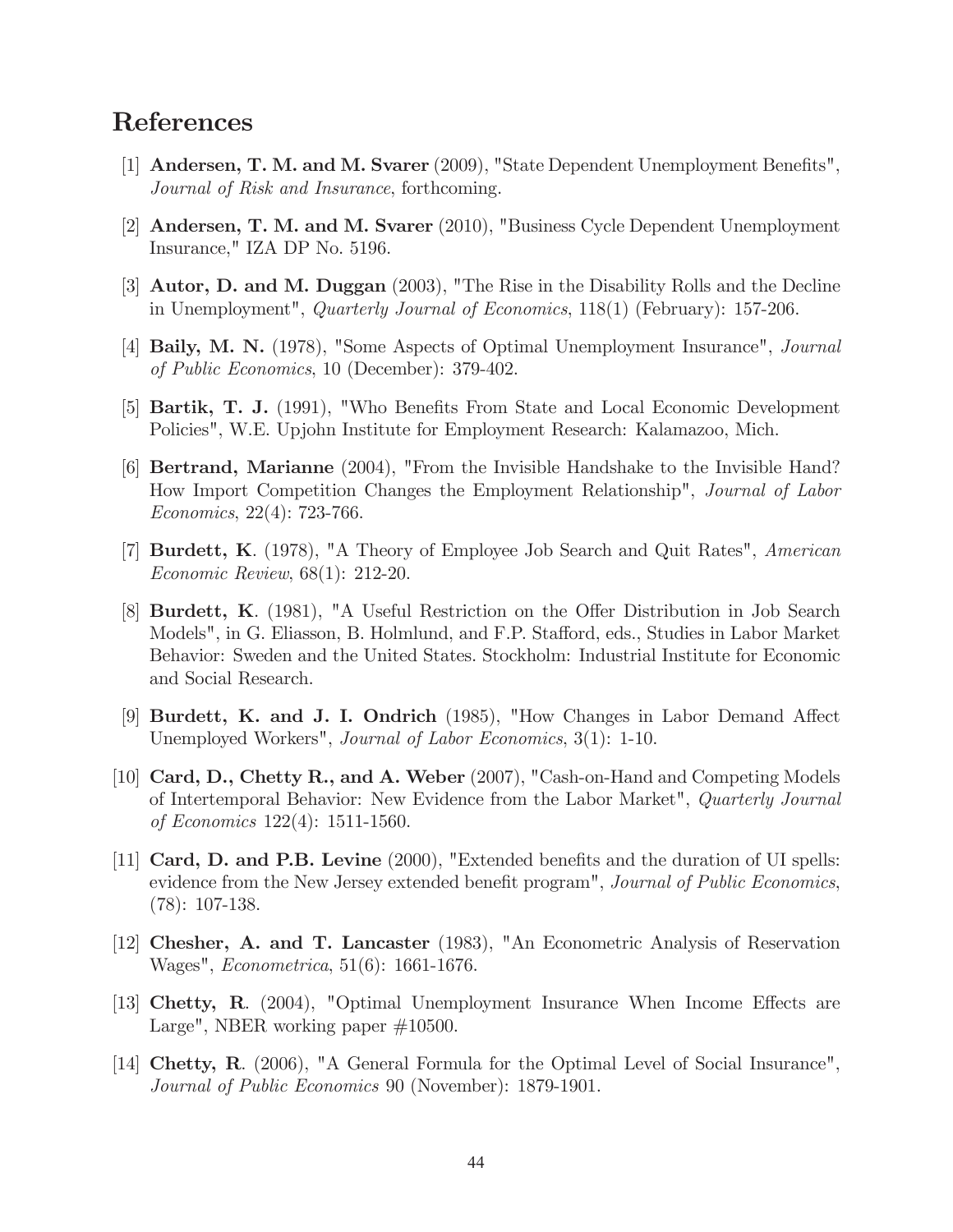- [15] Chetty, R. (2008), "Moral Hazard versus Liquidity and Optimal Unemployment Insurance," *Journal of Political Economy*, 116(2): 173-234.
- [16] Chetty, R. (2009), "Sufficient Statistics for Welfare Analysis: A Bridge Between Structural and reduced form Methods", Annual Review of Economics 1: 451-488.
- [17] Cohen, A. and L. Einav (2007), "Estimating Risk Preferences from Deductible Choice", American Economic Review 97(3) (June): 745-788.
- [18] Feldstein, M. and J. Poterba (1984), "Unemployment Insurance and Reservation Wages", Journal of Public Economics 23 (February-March ): 141-67.
- [19] Gruber, J. (1997), "The Consumption Smoothing Benefits of Unemployment Insurance", American Economic Review 87 (March): 192-205.
- [20] Hamermesh, D. (1977), "Jobless pay, and the economy (Johns Hopkins Press, Baltimore, MD).
- [21] Han, A. and J. Hausman (1990), "Flexible Parametric Estimation of Duration and Competing Risk Models," Journal of Applied Econometrics.
- [22] Hopenhayn, H. A. and J. Nicolini (1997), "Optimal unemployment insurance", Journal of Political Economy 105: 412—438.
- [23] Kiley, M. T. (2003), "How Should Unemployment Benefits Respond to the Business Cycle?", The B.E. Journal of Economic Analysis and Policy. Topics, Vol 3, Issue 1.
- [24] Kroft, K. (2008), "Takeup, Social Multipliers and Optimal Social Insurance", Journal of Public Economics, 92: 722-737.
- [25] Krueger, A. and B. Meyer (2002), "Labor Supply Effects of Social Insurance" in A. Auerbach and M. Feldstein, eds. Handbook of Public Economics Vol 4. North-Holland: Amsterdam.
- [26] Lentz, R. (2009), "Optimal Unemployment Insurance in an Estimated Job Search Model with Savings", *Review of Economic Dynamics*. Vol 12(1): 37-57.
- [27] Liu, H. (2009), "Life Cycle Human Capital Formation, Search Intensity, and Wage Dynamics", Working Paper.
- [28] Manski, C. F. (1993), "Identification of Endogenous Social Effects: The Reflection Problem", Review of Economic Studies. Vol 60(3): 531-42.
- [29] Meyer, B. (1990), "Unemployment Insurance and Unemployment Spells". Econometrica 58 (July): 757-782.
- [30] Moffitt, R. (1985), "Unemployment Insurance and the Distribution of Unemployment Spells", Journal of Econometrics, 28, 85-101.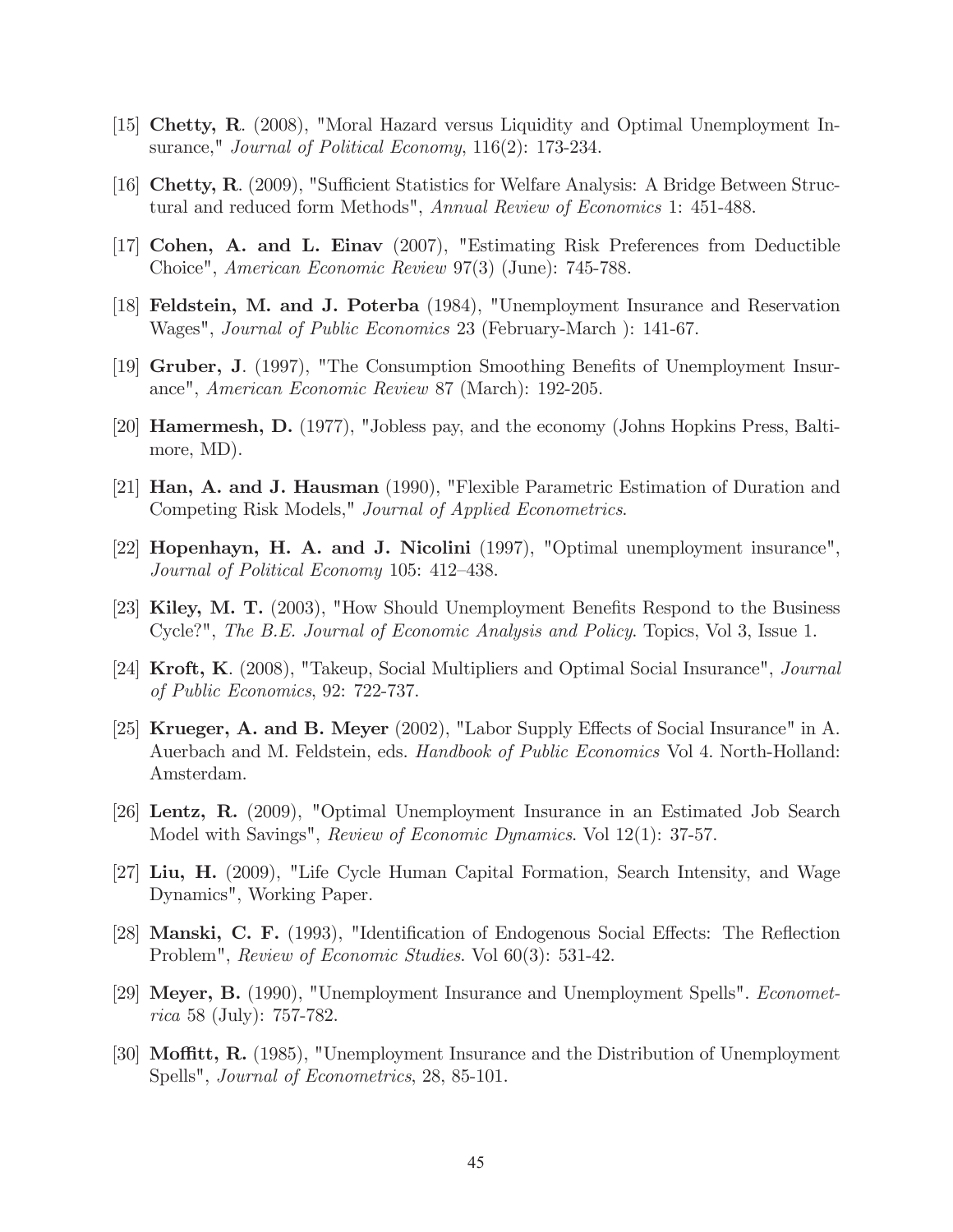- [31] Mortensen, D. (1977), "Unemployment Insurance and Job Search Decisions". Industrial and Labor Relations Review, ILR Review, ILR School, Cornell University, 30(4), (July): 505-517.
- [32] Mortensen, D. and C. Pissarides (1999), "New developments in models of search in the labor market", O. Ashenfelter & D. Card (ed.) Handbook of Labor Economics, chapter 39: 2567-2627.
- [33] Nicholson, W. and K. Needels (2006), "Unemployment Insurance: Strengthening the Relationship between Theory and Policy", Journal of Economic Perspectives, 20(3) (Summer): 47—70.
- [34] Redding, S. J. and D. M. Sturm (2008), "The Costs of Remoteness: Evidence from German Division and Reunification", American Economic Review 98(5): 1766-1797.
- [35] Røgerson, R., R. Shimer and R. Wright (2005), "Search-Theoretic Models of the Labor Market: A Survey", Journal of Economic Literature, 43(4), 959-988.
- [36] Saez, E. (2001), "Using Elasticities to Derive Optimal Income Tax Rates", Review of Economic Studies, 68: 205-229.
- [37] Sanchez, J. (2008), "Optimal State-Contingent Unemployment Insurance", Economics Letters, 98(3): 348-357.
- [38] Schmieder, J. F., von Wachter, T. and S. Bender (2010), "The Effects of Extended Unemployment Insurance Over the Business Cycle: Evidence from Regression Discontinuity Estimates over Twenty Years", Working Paper.
- [39] Schwartz, J. (2010), "Do Temporary Extensions to Unemployment Insurance Benefits Alter Search Behavior? The Effects of the Standby Extended Benefit Program in the United States", Working Paper.
- [40] Shimer, R. and I.Werning (2007), "Reservation Wages and Unemployment Insurance", Quarterly Journal of Economics 122(3): 1145-1185.
- [41] Shimer, R. (2007), "Reassessing the Ins and Outs of Unemployment", Working Paper.
- [42] Shimer, R. and I.Werning (2008), "Liquidity and Insurance for the Unemployed", American Economic Review, 98(5): 1922-1942.
- [43] Van den Berg, G. J. (1990), "Nonstationarity in Job Search Theory", Review of Economic Studies, 57: 255-277.
- [44] **Van den Berg, G. J.** (1994), "The Effects of Changes of the Job Offer Arrival Rate on the Duration of Unemployment", Journal of Labor Economics, 12(3): 478-498.
- [45] **Van den Berg, G. J.** (2001), "Duration Models: Specification, Identification and Multiple Durations", *Handbook of Econometrics*, Volume 5, Chapter 55, Edited by J.J. Heckman and E. Leamer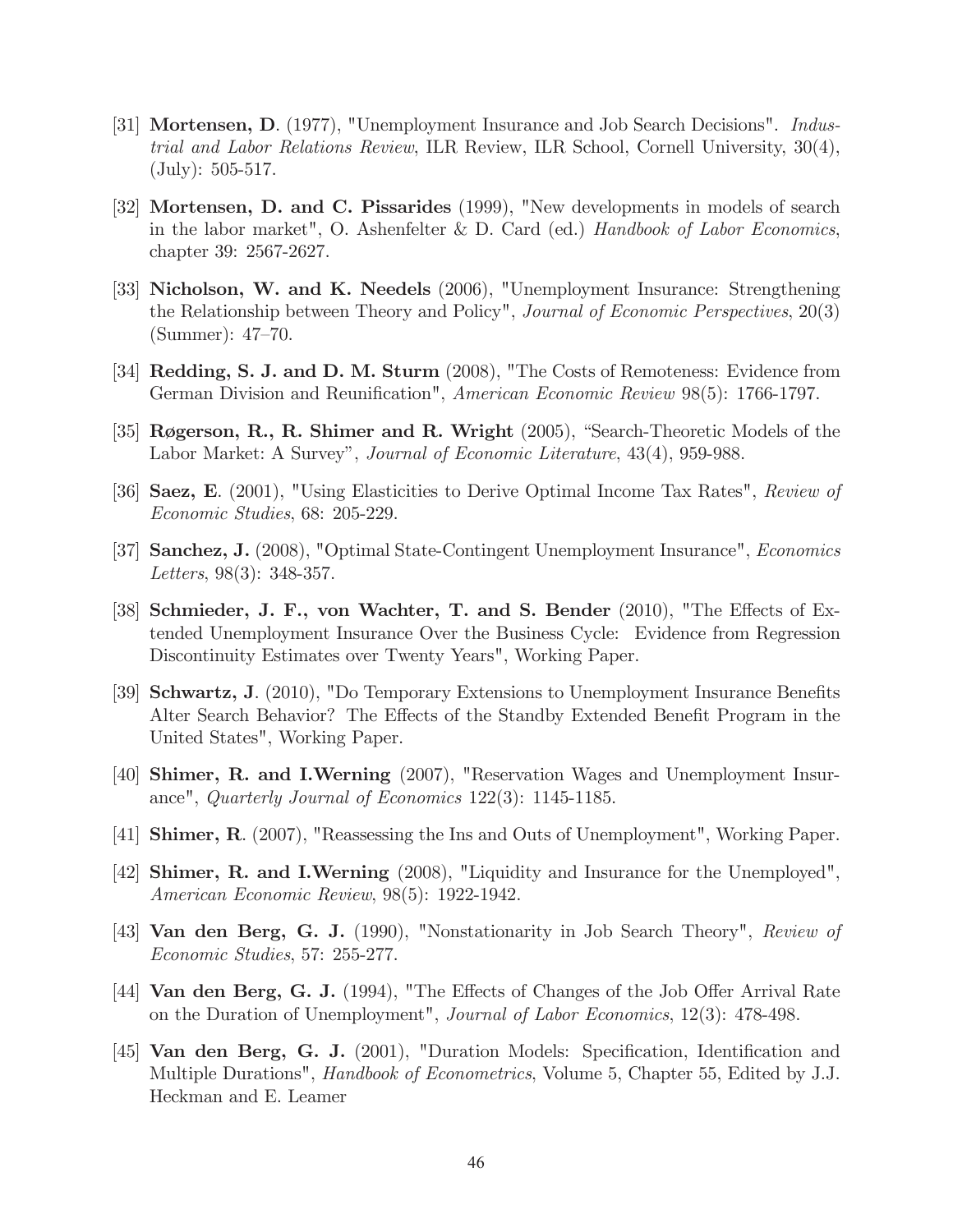# Table 1 Descriptive Statistics

## Panel A: Duration elasticity sample (SIPP)

|                                         |        | <b>Full Sample</b> |        | State Unemp. Rate<br>$\geq$ Median |        | State Unemp. Rate<br>$<$ Median |          |
|-----------------------------------------|--------|--------------------|--------|------------------------------------|--------|---------------------------------|----------|
|                                         | Mean   | Std. Dev.          | Mean   | Std. Dev.                          | Mean   | Std. Dev.                       | in means |
| Annual Income (\$000's)                 | 20.925 | 13.570             | 20.932 | 13.554                             | 20.921 | 13.581                          | 0.979    |
| Age                                     | 37.165 | 11.066             | 36.590 | 11.112                             | 37.483 | 11.030                          | 0.011    |
| <b>Years of Education</b>               | 12.171 | 2.877              | 12.119 | 2.869                              | 12.200 | 2.882                           | 0.372    |
| <b>Marital Dummy</b>                    | 0.616  | 0.486              | 0.609  | 0.488                              | 0.620  | 0.486                           | 0.501    |
| Average UI Weekly Benefit Amount (\$'s) | 163.33 | 26.80              | 163.08 | 26.07                              | 163.46 | 27.21                           | 0.660    |
| 1{Net liquid wealth in 1st quartile}    | 0.259  | 0.438              | 0.260  | 0.439                              | 0.258  | 0.438                           | 0.914    |
| 2{Net liquid wealth in 1st quartile}    | 0.238  | 0.426              | 0.232  | 0.422                              | 0.240  | 0.427                           | 0.544    |
| 3{Net liquid wealth in 1st quartile}    | 0.271  | 0.444              | 0.273  | 0.446                              | 0.269  | 0.444                           | 0.775    |
| 4{Net liquid wealth in 1st quartile}    | 0.233  | 0.423              | 0.235  | 0.424                              | 0.232  | 0.422                           | 0.842    |
| Unemployment duration (weeks)           | 18.510 | 14.351             | 16.950 | 13.605                             | 19.373 | 14.678                          | 0.000    |
| Number of Spells                        |        | 4307               |        | 2774                               |        | 1533                            |          |

Panel B: Consumption change sample (PSID)

|                                             | Full Sample |           | State Unemp. Rate<br>$\geq$ Median |           | State Unemp. Rate<br>$<$ Median |           | p-value of<br>difference |
|---------------------------------------------|-------------|-----------|------------------------------------|-----------|---------------------------------|-----------|--------------------------|
|                                             | Mean        | Std. Dev. | Mean                               | Std. Dev. | Mean                            | Std. Dev. | in means                 |
| <b>UI Replacement Rate</b>                  | 0.511       | 0.138     | 0.503                              | 0.122     | 0.518                           | 0.151     | 0.032                    |
| Real wage                                   | 2.278       | 1.761     | 2.198                              | 1.658     | 2.350                           | 1.847     | 0.074                    |
| Age                                         | 34.765      | 11.448    | 34.918                             | 11.806    | 34.627                          | 11.119    | 0.599                    |
| Female Dummy                                | 0.232       | 0.422     | 0.248                              | 0.432     | 0.218                           | 0.413     | 0.142                    |
| <b>Marital Dummy</b>                        | 0.565       | 0.496     | 0.544                              | 0.498     | 0.585                           | 0.493     | 0.082                    |
| White Dummy                                 | 0.509       | 0.500     | 0.485                              | 0.500     | 0.531                           | 0.499     | 0.055                    |
| <b>Black Dummy</b>                          | 0.449       | 0.498     | 0.485                              | 0.500     | 0.417                           | 0.493     | 0.005                    |
| Education                                   | 4.110       | 1.573     | 4.072                              | 1.623     | 4.144                           | 1.525     | 0.347                    |
| Change in log food needs                    | 0.007       | 0.257     | 0.000                              | 0.256     | 0.012                           | 0.257     | 0.321                    |
| Kids                                        | 1.218       | 1.403     | 1.187                              | 1.423     | 1.246                           | 1.386     | 0.384                    |
| Change in log consumption upon unemployment | $-0.062$    | 0.426     | $-0.063$                           | 0.419     | $-0.061$                        | 0.433     | 0.911                    |
| Number of Observations                      |             | 1719      |                                    | 815       |                                 | 904       |                          |

Notes: In Panel A, data are individual-level unemployment spells from 1985-2000 SIPP. In Panel B, data are individual-level observations from 1968-1987 PSID. See text for details.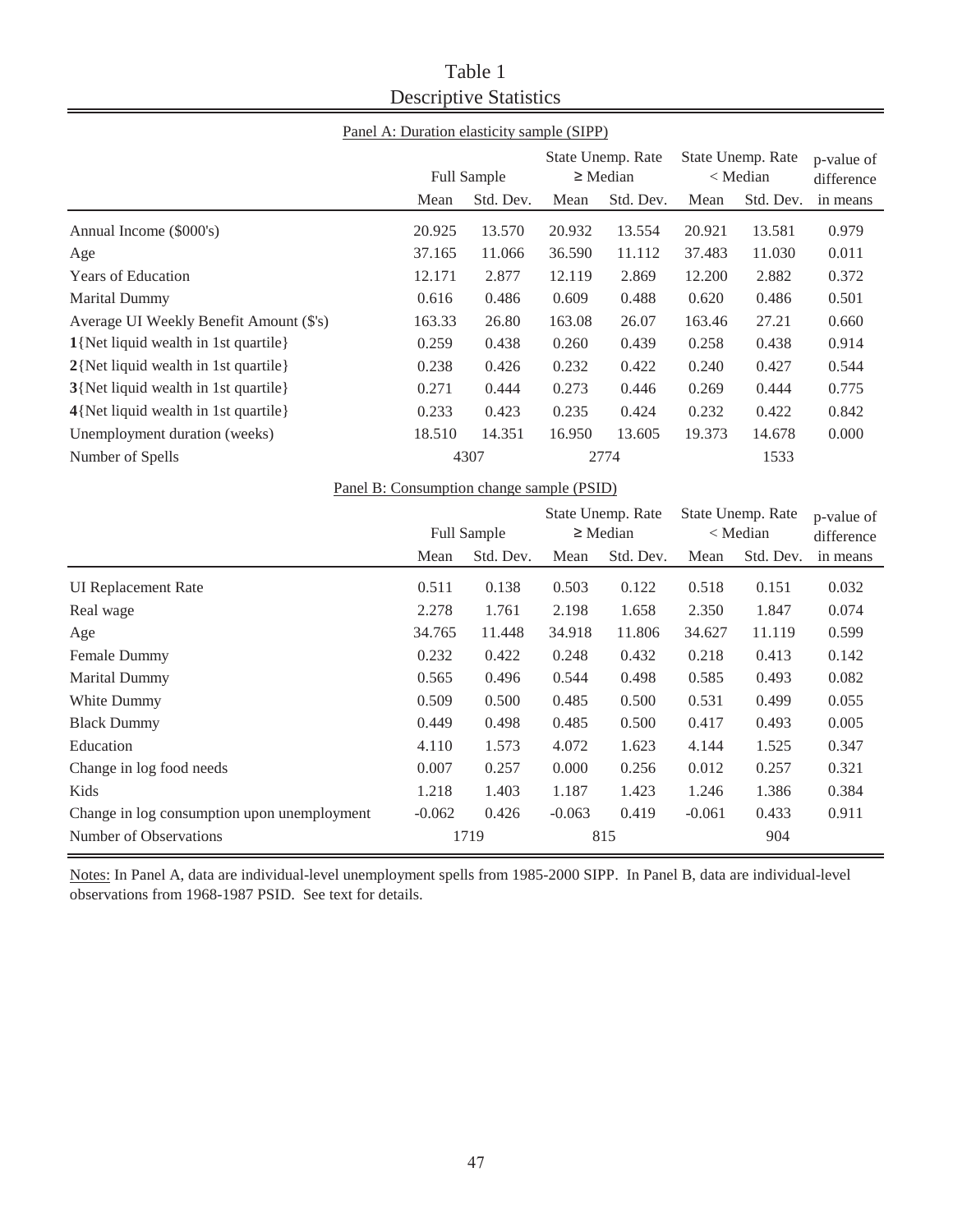|                                               | (1)      | (2)      |
|-----------------------------------------------|----------|----------|
| log(Average UI WBA)<br>(A)                    | $-0.503$ | $-0.605$ |
|                                               | (0.291)  | (0.295)  |
|                                               | [0.083]  | [0.040]  |
| $log(Average UI WBA)$ ×<br>(B)                |          | 1.256    |
| log(State Unemp. Rate / National Unemp. Rate) |          | (0.433)  |
|                                               |          | [0.004]  |
| log(State Unemp. Rate / National Unemp. Rate) | $-0.002$ | $-0.014$ |
|                                               | (0.128)  | (0.119)  |
|                                               | [0.989]  | [0.904]  |
| $log(Average UI WBA)$ ×                       | 0.003    | 0.003    |
| <b>Unemployment Duration</b>                  | (0.009)  | (0.009)  |
|                                               | [0.704]  | [0.746]  |
| Age                                           | $-0.017$ | $-0.017$ |
|                                               | (0.002)  | (0.002)  |
|                                               | [0.000]  | [0.000]  |
| Marital Dummy                                 | 0.207    | 0.207    |
|                                               | (0.040)  | (0.040)  |
|                                               | [0.000]  | [0.000]  |
| <b>Years of Education</b>                     | 0.004    | 0.004    |
|                                               | (0.006)  | (0.006)  |
|                                               | [0.500]  | [0.500]  |
| Number of Spells                              | 4307     | 4307     |
| Post-estimation: $(A) + \sigma \times (B)$    |          | $-0.348$ |
|                                               |          | (0.294)  |
|                                               |          | [0.236]  |
| Post-estimation: (A) - $\sigma \times (B)$    |          | $-0.863$ |
|                                               |          | (0.321)  |
|                                               |          | [0.007]  |

Table 2 How does Duration Elasticity vary with the Unemployment Rate?

Notes: All columns report semiparametric (Cox proportional) hazard model results from estimating equation (13). Data are individual-level unemployment spells from 1985-2000 SIPP. All specifications include state, year, industry and occupation fixed effects, 10-knot linear spline in log annual wage income and a control for being on the seam between interviews to adjust for the "seam effect." The Average UI WBA is the average weekly benefit amount paid to individuals claiming unemployment insurance in a given state. All columns estimate nonparametric baseline hazards stratified by quartile of net liquid wealth. The final two rows report linear combinations of parameter estimates to produce the duration elasticity when the state unemployment rate is one standard deviation above/below the mean. Standard errors, adjusted to allow for an arbitrary variance-covariance matrix for each state over time, are in parentheses and p-values are in brackets.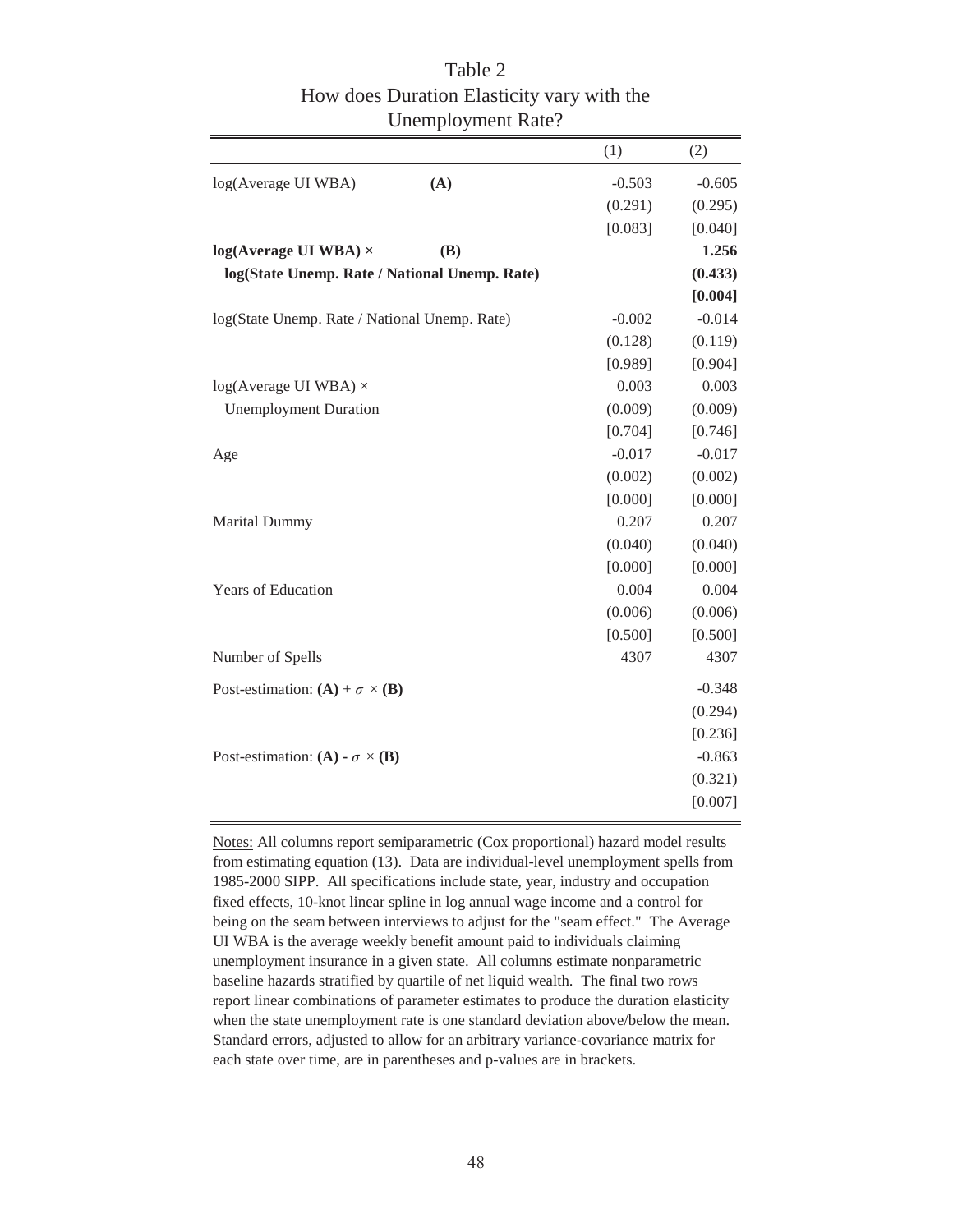| Dependent variable: Log of Maximum UI Weekly Benefit Amount            |                             |         |         |          |  |  |  |
|------------------------------------------------------------------------|-----------------------------|---------|---------|----------|--|--|--|
|                                                                        | <b>Sample Restrictions:</b> |         |         |          |  |  |  |
|                                                                        |                             |         | Unemp.  | Unemp.   |  |  |  |
|                                                                        | Full                        | Full    | Rate >  | Rate <   |  |  |  |
|                                                                        | Sample                      | Sample  | Median  | Median   |  |  |  |
|                                                                        | (1)                         | (2)     | (3)     | (4)      |  |  |  |
| Panel A: State FEs + Year FEs                                          |                             |         |         |          |  |  |  |
| log(State Unemp. Rate / National Unemp. Rate)                          | 0.080                       | 0.103   | 0.117   | 0.008    |  |  |  |
|                                                                        | (0.050)                     | (0.062) | (0.137) | (0.088)  |  |  |  |
|                                                                        | [0.122]                     | [0.104] | [0.399] | [0.924]  |  |  |  |
| $\left(\log(\text{State Unemp. Rate / National Unemp. Rate})\right)^2$ |                             | 0.100   |         |          |  |  |  |
|                                                                        |                             | (0.107) |         |          |  |  |  |
|                                                                        |                             | [0.355] |         |          |  |  |  |
| N                                                                      | 672                         | 672     | 336     | 336      |  |  |  |
| <u> Panel B: State FEs + Year FEs + State-specific linear trends</u>   |                             |         |         |          |  |  |  |
| log(State Unemp. Rate / National Unemp. Rate)                          | 0.015                       | 0.044   | 0.109   | $-0.010$ |  |  |  |
|                                                                        | (0.032)                     | (0.025) | (0.058) | (0.046)  |  |  |  |
|                                                                        | [0.641]                     | [0.078] | [0.068] | [0.822]  |  |  |  |
| $\left(\log(\text{State Unemp. Rate / National Unemp. Rate})\right)^2$ |                             | 0.091   |         |          |  |  |  |
|                                                                        |                             | (0.049) |         |          |  |  |  |
|                                                                        |                             | [0.071] |         |          |  |  |  |
| N                                                                      | 672                         | 672     | 336     | 336      |  |  |  |

Table 3 How do UI Benefits vary with the Unemployment Rate?

Notes: All columns report OLS regressions with the log of the statutory maximum weekly UI benefit in the state as the dependent variable. Data set is state-level panel of the 42 states used in the baseline SIPP sample between 1985 and 2000. Standard errors, adjusted to allow for an arbitrary variance-covariance matrix for each state over time, are in parentheses and p-values are in brackets.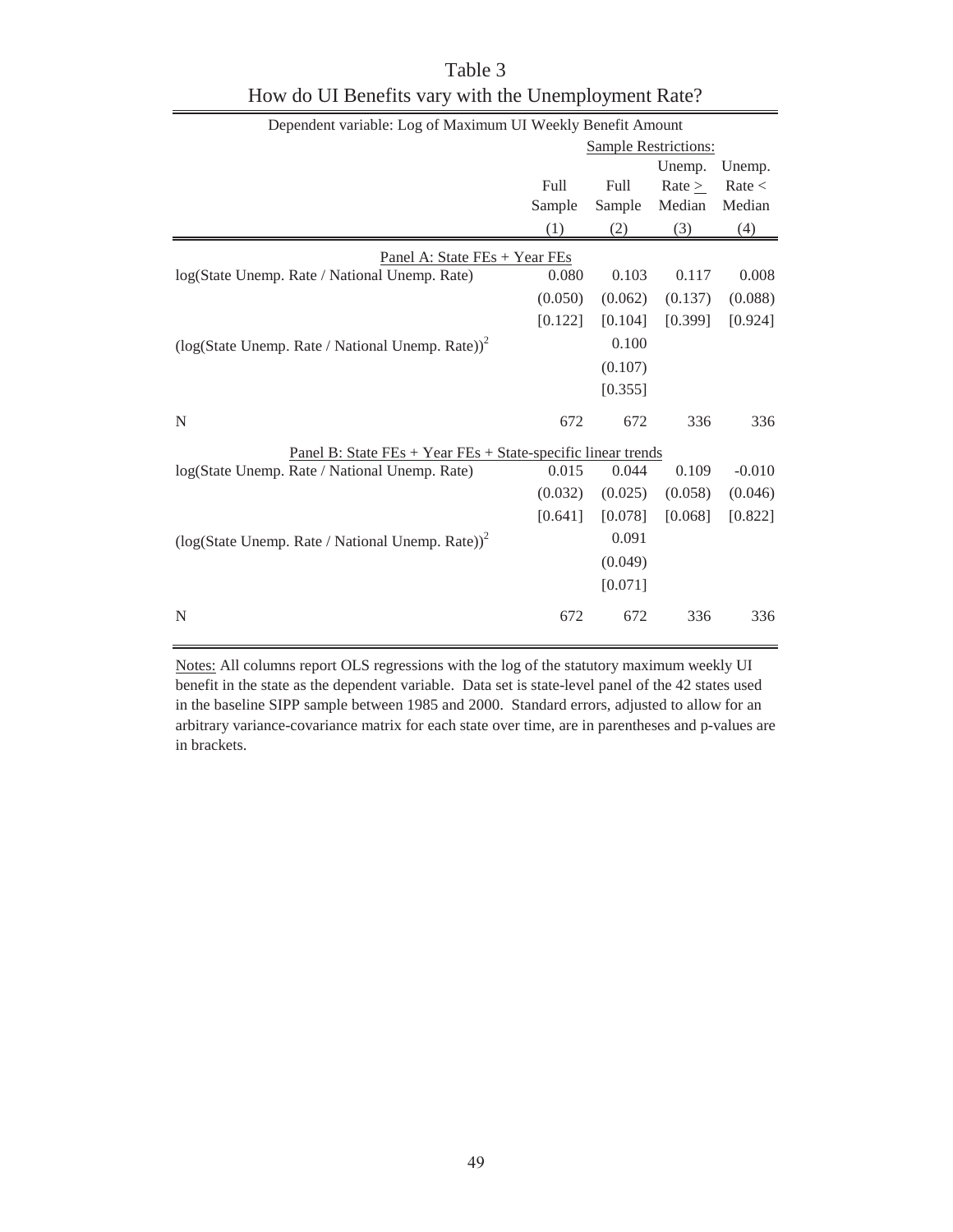| Robusticss to Amowing Of Denems to Respond Flexibly to the Unchiployment Rate |            |             |             |             |             |             |          |             |
|-------------------------------------------------------------------------------|------------|-------------|-------------|-------------|-------------|-------------|----------|-------------|
|                                                                               |            | (1)         | (2)         | (3)         | (4)         | (5)         | (6)      | (7)         |
| log(Average UI WBA)                                                           | (A)        | $-0.605$    | $-0.615$    | $-0.741$    | $-0.693$    | $-0.781$    | $-0.631$ | $-0.575$    |
|                                                                               |            | (0.295)     | (0.331)     | (0.373)     | (0.351)     | (0.331)     | (0.341)  | (0.369)     |
|                                                                               |            | [0.040]     | [0.063]     | [0.047]     | [0.048]     | [0.018]     | [0.064]  | [0.119]     |
| $log(Average UI WBA) \times$                                                  | <b>(B)</b> | 1.256       | 1.264       | 1.599       | 1.737       | 2.576       | 1.320    | 2.529       |
| log(State Unemp. Rate / National Unemp. Rate)                                 |            | (0.433)     | (0.463)     | (0.442)     | (0.472)     | (1.205)     | (0.388)  | (0.901)     |
|                                                                               |            | [0.004]     | [0.006]     | [0.000]     | [0.000]     | [0.033]     | [0.001]  | [0.005]     |
| Quadratic in State Unemployment Rate                                          |            | $\mathbf N$ | Y           | $\mathbf N$ | $\mathbf N$ | $\mathbf N$ | N        | $\mathbf N$ |
| Cubic in State Unemployment Rate                                              |            | N           | $\mathbf N$ | Y           | $\mathbf N$ | $\mathbf N$ | N        | $\mathbf N$ |
| Quadratic in State Unemployment Rate                                          |            | N           | N           | N           | Y           | N           | N        | N           |
| State FEs x State Unemployment Rate                                           |            | N           | N           | N           | N           | Y           | N        | Y           |
| Year FEs x State Unemployment Rate                                            |            | $\mathbf N$ | ${\bf N}$   | ${\bf N}$   | ${\bf N}$   | ${\bf N}$   | Y        | Y           |
| Post-estimation: $(A) + \sigma \times (B)$                                    |            | $-0.348$    | $-0.348$    | $-0.356$    | $-0.414$    | $-0.253$    | $-0.361$ | $-0.056$    |
|                                                                               |            | (0.294)     | (0.294)     | (0.316)     | (0.348)     | (0.329)     | (0.326)  | (0.362)     |
|                                                                               |            | [0.236]     | [0.236]     | [0.259]     | [0.234]     | [0.442]     | [0.269]  | [0.876]     |
| Post-estimation: (A) - $\sigma \times (B)$                                    |            | $-0.863$    | $-0.863$    | $-0.874$    | $-1.069$    | $-1.309$    | $-0.902$ | $-1.093$    |
|                                                                               |            | (0.321)     | (0.321)     | (0.371)     | (0.417)     | (0.483)     | (0.372)  | (0.458)     |
|                                                                               |            | [0.007]     | [0.007]     | [0.018]     | [0.010]     | [0.007]     | [0.015]  | [0.017]     |

Table 4 Robustness to Allowing UI Benefits to Respond Flexibly to the Unemployment Rate

Notes: All columns report semiparametric (Cox proportional) hazard model results from estimating equation (13). Data are individual-level unemployment spells from 1985-2000 SIPP. Number of spells = 4307. See Table 2 for more details on the baseline specification. The final two rows reports linear combinations of parameter estimates to produce the duration elasticity when the state unemployment rate is one standard deviation above/below the mean. Standard errors, adjusted to allow for an arbitrary variancecovariance matrix for each state over time, are in parentheses and p-values are in brackets.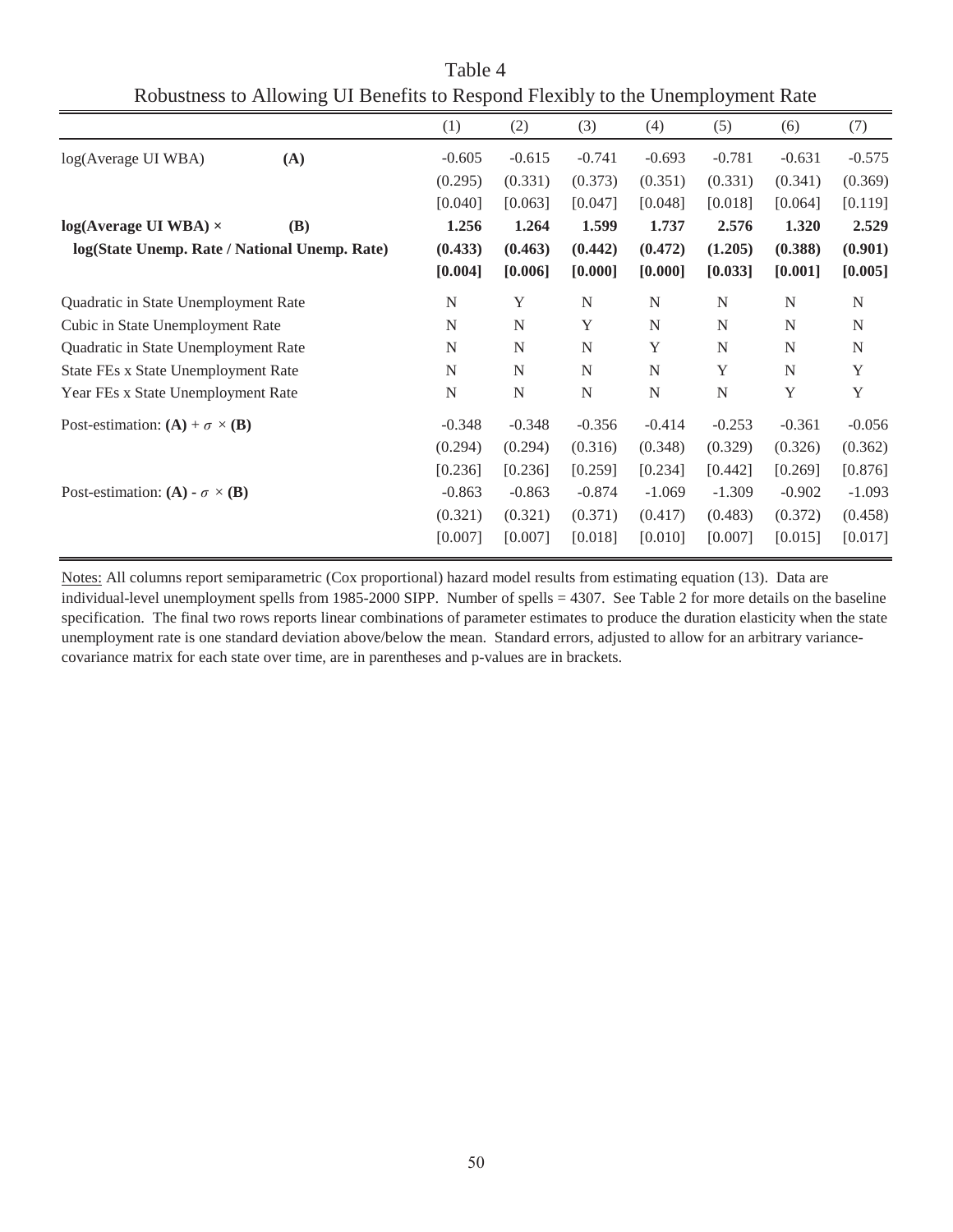|            | (1)                                                                                                                                                                    | (2)      | (3)      | (4)      |
|------------|------------------------------------------------------------------------------------------------------------------------------------------------------------------------|----------|----------|----------|
| (A)        | $-0.605$                                                                                                                                                               | $-0.765$ | $-0.625$ | $-0.809$ |
|            | (0.295)                                                                                                                                                                | (0.379)  | (0.456)  | (0.467)  |
|            | [0.040]                                                                                                                                                                | [0.044]  | [0.171]  | [0.083]  |
| <b>(B)</b> | 1.256                                                                                                                                                                  | 1.430    | 1.737    | 1.236    |
|            | (0.433)                                                                                                                                                                | (0.514)  | (0.841)  | (0.547)  |
|            | [0.004]                                                                                                                                                                | [0.005]  | [0.039]  | [0.024]  |
|            | 4307                                                                                                                                                                   | 4307     | 4307     | 4307     |
|            | Y                                                                                                                                                                      | Y        | Y        | Y        |
|            | N                                                                                                                                                                      | Y        | N        | N        |
|            | N                                                                                                                                                                      | N        | Y        | N        |
|            | N                                                                                                                                                                      | N        | N        | Y        |
|            | $-0.348$                                                                                                                                                               | $-0.472$ | $-0.269$ | $-0.556$ |
|            | (0.294)                                                                                                                                                                | (0.388)  | (0.460)  | (0.493)  |
|            | [0.236]                                                                                                                                                                | [0.224]  | [0.559]  | [0.259]  |
|            | $-0.863$                                                                                                                                                               | $-1.058$ | $-0.981$ | $-1.063$ |
|            | (0.321)                                                                                                                                                                | (0.399)  | (0.514)  | (0.467)  |
|            | [0.007]                                                                                                                                                                | [0.008]  | [0.057]  | [0.023]  |
|            | log(State Unemp. Rate / National Unemp. Rate)<br>Region-specific linear time trends<br>State-specific linear time trends<br>Post-estimation: $(A) + \sigma \times (B)$ |          |          |          |

Table 5 Robustness to Flexibly Controlling for Unobserved Trends

Notes: All columns report semiparametric (Cox proportional) hazard model results from estimating equation (13). Data are individual-level unemployment spells from 1985-2000 SIPP. See Table 2 for more details on the baseline specification. The final two rows reports linear combinations of parameter estimates to produce the duration elasticity when the state unemployment rate is one standard deviation above/below average. Standard errors, adjusted to allow for an arbitrary variance-covariance matrix for each state over time, are in parentheses and p-values are in brackets.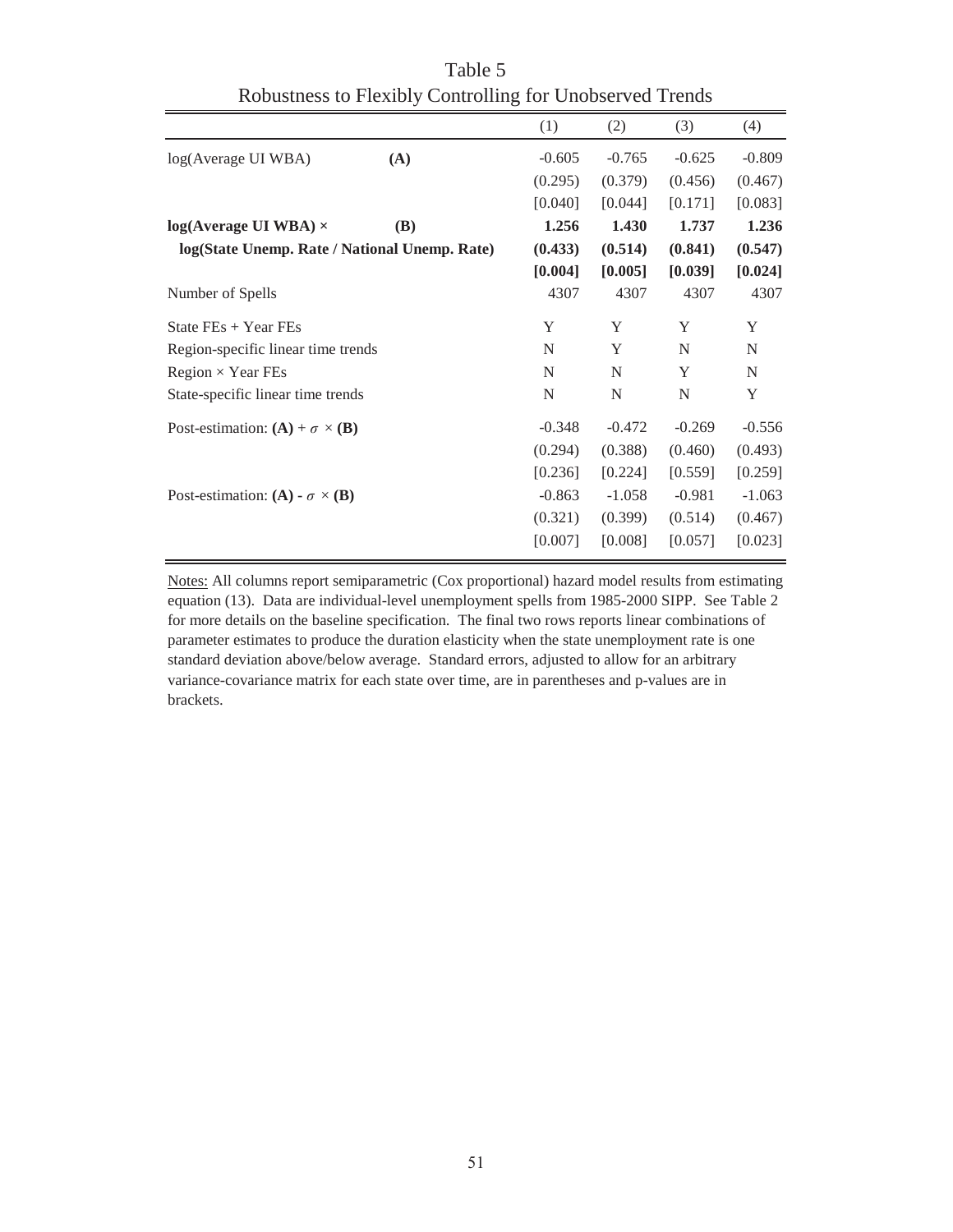|                                                                            | <b>Hazard Model Results</b>                         |                  |            | Post-estimation                                     |          |  |  |
|----------------------------------------------------------------------------|-----------------------------------------------------|------------------|------------|-----------------------------------------------------|----------|--|--|
|                                                                            | (A)                                                 | $(A) \times (B)$ | <b>(B)</b> | $(A) + \sigma \times (B)$ $(A) - \sigma \times (B)$ |          |  |  |
| (1) (A) $log(Average UI WBA) \times$                                       | $-0.605$                                            | 1.256            | $-0.014$   | $-0.348$                                            | $-0.863$ |  |  |
| log(State Unemp. Rate / National Unemp. Rate)<br><b>(B)</b>                | (0.295)                                             | (0.433)          | (0.119)    | (0.294)                                             | (0.321)  |  |  |
|                                                                            | [0.040]                                             | [0.004]          | [0.904]    | [0.236]                                             | [0.007]  |  |  |
| (2) (A) $log(Average UI WBA) \times$                                       |                                                     | 2.830            | $-1.467$   | $-0.220$                                            | $-1.100$ |  |  |
| Average of log(State Unemp. Rate / National Unemp. Rate), 1985-2000<br>(B) |                                                     | (2.122)          | (0.518)    | (0.363)                                             | (0.580)  |  |  |
|                                                                            | $-0.660$                                            | [0.182]          | [0.005]    | [0.545]                                             | [0.058]  |  |  |
| (A') $log(A)$ (Average UI WBA) $\times$                                    | (0.354)<br>[0.062]                                  | 1.059            | $-0.026$   | $-0.511$                                            | $-0.808$ |  |  |
| $(\log(\text{State Unemp. Rate / National Unemp. Rate}) - (B))$<br>(B')    |                                                     | (0.465)          | (0.121)    | (0.368)                                             | (0.352)  |  |  |
|                                                                            |                                                     | [0.023]          | [0.826]    | [0.165]                                             | [0.022]  |  |  |
|                                                                            | p-value of test ( <b>B</b> ) = ( <b>B</b> '): 0.440 |                  |            |                                                     |          |  |  |
| Number of Spells                                                           | 4307                                                |                  |            |                                                     |          |  |  |

Table 6 Decomposing Variation in State Unemployment Rate

Notes: All rows report semiparametric (Cox proportional) hazard model results from estimating equation (13); each column reports separate parameter estimate. Data are individual-level unemployment spells from 1985-2000 SIPP. See Table 2 for more details on the baseline specification. The final two columns report linear combinations of parameter estimates to produce the duration elasticity when the state unemployment rate is one standard deviation above/below the mean. Standard errors, adjusted to allow for an arbitrary variance-covariance matrix for each state over time, are in parentheses and p-values are in brackets.

#### 52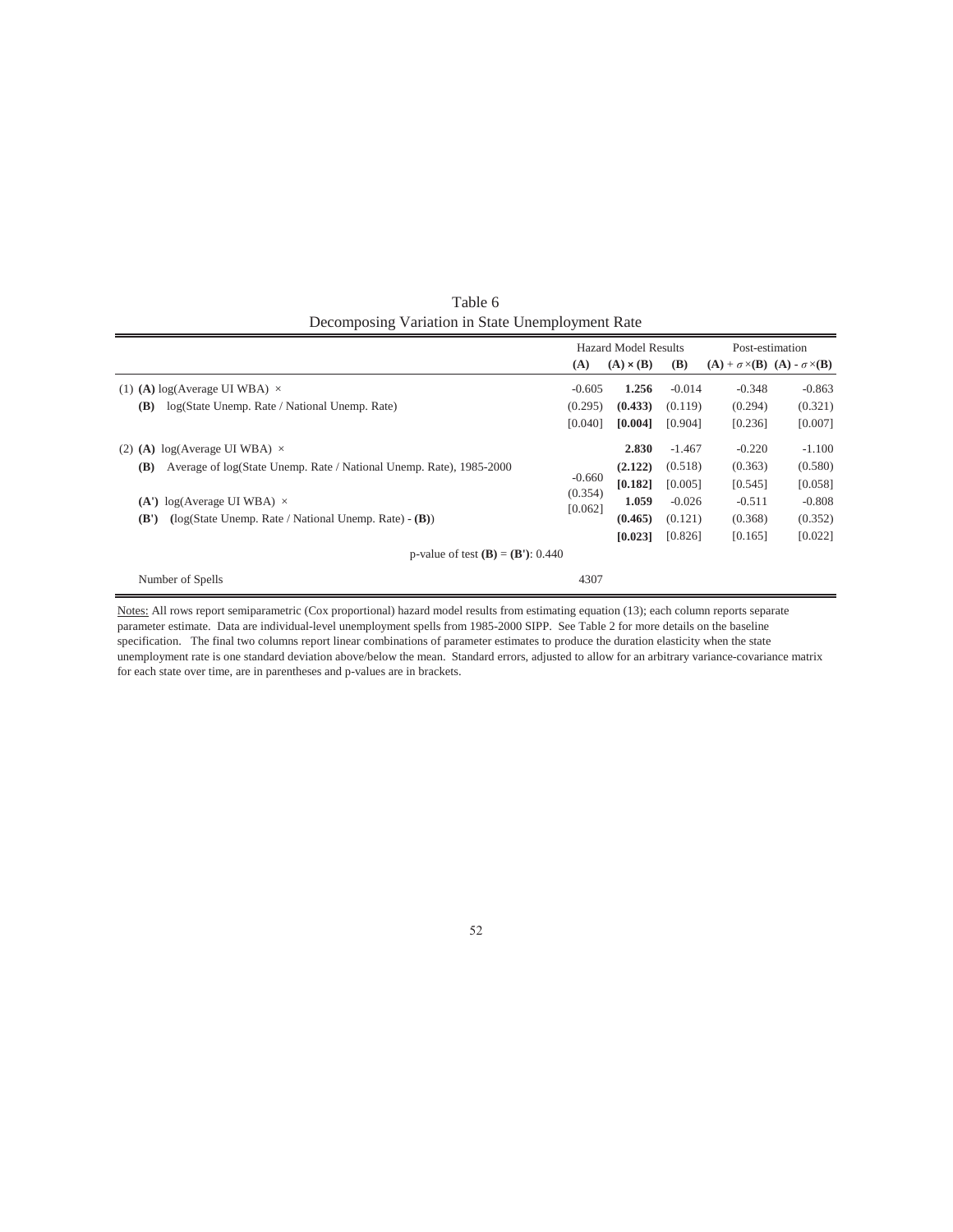|                                                      | (1)      | (2)      | (3)      | (4)     |
|------------------------------------------------------|----------|----------|----------|---------|
| log(Average UI WBA)<br>(A)                           | $-0.430$ | $-0.397$ | $-0.894$ |         |
|                                                      | (0.277)  | (0.393)  | (0.490)  |         |
|                                                      | [0.121]  | [0.312]  | [0.068]  |         |
| $log(Average UI WBA)$ ×<br>(B)                       | 0.986    | 1.145    | 1.284    | 2.013   |
| log(Metropolitan Unemp. Rate / National Unemp. Rate) | (0.396)  | (0.636)  | (0.483)  | (0.970) |
|                                                      | [0.013]  | [0.072]  | [0.008]  | [0.038] |
| log(Metropolitan Unemp. Rate / National Unemp. Rate) | $-0.065$ | 0.066    | 0.009    | 0.078   |
|                                                      | (0.094)  | (0.157)  | (0.096)  | (0.157) |
|                                                      | [0.494]  | [0.675]  | [0.922]  | [0.620] |
| Number of Spells                                     | 4307     | 4307     | 4307     | 4307    |
| <b>MSA FEs</b>                                       | Y        | Y        | Y        | Y       |
| Year FEs                                             | Y        | Y        | Y        | Y       |
| Region $\times$ Year FEs                             | N        | Y        | N        | N       |
| State-specific linear time trends                    | N        | N        | Y        | N       |
| State $\times$ Year FEs                              | N        | N        | N        | Y       |
| Post-estimation: $(A) + \sigma \times (B)$           | $-0.149$ | $-0.071$ | $-0.528$ |         |
|                                                      | (0.294)  | (0.428)  | (0.523)  |         |
|                                                      | [0.613]  | [0.868]  | [0.312]  |         |
| Post-estimation: (A) - $\sigma \times (B)$           | $-0.710$ | $-0.723$ | $-1.259$ |         |
|                                                      | (0.304)  | (0.437)  | (0.494)  |         |
|                                                      | [0.020]  | [0.098]  | [0.011]  |         |

Table 7 Exploiting Variation Across Metropolitan Areas Within States

Notes: All columns report semiparametric (Cox proportional) hazard model results from estimating equation (13). Data are individual-level unemployment spells from 1985-2000 SIPP. See Table 2 for more details on the baseline specification. To preserve sample size, observations without MSA codes are grouped together within a state and assigned the state unemployment rate. The final two rows reports linear combinations of parameter estimates to produce the duration elasticity when the state unemployment rate is one standard deviation above/below average. Standard errors, adjusted to allow for an arbitrary variance-covariance matrix for each state over time, are in parentheses and p-values are in brackets.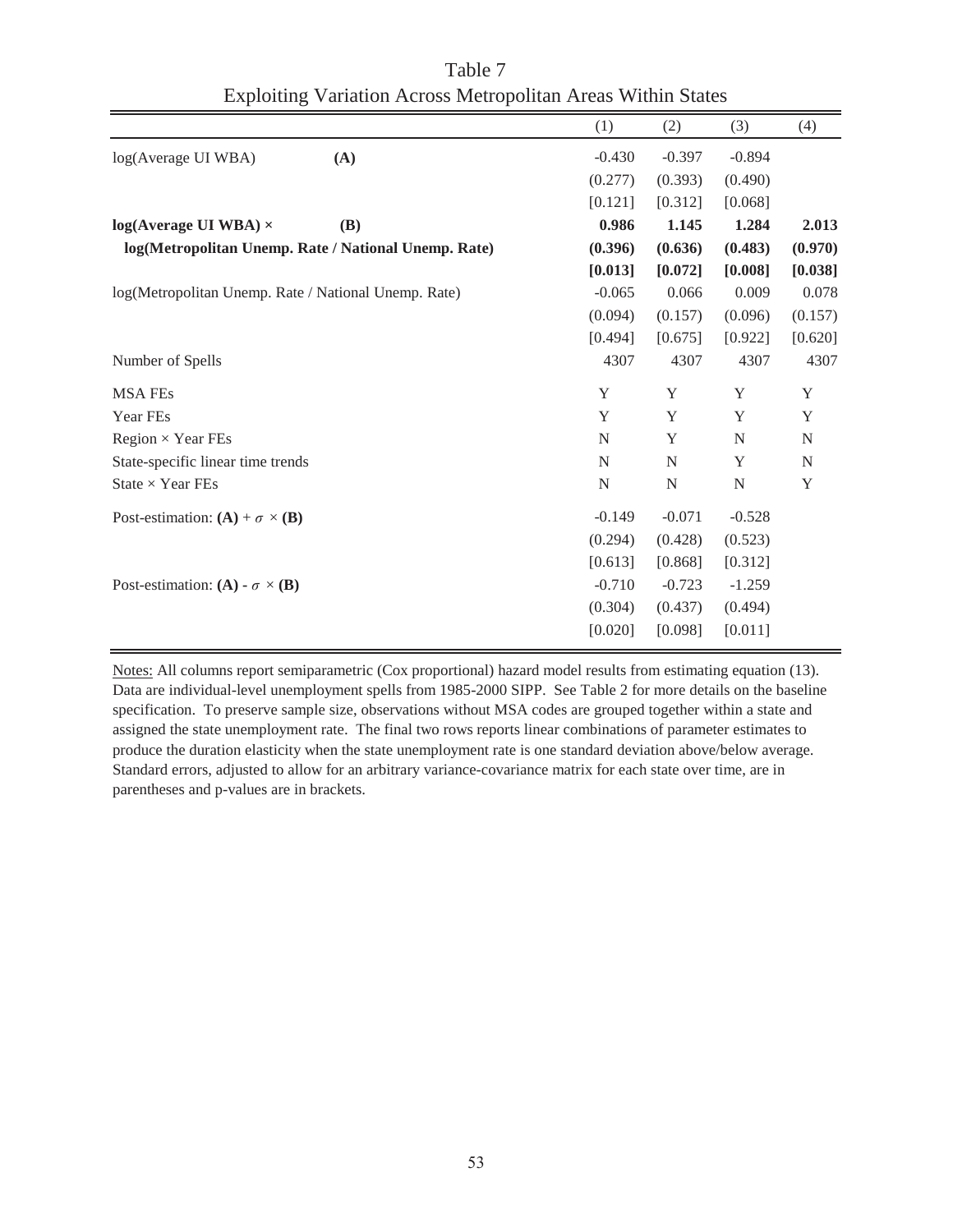# Table 8 How Much Do Demographics Explain Why Moral Hazard Varies with the State Unemployment Rate?

| (8)<br>(1)<br>(2)<br>(3)<br>(4)<br>(5)<br>(7)<br>(6)<br>$-0.605$<br>$-0.583$<br>$-0.606$<br>$-0.584$<br>$-0.504$<br>$-0.488$<br>$-0.447$<br>0.105<br>(A)<br>log(Average UI WBA)<br>(0.290)<br>(0.079)<br>(0.295)<br>(0.291)<br>(0.295)<br>(0.302)<br>(0.322)<br>(0.309)<br>[0.040]<br>[0.192]<br>[0.040]<br>[0.045]<br>[0.044]<br>[0.094]<br>[0.130]<br>[0.147]<br>1.256<br>1.244<br>1.255<br>1.249<br>$-0.313$<br>$log(Average UI WBA) \times$<br><b>(B)</b><br>1.268<br>1.211<br>1.240<br>log(State Unemp. Rate / National Unemp. Rate)<br>(0.442)<br>(0.413)<br>(0.134)<br>(0.433)<br>(0.434)<br>(0.427)<br>(0.437)<br>(0.413)<br>[0.003]<br>[0.004]<br>[0.004]<br>[0.004]<br>[0.004]<br>[0.003]<br>[0.003]<br>[0.024]<br>$-0.014$<br>$-0.015$<br>$-0.014$<br>$-0.014$<br>$-0.022$<br>$-0.021$<br>$-0.018$<br>0.117<br>log(State Unemp. Rate / National Unemp. Rate)<br>(0.119)<br>(0.119)<br>(0.119)<br>(0.118)<br>(0.117)<br>(0.116)<br>(0.115)<br>(0.023)<br>[0.904]<br>[0.900]<br>[0.904]<br>[0.906]<br>[0.854]<br>[0.878]<br>[0.000]<br>[0.859]<br>0.009<br>0.010<br>$log(Average UI WBA) \times Age$<br>(0.008)<br>(0.010)<br>[0.284]<br>[0.281]<br>$-0.078$<br>0.005<br>$log(Average UI WBA) \times Marital Dumpy$<br>(0.175)<br>(0.202)<br>[0.979]<br>[0.701]<br>0.051<br>$log(Average UI WBA) \times Years$ of Education<br>0.050<br>(0.026)<br>(0.031)<br>[0.053]<br>[0.101]<br>Number of Spells<br>4307<br>4307<br>4307<br>4307<br>4307<br>16322<br>4307<br>4307 |
|--------------------------------------------------------------------------------------------------------------------------------------------------------------------------------------------------------------------------------------------------------------------------------------------------------------------------------------------------------------------------------------------------------------------------------------------------------------------------------------------------------------------------------------------------------------------------------------------------------------------------------------------------------------------------------------------------------------------------------------------------------------------------------------------------------------------------------------------------------------------------------------------------------------------------------------------------------------------------------------------------------------------------------------------------------------------------------------------------------------------------------------------------------------------------------------------------------------------------------------------------------------------------------------------------------------------------------------------------------------------------------------------------------------------------------------------------------------------------------|
|                                                                                                                                                                                                                                                                                                                                                                                                                                                                                                                                                                                                                                                                                                                                                                                                                                                                                                                                                                                                                                                                                                                                                                                                                                                                                                                                                                                                                                                                                |
|                                                                                                                                                                                                                                                                                                                                                                                                                                                                                                                                                                                                                                                                                                                                                                                                                                                                                                                                                                                                                                                                                                                                                                                                                                                                                                                                                                                                                                                                                |
|                                                                                                                                                                                                                                                                                                                                                                                                                                                                                                                                                                                                                                                                                                                                                                                                                                                                                                                                                                                                                                                                                                                                                                                                                                                                                                                                                                                                                                                                                |
|                                                                                                                                                                                                                                                                                                                                                                                                                                                                                                                                                                                                                                                                                                                                                                                                                                                                                                                                                                                                                                                                                                                                                                                                                                                                                                                                                                                                                                                                                |
|                                                                                                                                                                                                                                                                                                                                                                                                                                                                                                                                                                                                                                                                                                                                                                                                                                                                                                                                                                                                                                                                                                                                                                                                                                                                                                                                                                                                                                                                                |
|                                                                                                                                                                                                                                                                                                                                                                                                                                                                                                                                                                                                                                                                                                                                                                                                                                                                                                                                                                                                                                                                                                                                                                                                                                                                                                                                                                                                                                                                                |
|                                                                                                                                                                                                                                                                                                                                                                                                                                                                                                                                                                                                                                                                                                                                                                                                                                                                                                                                                                                                                                                                                                                                                                                                                                                                                                                                                                                                                                                                                |
|                                                                                                                                                                                                                                                                                                                                                                                                                                                                                                                                                                                                                                                                                                                                                                                                                                                                                                                                                                                                                                                                                                                                                                                                                                                                                                                                                                                                                                                                                |
|                                                                                                                                                                                                                                                                                                                                                                                                                                                                                                                                                                                                                                                                                                                                                                                                                                                                                                                                                                                                                                                                                                                                                                                                                                                                                                                                                                                                                                                                                |
|                                                                                                                                                                                                                                                                                                                                                                                                                                                                                                                                                                                                                                                                                                                                                                                                                                                                                                                                                                                                                                                                                                                                                                                                                                                                                                                                                                                                                                                                                |
|                                                                                                                                                                                                                                                                                                                                                                                                                                                                                                                                                                                                                                                                                                                                                                                                                                                                                                                                                                                                                                                                                                                                                                                                                                                                                                                                                                                                                                                                                |
|                                                                                                                                                                                                                                                                                                                                                                                                                                                                                                                                                                                                                                                                                                                                                                                                                                                                                                                                                                                                                                                                                                                                                                                                                                                                                                                                                                                                                                                                                |
|                                                                                                                                                                                                                                                                                                                                                                                                                                                                                                                                                                                                                                                                                                                                                                                                                                                                                                                                                                                                                                                                                                                                                                                                                                                                                                                                                                                                                                                                                |
|                                                                                                                                                                                                                                                                                                                                                                                                                                                                                                                                                                                                                                                                                                                                                                                                                                                                                                                                                                                                                                                                                                                                                                                                                                                                                                                                                                                                                                                                                |
|                                                                                                                                                                                                                                                                                                                                                                                                                                                                                                                                                                                                                                                                                                                                                                                                                                                                                                                                                                                                                                                                                                                                                                                                                                                                                                                                                                                                                                                                                |
|                                                                                                                                                                                                                                                                                                                                                                                                                                                                                                                                                                                                                                                                                                                                                                                                                                                                                                                                                                                                                                                                                                                                                                                                                                                                                                                                                                                                                                                                                |
|                                                                                                                                                                                                                                                                                                                                                                                                                                                                                                                                                                                                                                                                                                                                                                                                                                                                                                                                                                                                                                                                                                                                                                                                                                                                                                                                                                                                                                                                                |
|                                                                                                                                                                                                                                                                                                                                                                                                                                                                                                                                                                                                                                                                                                                                                                                                                                                                                                                                                                                                                                                                                                                                                                                                                                                                                                                                                                                                                                                                                |
|                                                                                                                                                                                                                                                                                                                                                                                                                                                                                                                                                                                                                                                                                                                                                                                                                                                                                                                                                                                                                                                                                                                                                                                                                                                                                                                                                                                                                                                                                |
|                                                                                                                                                                                                                                                                                                                                                                                                                                                                                                                                                                                                                                                                                                                                                                                                                                                                                                                                                                                                                                                                                                                                                                                                                                                                                                                                                                                                                                                                                |
| $log(Average UI WBA) \times Occupation FEs$<br>${\bf N}$<br>${\bf N}$<br>$\mathbf N$<br>${\bf N}$<br>Y<br>${\bf N}$<br>$\mathbf Y$<br>$\mathbf Y$                                                                                                                                                                                                                                                                                                                                                                                                                                                                                                                                                                                                                                                                                                                                                                                                                                                                                                                                                                                                                                                                                                                                                                                                                                                                                                                              |
| $\mathbf Y$<br>$\mathbf Y$<br>${\bf N}$<br>$\overline{N}$<br>$\mathbf N$<br>Y<br>${\bf N}$<br>${\bf N}$<br>$log(Average UI WBA) \times Industry FEs$                                                                                                                                                                                                                                                                                                                                                                                                                                                                                                                                                                                                                                                                                                                                                                                                                                                                                                                                                                                                                                                                                                                                                                                                                                                                                                                           |
| $-0.348$<br>$-0.328$<br>$-0.348$<br>$-0.328$<br>$-0.245$<br>$-0.240$<br>$-0.193$<br>0.036<br>Post-estimation: $(A) + \sigma \times (B)$                                                                                                                                                                                                                                                                                                                                                                                                                                                                                                                                                                                                                                                                                                                                                                                                                                                                                                                                                                                                                                                                                                                                                                                                                                                                                                                                        |
| (0.293)<br>(0.289)<br>(0.297)<br>(0.064)<br>(0.294)<br>(0.292)<br>(0.313)<br>(0.299)                                                                                                                                                                                                                                                                                                                                                                                                                                                                                                                                                                                                                                                                                                                                                                                                                                                                                                                                                                                                                                                                                                                                                                                                                                                                                                                                                                                           |
| [0.236]<br>[0.262]<br>[0.235]<br>[0.255]<br>[0.410]<br>[0.519]<br>[0.579]<br>[0.444]                                                                                                                                                                                                                                                                                                                                                                                                                                                                                                                                                                                                                                                                                                                                                                                                                                                                                                                                                                                                                                                                                                                                                                                                                                                                                                                                                                                           |
| $-0.838$<br>$-0.863$<br>0.174<br>$-0.863$<br>$-0.840$<br>$-0.764$<br>$-0.736$<br>$-0.701$<br>Post-estimation: (A) - $\sigma \times (B)$                                                                                                                                                                                                                                                                                                                                                                                                                                                                                                                                                                                                                                                                                                                                                                                                                                                                                                                                                                                                                                                                                                                                                                                                                                                                                                                                        |
| (0.321)<br>(0.100)<br>(0.321)<br>(0.316)<br>(0.317)<br>(0.332)<br>(0.352)<br>(0.339)                                                                                                                                                                                                                                                                                                                                                                                                                                                                                                                                                                                                                                                                                                                                                                                                                                                                                                                                                                                                                                                                                                                                                                                                                                                                                                                                                                                           |
| [0.007]<br>[0.008]<br>$[0.007]$ $[0.008]$<br>[0.021]<br>[0.036]<br>[0.039]<br>[0.083]                                                                                                                                                                                                                                                                                                                                                                                                                                                                                                                                                                                                                                                                                                                                                                                                                                                                                                                                                                                                                                                                                                                                                                                                                                                                                                                                                                                          |

Notes: Columns (1) through (7) report semiparametric (Cox proportional) hazard model results from estimating equation (13) using individual-level unemployment spells from 1985-2000 SIPP. See Table 2 for more details on the baseline specification. Column (8) reports OLS estimates using individual-level data from 1968-1987 PSID. The final two rows reports linear combinations of parameter estimates to produce the marginal effects when the state unemployment rate is one standard deviation above/below average. Standard errors, adjusted to allow for an arbitrary variance-covariance matrix for each state over time, are in parentheses and p-values are in brackets.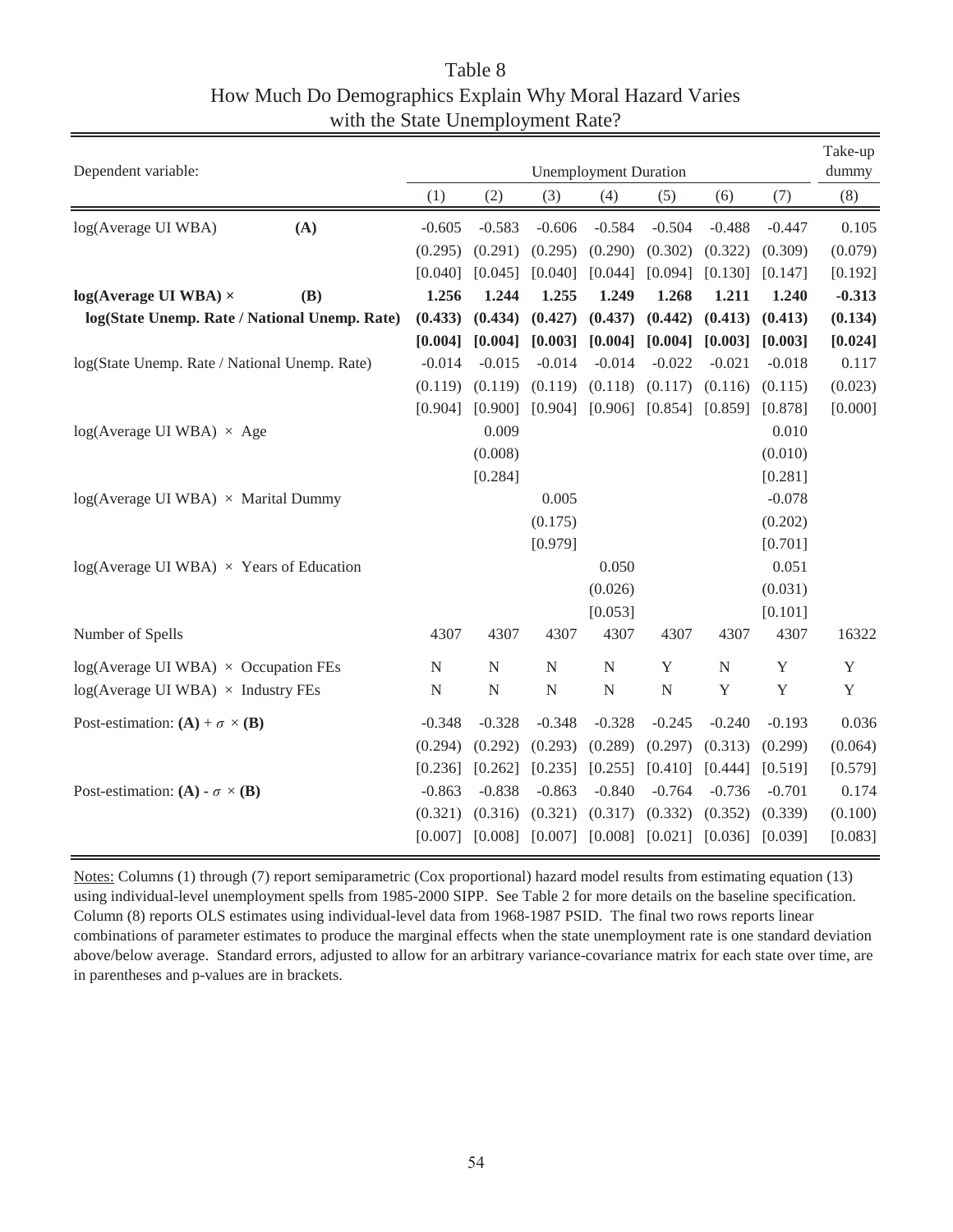|                                                             | <b>Hazard Model Results</b> |                  |            | Post-estimation                                     |          |  |
|-------------------------------------------------------------|-----------------------------|------------------|------------|-----------------------------------------------------|----------|--|
|                                                             | (A)                         | $(A) \times (B)$ | <b>(B)</b> | $(A) + \sigma \times (B)$ $(A) - \sigma \times (B)$ |          |  |
| (1) (A) log(Average UI WBA) $\times$                        | $-0.605$                    | 1.256            | $-0.014$   | $-0.348$                                            | $-0.863$ |  |
| <b>(B)</b><br>log(State Unemp. Rate / National Unemp. Rate) | (0.295)                     | (0.433)          | (0.119)    | (0.294)                                             | (0.321)  |  |
|                                                             | [0.040]                     | [0.004]          | [0.904]    | [0.236]                                             | [0.007]  |  |
| (2) (A) $log(Average UI WBA) \times$                        | $-1.236$                    | 0.966            | $-0.016$   | $-0.270$                                            |          |  |
| <b>(B)</b><br>1{State Unemp. Rate $\geq$ Median}            | (0.355)                     | (0.199)          | (0.044)    | (0.314)                                             |          |  |
|                                                             | [0.001]                     | [0.000]          | [0.718]    | [0.390]                                             |          |  |
| (3) (A) log(Average UI WBA) $\times$                        | $-0.564$                    | 0.136            | $-0.001$   | $-0.383$                                            | $-0.745$ |  |
| <b>(B)</b><br>(State Unemp. Rate - National Unemp. Rate)    | (0.318)                     | (0.069)          | (0.018)    | (0.304)                                             | (0.356)  |  |
|                                                             | [0.076]                     | [0.048]          | [0.965]    | [0.207]                                             | [0.036]  |  |
| (4) (A) log(Statutory Maximum UI WBA) $\times$              | $-0.228$                    | 1.219            | 0.010      | 0.021                                               | $-0.478$ |  |
| log(State Unemp. Rate / National Unemp. Rate)<br><b>(B)</b> | (0.282)                     | (0.470)          | (0.130)    | (0.264)                                             | (0.328)  |  |
|                                                             | [0.417]                     | [0.009]          | [0.940]    | [0.936]                                             | [0.145]  |  |
| (5) (A) log(Average UI Replacement Rate) $\times$           | $-0.425$                    | 1.425            | $-0.010$   | $-0.133$                                            | $-0.717$ |  |
| log(State Unemp. Rate / National Unemp. Rate)<br><b>(B)</b> | (0.252)                     | (0.502)          | (0.111)    | (0.274)                                             | (0.270)  |  |
|                                                             | [0.092]                     | [0.005]          | [0.926]    | [0.628]                                             | [0.008]  |  |
| (6) (A) log(Average UI WBA) $\times$                        | $-0.736$                    | 0.867            | 0.687      | $-0.559$                                            | $-0.914$ |  |
| -1 * log(Predicted Employment-to-Pop Ratio)<br>(B)          | (0.427)                     | (1.043)          | (1.992)    | (0.326)                                             | (0.591)  |  |
|                                                             | [0.084]                     | [0.406]          | [0.730]    | [0.087]                                             | [0.122]  |  |
|                                                             |                             |                  |            |                                                     |          |  |

Table 9 Alternative Measures of the Interaction Term

Notes: All rows report semiparametric (Cox proportional) hazard model results from estimating equation (13); each column reports separate parameter estimate. Data are individual-level unemployment spells from 1985-2000 SIPP. See Table 2 for more details on the baseline specification. The median unemployment rate across all states in sample is calculated separately each year. The Average UI WBA is the average weekly benefit amount paid to individuals claiming unemployment insurance. The Statuatory Max UI WBA is the maximum weekly benefit amount an individual can receive in a state-year. The Average UI Replacement Rate is the Average UI WBA divided by the average weekly wages in a given state-year for prime-age males (computed using the CPS). In row (2) we set  $\sigma = 1.0$  becasue the interaction term includes a dummy variable rather than a continuous measure. The Predicted Employment to Population Ratio is computed following the "shift share" procedure of Bartik (1991); see text for details. The final two columns report linear combinations of parameter estimates to produce the duration elasticity when the state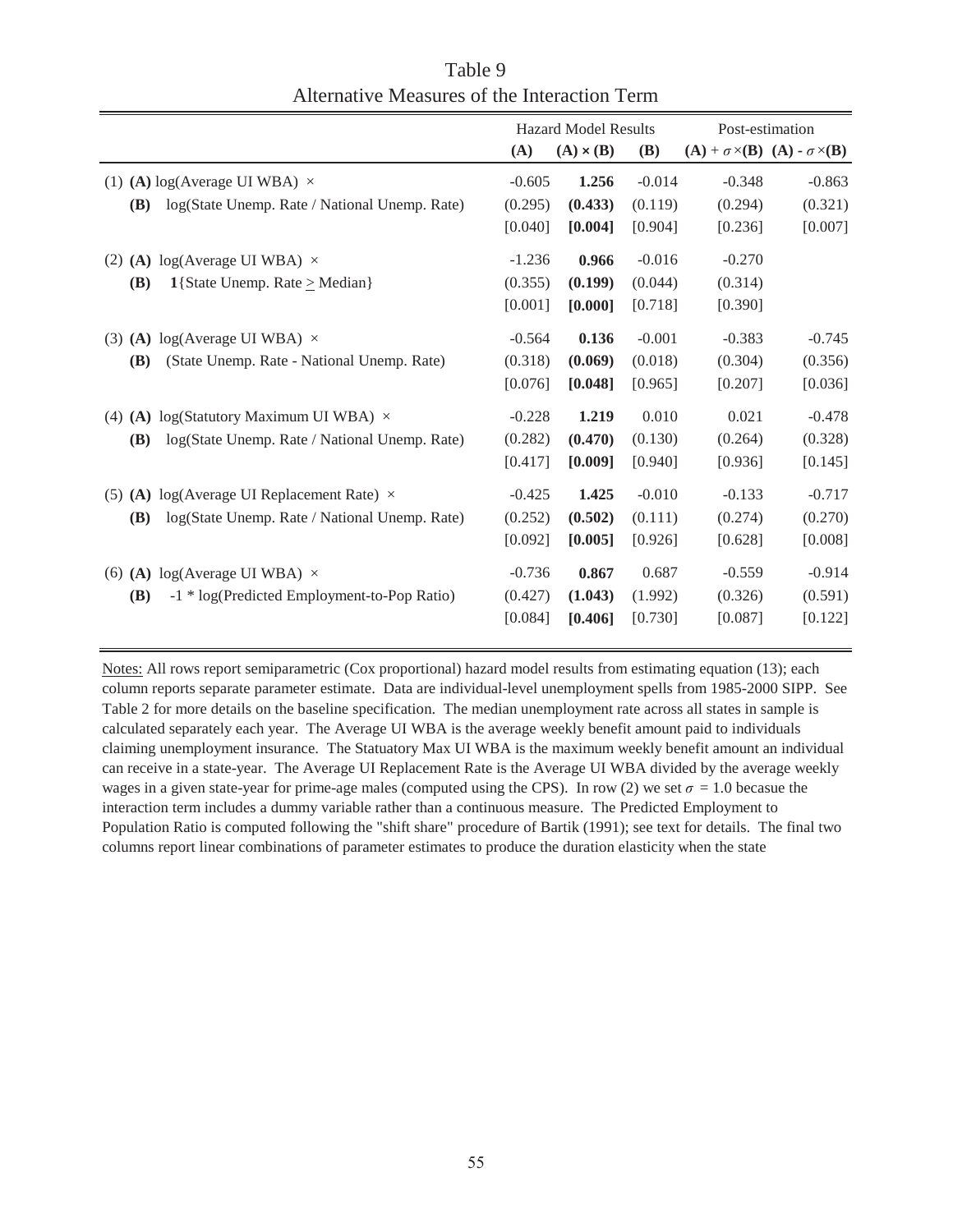|                                                   | Gruber   |                           |          |          |          |
|---------------------------------------------------|----------|---------------------------|----------|----------|----------|
|                                                   | (1997)   | <b>Replication Sample</b> |          |          |          |
|                                                   | (1)      | (2)                       | (3)      | (4)      | (5)      |
| UI replacement rate                               | 0.280    | 0.280                     | 0.273    | 0.263    | 0.246    |
|                                                   | (0.105)  | (0.125)                   | (0.125)  | (0.103)  | (0.136)  |
|                                                   |          | [0.030]                   | [0.033]  | [0.014]  | [0.077]  |
| Implied consumption drop at replacement rate of 0 | $-0.231$ | $-0.231$                  | $-0.227$ | $-0.225$ | $-0.208$ |
| UI replacement rate $\times$                      |          | $-0.288$                  | $-0.281$ | $-0.300$ | $-0.212$ |
| log(State Unemp. Rate / National Unemp. Rate)     |          | (0.236)                   | (0.242)  | (0.257)  | (0.237)  |
|                                                   |          | [0.230]                   | [0.250]  | [0.248]  | [0.374]  |
| log(State Unemp. Rate / National Unemp. Rate)     |          | 0.161                     | 0.140    | 0.261    | 0.097    |
|                                                   |          | (0.129)                   | (0.145)  | (0.181)  | (0.150)  |
|                                                   |          | [0.218]                   | [0.340]  | [0.155]  | [0.521]  |
| N                                                 | 1604     | 1719                      | 1719     | 1719     | 1719     |
| $R^2$                                             |          | 0.079                     | 0.084    | 0.147    | 0.098    |
| MSA and Year FEs                                  | Y        | Y                         | Y        | Y        | Y        |
| Region-specific linear time trends                | N        | N                         | Y        | N        | N        |
| Region $\times$ Year FEs                          | N        | N                         | N        | Y        | N        |
| State-specific linear time trends                 | N        | N                         | N        | N        | Y        |

Table 10 How Does Effect of UI on Consumption Drop Upon Unemployment Vary with the Unemployment Rate?

Notes: Column (1) reproduces the results from column (4) in Gruber (1997), Table 2. Remainder of columns report OLS results on a replication sample. Data are individual-level observations from 1968-1987 PSID. See text for more details on the baseline specification. The implied consumption drop is computed as the average fitted value across the sample when the replacement rate is set to 0 for all observations. Standard errors, adjusted to allow for an arbitrary variance-covariance matrix for each state over time, are in parentheses and pvalues are in brackets.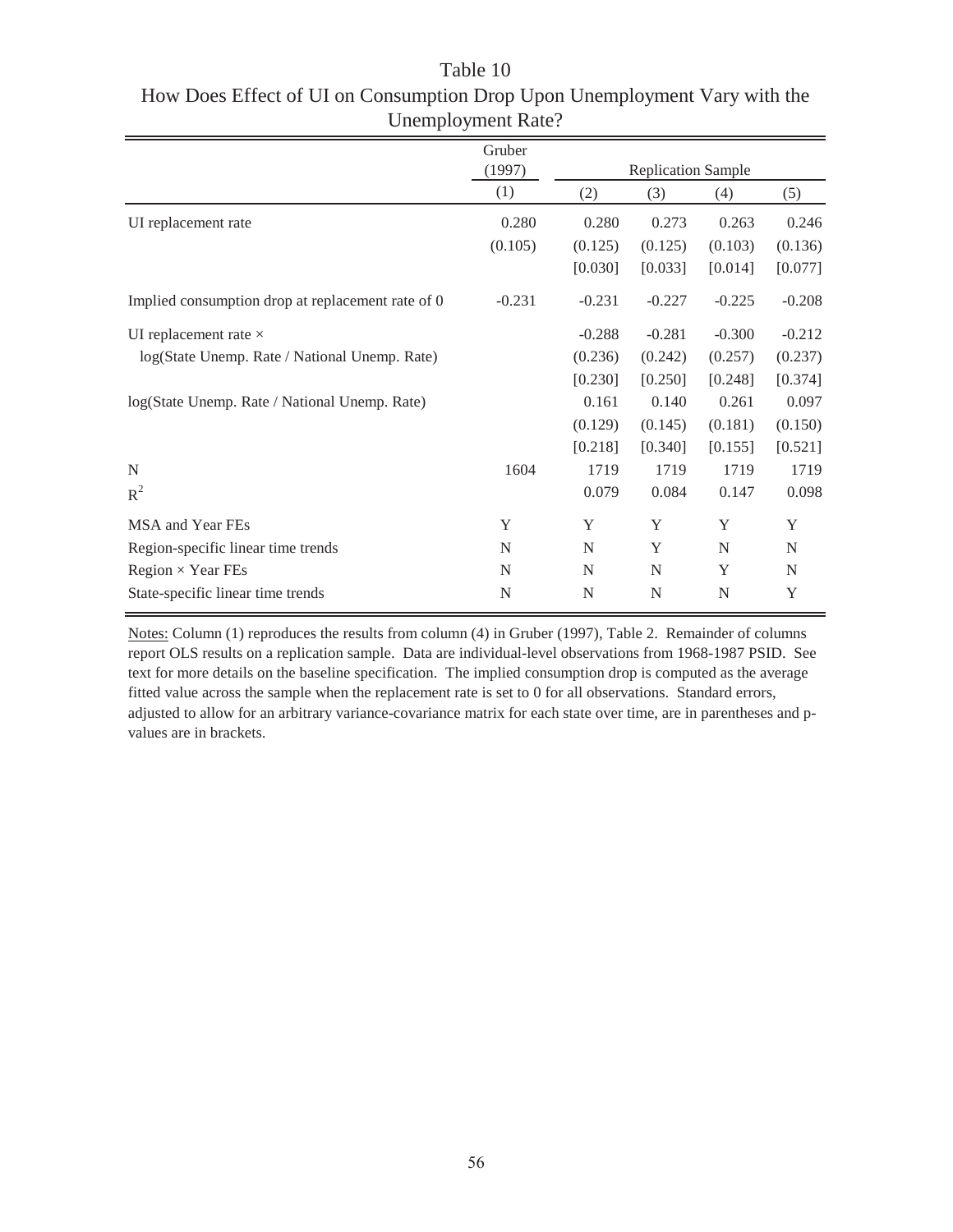|                                                              |     | (1)         | (2)       | (3)         | (4)         | (5)         |
|--------------------------------------------------------------|-----|-------------|-----------|-------------|-------------|-------------|
| log(Average UI WBA)                                          | (A) | $-0.605$    | $-0.467$  | $-0.563$    |             |             |
|                                                              |     | (0.295)     | (0.451)   | (0.289)     |             |             |
|                                                              |     | [0.040]     | [0.300]   | [0.052]     |             |             |
| $log(Average UI WBA)$ ×                                      | (B) | 1.256       | 1.553     | 1.427       | 1.463       | 1.619       |
| log(State Unemp. Rate / National Unemp. Rate)                |     | (0.433)     | (0.734)   | (0.466)     | (0.481)     | (0.594)     |
|                                                              |     | [0.004]     | [0.034]   | [0.002]     | [0.002]     | [0.006]     |
| $log(Average UI WBA)$ ×                                      |     |             |           |             |             | $-0.390$    |
| log(State Unemp. Rate / National Unemp. Rate) ×              |     |             |           |             |             | (0.698)     |
| 1{3rd and 4th liquid wealth quartiles}                       |     |             |           |             |             | [0.576]     |
| Number of Spells                                             |     | 4307        | 2170      | 4307        | 4307        | 4307        |
| 3rd and 4th liquid wealth quartiles only                     |     | ${\bf N}$   | Y         | N           | $\mathbf N$ | $\mathbf N$ |
| Occupation $\text{FEs} \times \text{Liquid}$ wealth quartile |     | N           | N         | Y           | Y           | Y           |
| Industry $\overline{F}$ Es $\times$ Liquid wealth quartile   |     | $\mathbf N$ | N         | Y           | Y           | Y           |
| Unemployment duration $\times$ Liquid wealth quartile        |     | N           | N         | N           | Y           | Y           |
| $log(Average UI WBA) \times Liquid wealth quartile$          |     | N           | ${\bf N}$ | $\mathbf N$ | Y           | Y           |
| Post-estimation: $(A) + \sigma \times (B)$                   |     | $-0.348$    | $-0.149$  | $-0.270$    |             |             |
|                                                              |     | (0.294)     | (0.469)   | (0.295)     |             |             |
|                                                              |     | [0.236]     | [0.750]   | [0.359]     |             |             |
| Post-estimation: (A) - $\sigma \times (B)$                   |     | $-0.863$    | $-0.786$  | $-0.855$    |             |             |
|                                                              |     | (0.321)     | (0.482)   | (0.315)     |             |             |
|                                                              |     | [0.007]     | [0.103]   | [0.007]     |             |             |

Table 11 Moral Hazard and Net Liquid Wealth

Notes: All columns report semiparametric (Cox proportional) hazard model results from estimating equation (13). Data are individual-level unemployment spells from 1985-2000 SIPP. See Table 2 for more details on the baseline specification. The final two rows reports linear combinations of parameter estimates to produce the duration elasticity when the state unemployment rate is one standard deviation above/below average. Standard errors, adjusted to allow for an arbitrary variance-covariance matrix for each state over time, are in parentheses and p-values are in brackets.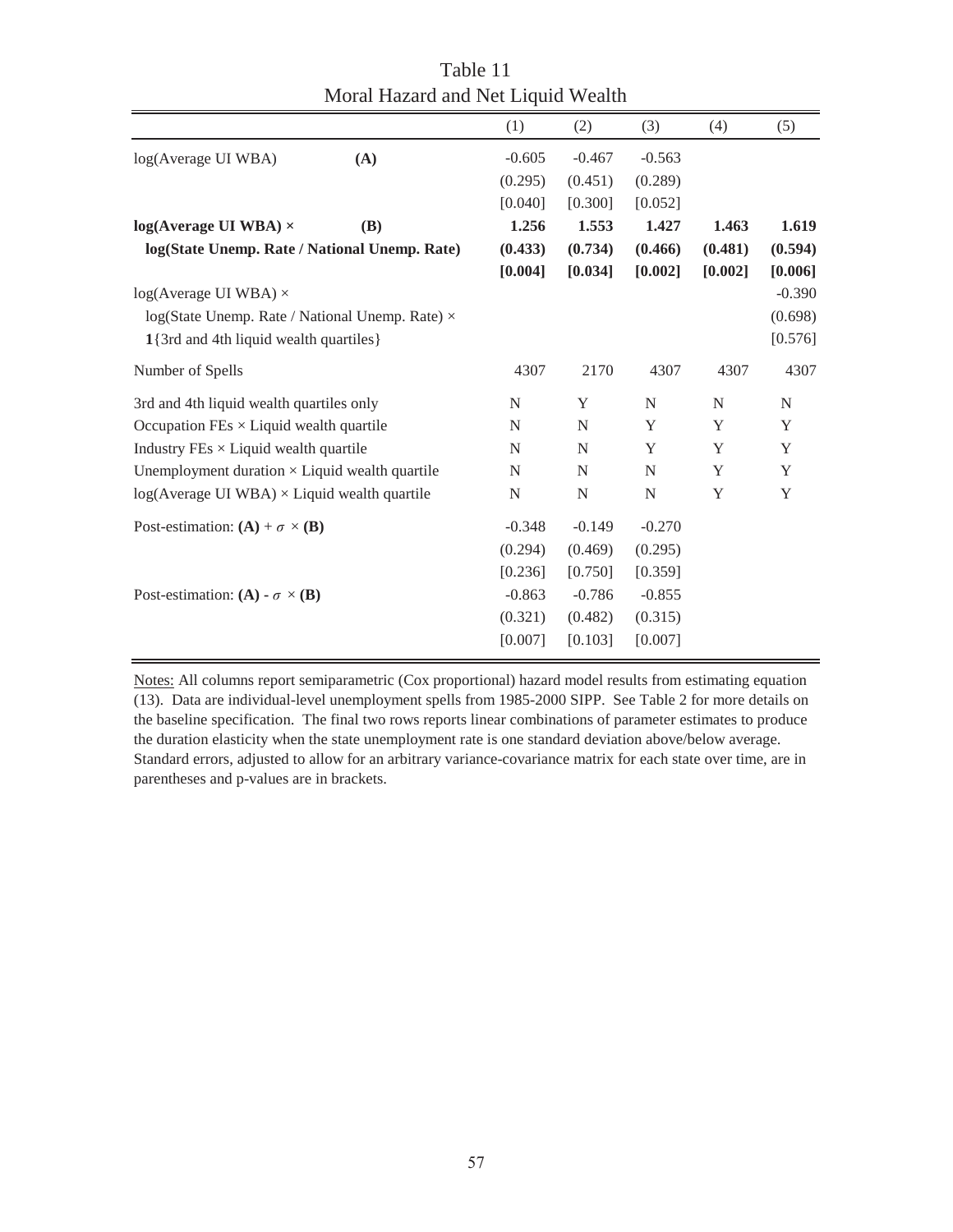| <b>Sufficient Statistics Calibrations:</b>                   |         |         |       |       |       |  |  |  |  |  |
|--------------------------------------------------------------|---------|---------|-------|-------|-------|--|--|--|--|--|
| Optimal UI and the Unemployment Rate                         |         |         |       |       |       |  |  |  |  |  |
| $\mathcal{U}$                                                | 2.0%    | 3.7%    | 5.4%  | 7.1%  | 8.8%  |  |  |  |  |  |
| $\mathcal{E}_{D,b}$                                          | 1.147   | 0.811   | 0.605 | 0.456 | 0.339 |  |  |  |  |  |
| Panel A: Coefficient of Relative Risk Aversion, $\gamma = 2$ |         |         |       |       |       |  |  |  |  |  |
| $r^*$                                                        | $0.0\%$ | $0.0\%$ | 1.5%  | 18.0% | 32.2% |  |  |  |  |  |
| $h^*$                                                        | \$0     | \$0     | \$5   | \$63  |       |  |  |  |  |  |
| Panel B: Coefficient of Relative Risk Aversion, $\gamma = 3$ |         |         |       |       |       |  |  |  |  |  |
| $r^*$                                                        | $0.0\%$ | 12.6%   | 27.1% | 38.5% | 48.3% |  |  |  |  |  |
| $h^*$                                                        | \$0     | \$44    | \$95  | \$135 | \$169 |  |  |  |  |  |
| Panel C: Coefficient of Relative Risk Aversion, $\gamma = 4$ |         |         |       |       |       |  |  |  |  |  |
| $r^*$                                                        | 13.1%   | 29.3%   | 40.4% | 49.1% | 56.5% |  |  |  |  |  |
| $h^*$                                                        | \$46    | \$102   | \$141 | \$172 | \$198 |  |  |  |  |  |

Table 12

Notes: All columns report optimal UI benefit levels at various levels of the unemployment rate. Subsequent rows report the elasticity of unemployment duration with respect to UI benefit level, the optimal UI benefit level (*b* \*) and the optimal UI replacement rate (*r* \*). Both *b\** and *r\** are censored at 0. The optimal replacement rate is computed by dividing UI benefit level by the average wage. See Section 4.2 for more details on the computations. The optimal benefit level is computed assuming a weekly wage of \$350.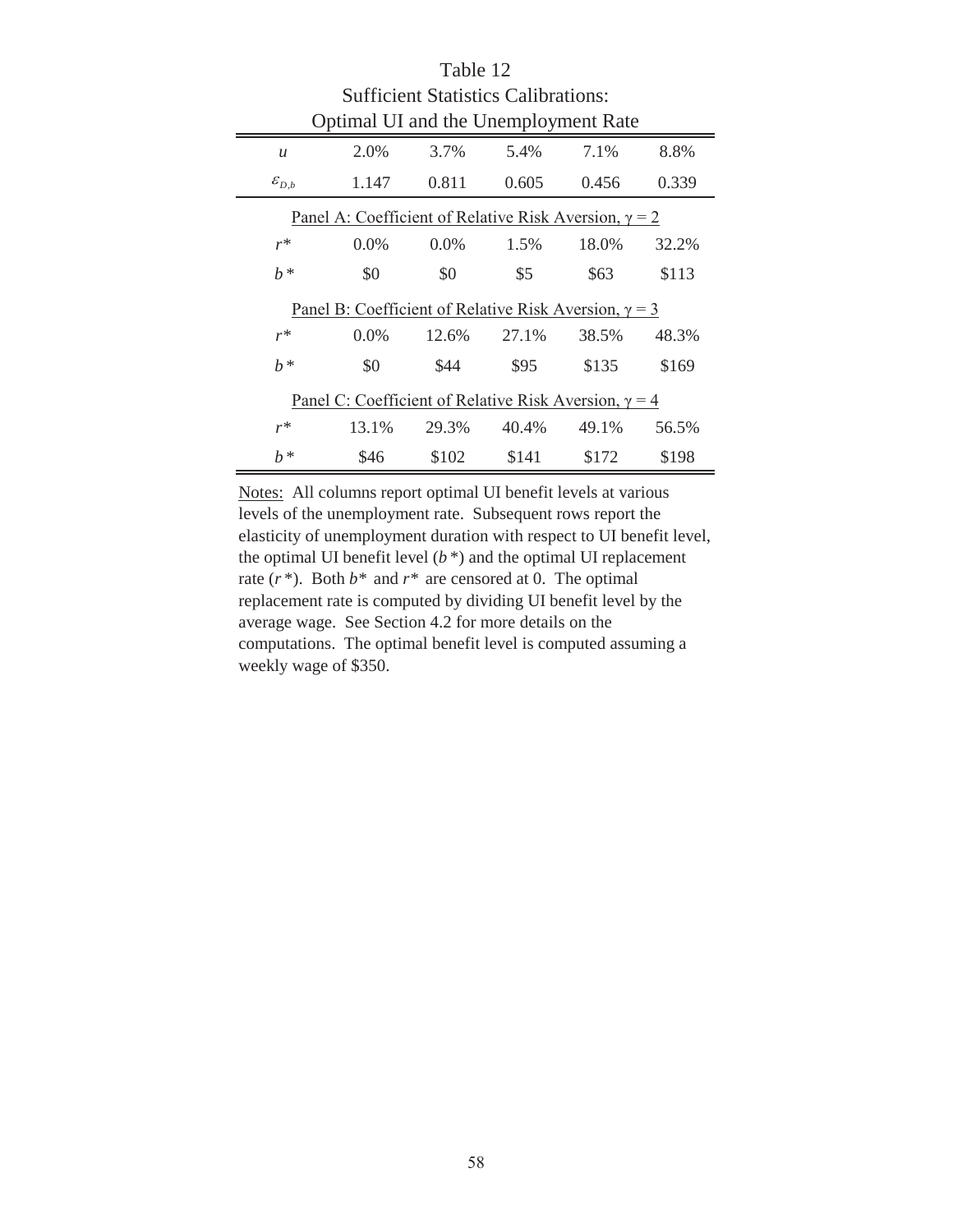|                                                       |              | (1)      | (2)      | (3)      | (4)         | (5)         | (6)      | (7)      |
|-------------------------------------------------------|--------------|----------|----------|----------|-------------|-------------|----------|----------|
| log(Average UI WBA)                                   | (A)          | $-0.605$ | $-0.584$ | $-0.438$ | $-0.408$    | $-0.534$    | $-0.262$ | $-0.551$ |
|                                                       |              | (0.295)  | (0.297)  | (0.193)  | (0.190)     | (0.426)     | (0.516)  | (0.244)  |
|                                                       |              | [0.040]  | [0.049]  | [0.023]  | [0.032]     | [0.210]     | [0.611]  | [0.024]  |
| $log(Average UI WBA) \times$                          | ( <b>B</b> ) | 1.256    | 1.243    | 0.896    | 0.759       | 1.267       | 1.707    | 1.419    |
| log(State Unemp. Rate / National Unemp. Rate)         |              | (0.433)  | (0.446)  | (0.537)  | (0.529)     | (0.463)     | (0.437)  | (0.413)  |
|                                                       |              | [0.004]  | [0.005]  | [0.095]  | [0.151]     | [0.006]     | [0.000]  | [0.001]  |
| Stratified baseline hazard                            |              | Y        | N        | N        | N           | $\mathbf N$ | Y        | Y        |
| State, Occupation, Industry FEs                       |              | Y        | Y        | N        | N           | Y           | Y        | Y        |
| Age, Marital Dummy, Education, Wage Spline            |              | Y        | Y        | Y        | N           | Y           | Y        | Y        |
| Quadratic in State Unemp. Rate, Average UI WBA        |              | N        | N        | N        | N           | Y           | Y        | N        |
| Cubic in State Unemp. Rate, Average UI WBA            |              | N        | N        | N        | N           | N           | Y        | N        |
| Controls for potential duration and extended benefits |              | N        | N        | N        | $\mathbf N$ | N           | N        | Y        |
| Post-estimation: $(A) + \sigma \times (B)$            |              | $-0.348$ | $-0.329$ | $-0.254$ | $-0.253$    | $-0.274$    | 0.088    | $-0.261$ |
|                                                       |              | (0.294)  | (0.296)  | (0.191)  | (0.198)     | (0.409)     | (0.520)  | (0.261)  |
|                                                       |              | [0.236]  | [0.266]  | [0.184]  | [0.203]     | [0.503]     | [0.866]  | [0.317]  |
| Post-estimation: (A) - $\sigma \times (B)$            |              | $-0.863$ | $-0.839$ | $-0.621$ | $-0.564$    | $-0.793$    | $-0.612$ | $-0.842$ |
|                                                       |              | (0.321)  | (0.324)  | (0.249)  | (0.237)     | (0.462)     | (0.526)  | (0.256)  |
|                                                       |              | [0.007]  | [0.010]  | [0.013]  | [0.017]     | [0.086]     | [0.245]  | [0.001]  |

Appendix Table A1 Other Robustness Tests: Alternative Controls, Nonlinear Direct Effects, Extended Benefits

Notes: All columns report semiparametric (Cox proportional) hazard model results from estimating equation (13). Data are individual-level unemployment spells from 1985-2000 SIPP. Number of spells = 4307. See Table 2 for more details on the baseline specification. The final column controls for maximum potential duration of benefits by setting log(Average UI WBA) to 0 for all weeks beyond this maximum number of weeks (where the maximum accounts for extended benefits programs). The final two rows report linear combinations of parameter estimates to produce the duration elasticity when the state unemployment rate is one standard deviation above/below the mean. Standard errors, adjusted to allow for an arbitrary variance-covariance matrix for each state over time, are in parentheses and p-values are in brackets.

59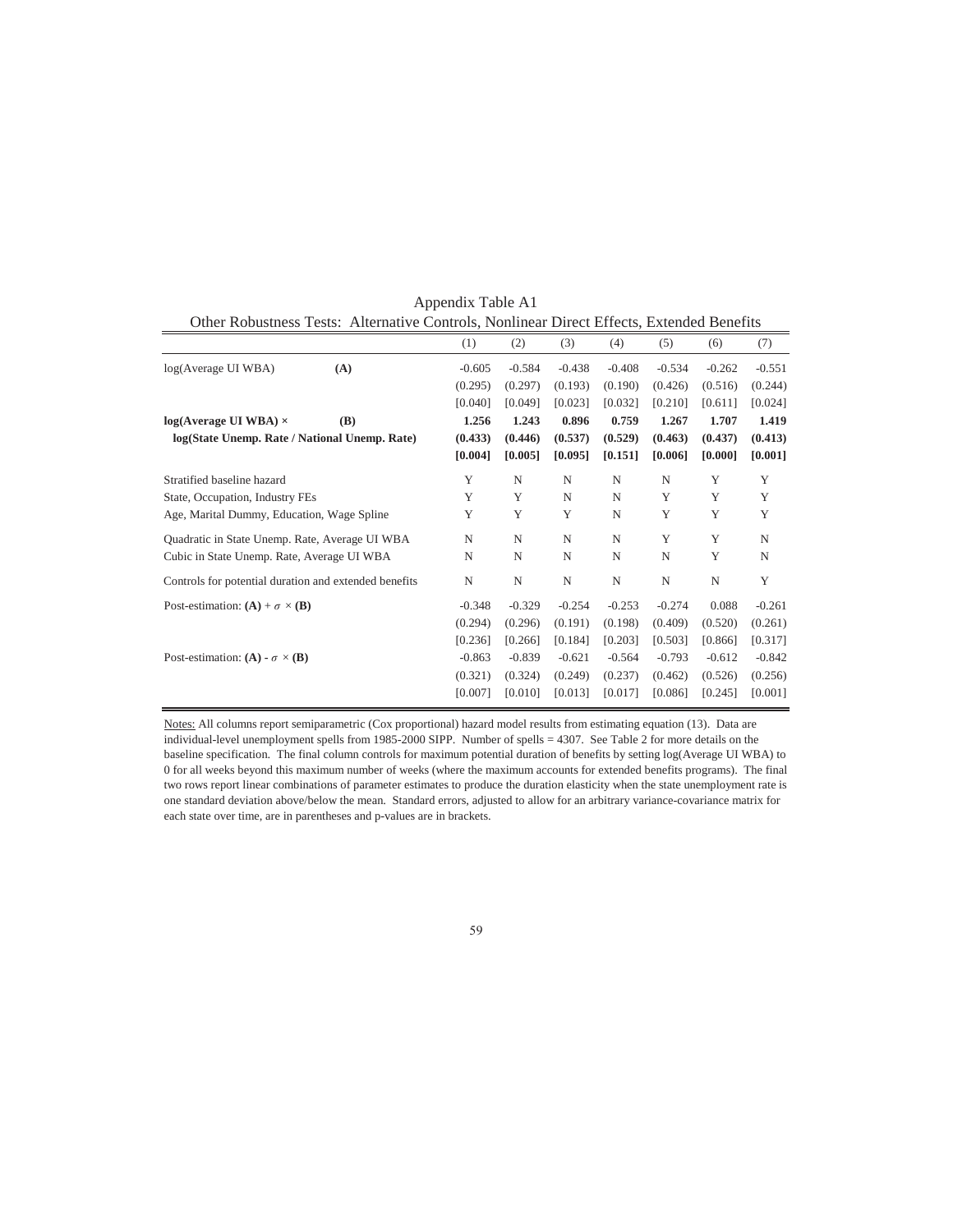

Notes: This figure is generated by calibrating the job search model in the main text with the following parameters. The wage distribution is assumed to be log-normal with mean 0.1 and standard deviation of 0.3. The benefit level is set to 0.067. There is no discounting and interest rate is set to 0 (i.e.,  $r = \rho = 0$ ). The job offer arrival rate is  $\lambda(e, \alpha) = \alpha$ ; i.e., there is no search effort decision. The job separation rate is  $s = 0.002$ .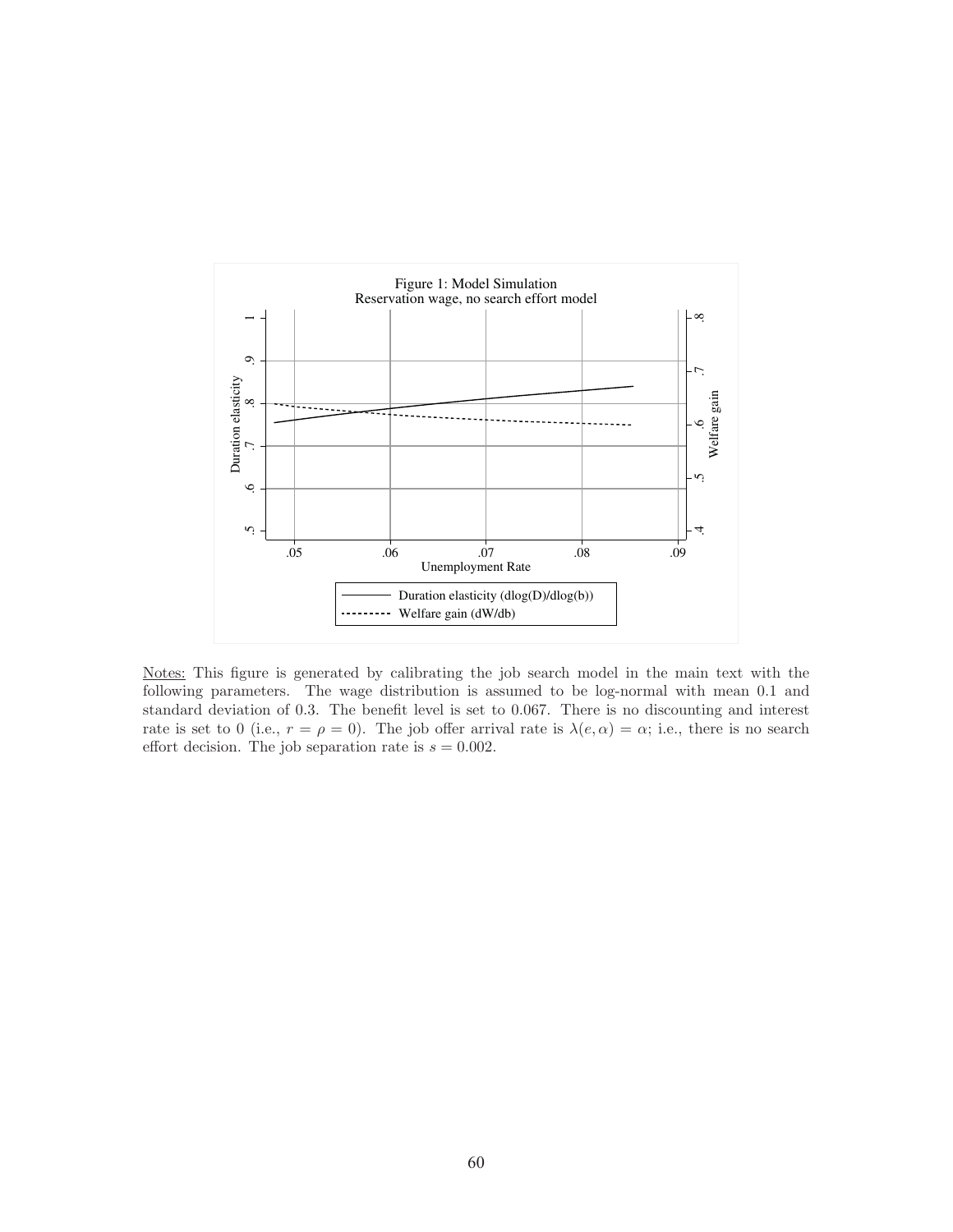

Notes: This figure is generated by calibrating the job search model in the main text with the following parameters. The wage distribution is degenerate with mean 0.25. The benefit level is set to 0.125. There is no discounting and interest rate is set to 0 (i.e.,  $r = \rho = 0$ ). The job offer arrival rate is  $\lambda(e,\alpha)=\Lambda e^{\alpha}$ , with  $\Lambda = 0.0667$ . The cost of search is  $\phi e^{\kappa}$ , with  $\phi = 0.3$  and  $\kappa = 1.1$ . The job separation rate is  $s = 0.0089$ .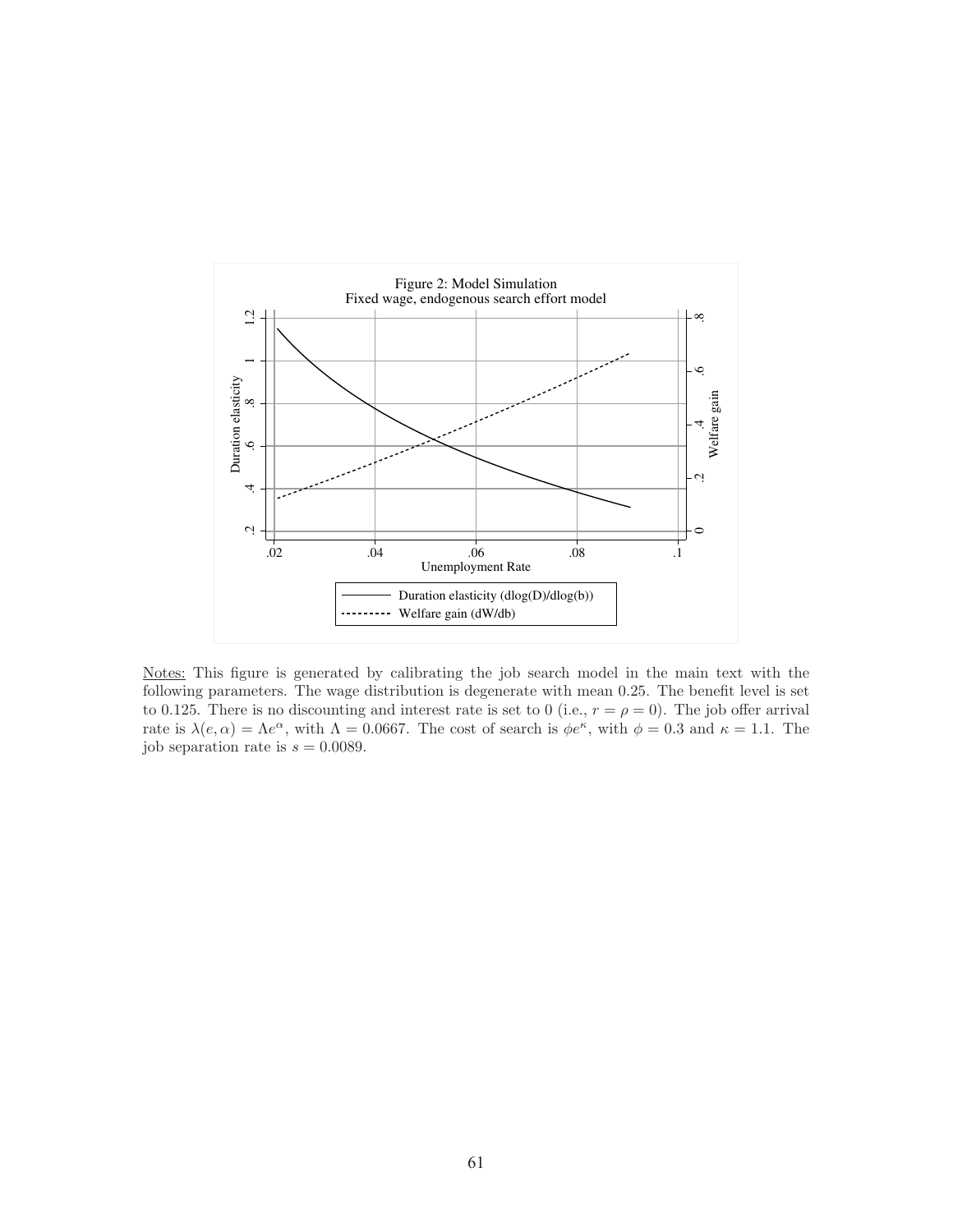

Notes: Data are individual-level unemployment spells from 1985-2000 SIPP. Each figure plots (Kaplan-Meier) survival curves for two groups of individuals based on whether or not Average UI Weekly Benefit Amount (WBA) in individual's state is above or below the median. The survival curves are adjusted following Chetty (2008), which parametrically adjusts for "seam effect" by fitting a Cox proportional hazard model with a seam dummy and then recovering the baseline hazard.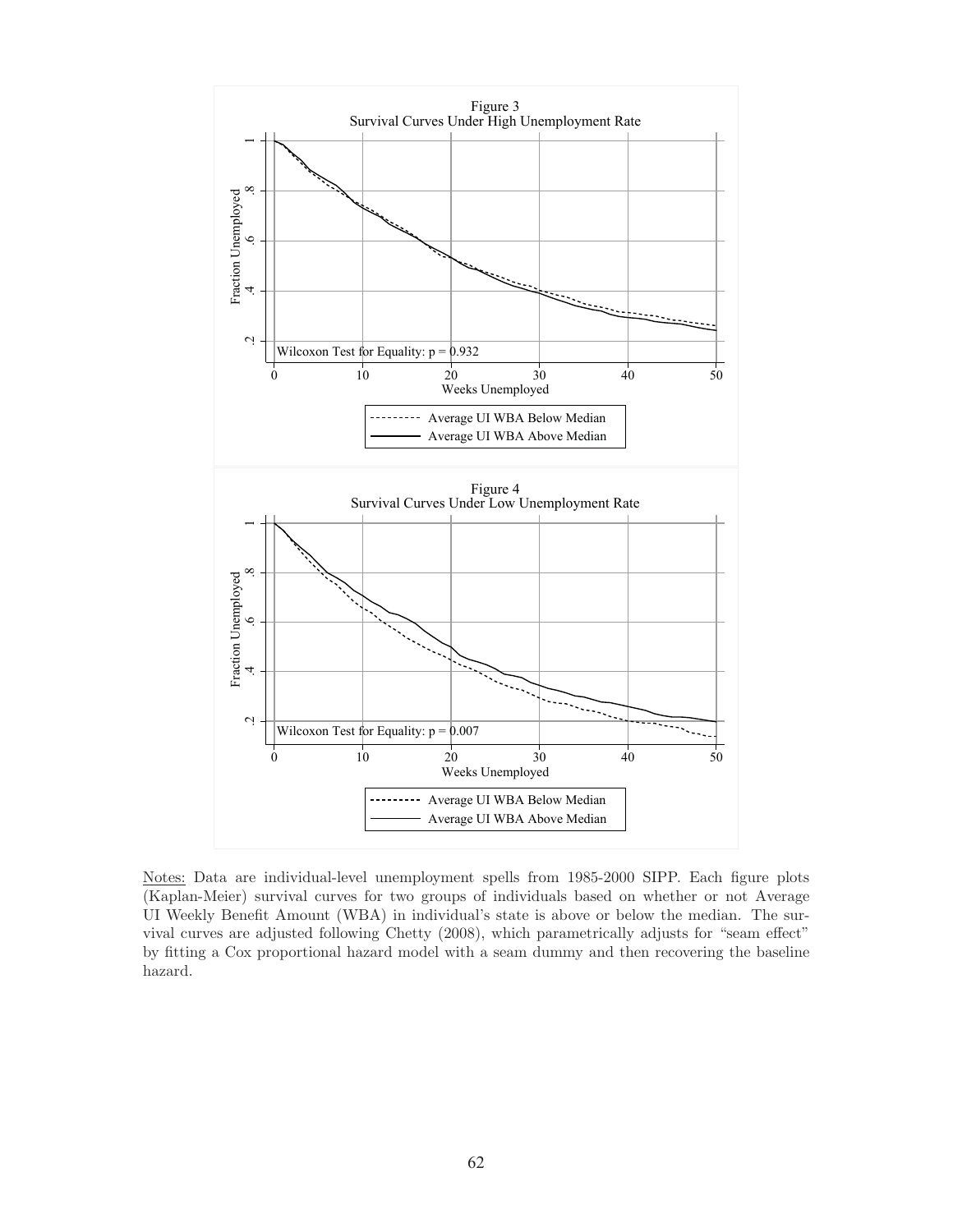

Notes: Data are individual-level unemployment spells from 1985-2000 SIPP. Each figure plots (Kaplan-Meier) survival curves for two groups of individuals based on whether or not Average UI Weekly Benefit Amount (WBA) in individual's state is above or below the median. The survival curves are adjusted following Chetty (2008), which parametrically adjusts for "seam effect" by fitting a Cox proportional hazard model with a seam dummy and then recovering the baseline hazard. The figures report results for sub-samples defined depending on whether the unemployment rate is above or below the median unemployment rate in the state during the sample period.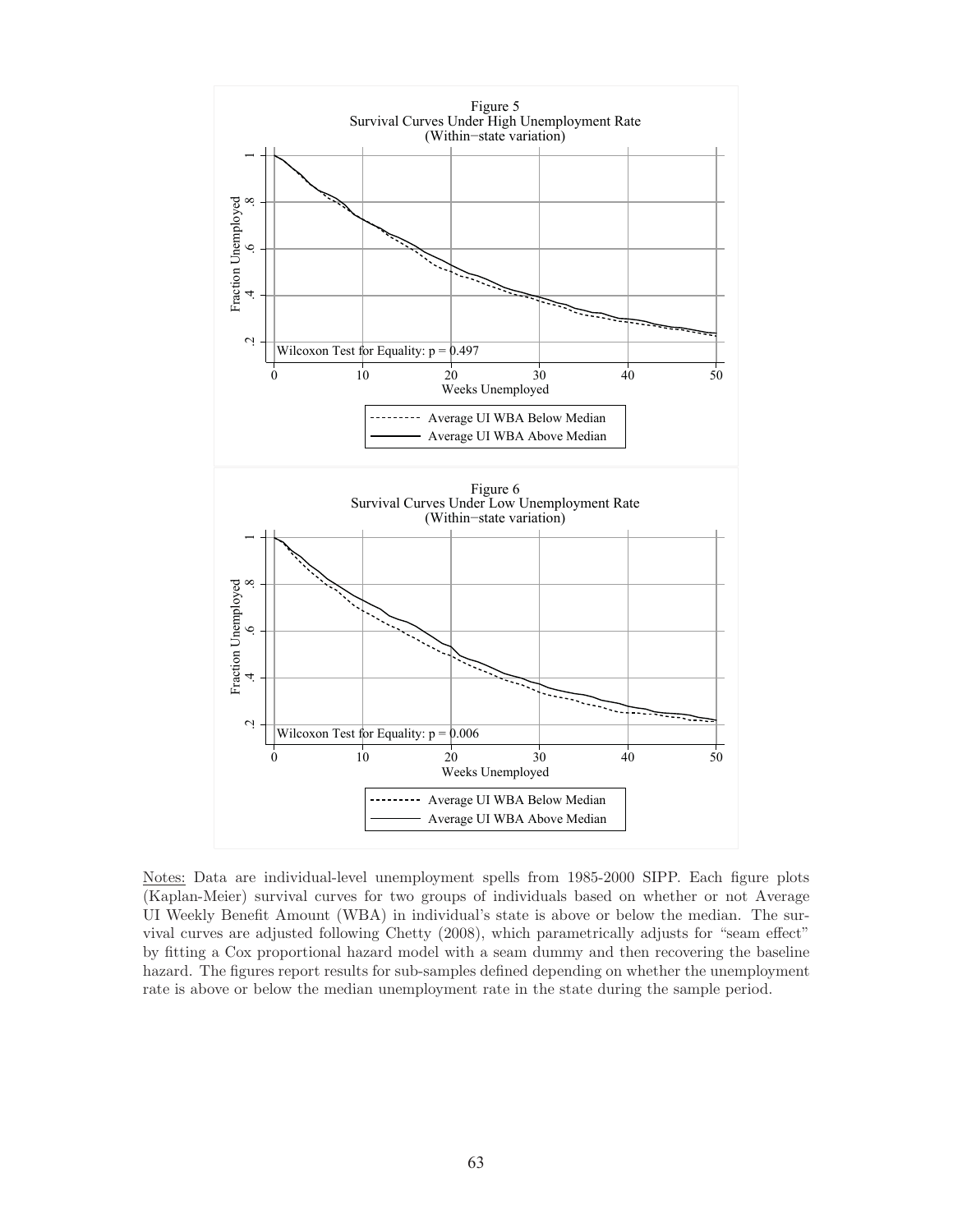

Notes: Data are individual-level unemployment spells from 1985-2000 SIPP. Each figure plots (Kaplan-Meier) survival curves for two groups of individuals based on whether or not Average UI Weekly Benefit Amount (WBA) in individual's state is above or below the median. The survival curves are adjusted following Chetty (2008), which parametrically adjusts for "seam effect" by fitting a Cox proportional hazard model with a seam dummy and then recovering the baseline hazard. The figures report results for sub-samples defined depending on whether the average unemployment rate in the state during the sample period is above or below the median across all states in the sample.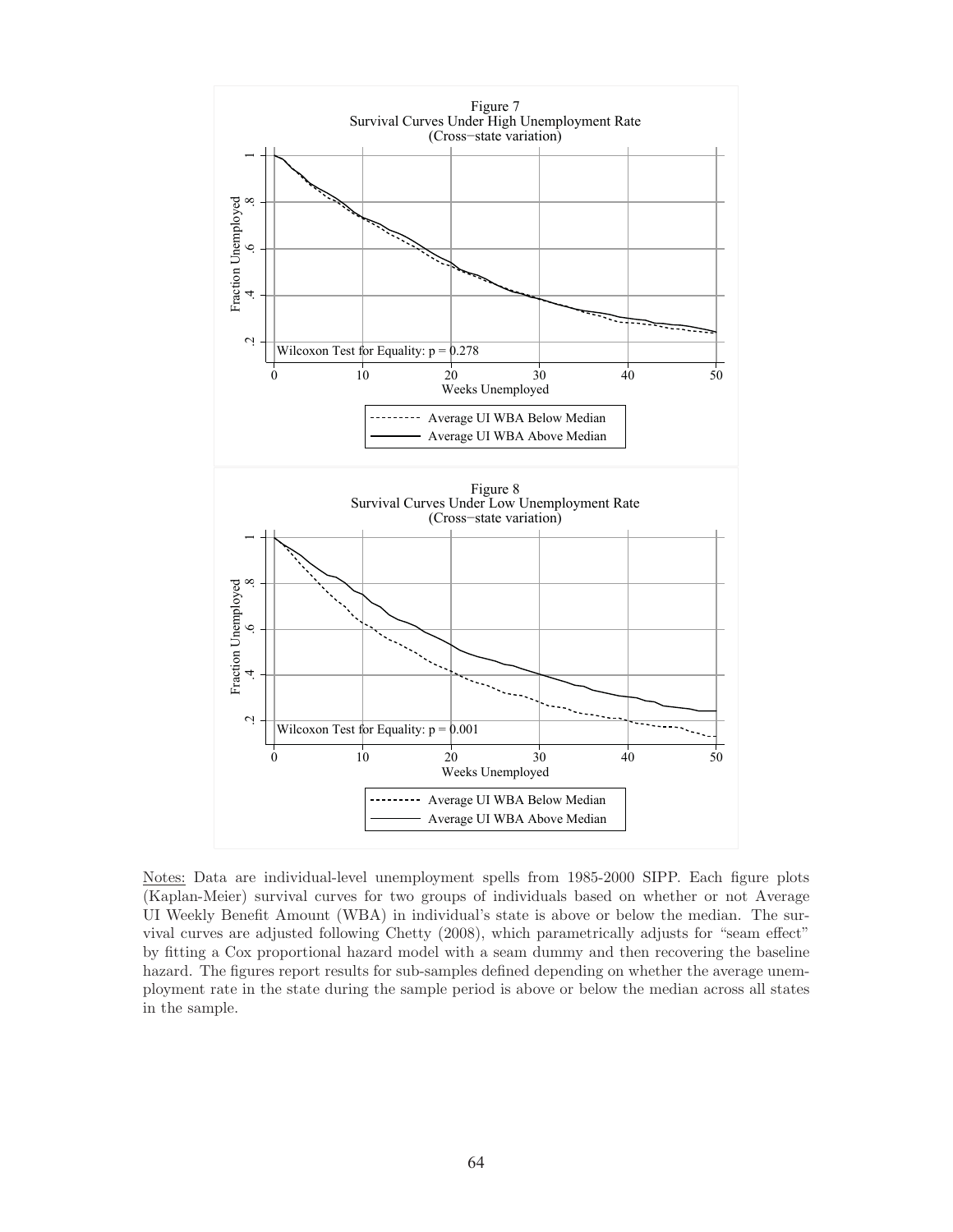

Notes: Data are individual-level unemployment spells from 1985-2000 SIPP. Each figure plots (Kaplan-Meier) survival curves for two groups of individuals based on whether or not Average UI Weekly Benefit Amount (WBA) in individual's state is above or below the median. The survival curves are adjusted following Chetty (2008), which parametrically adjusts for "seam effect" by fitting a Cox proportional hazard model with a seam dummy and then recovering the baseline hazard. The employment-to-population ratio is predicted following Bartik (1991); see text for details.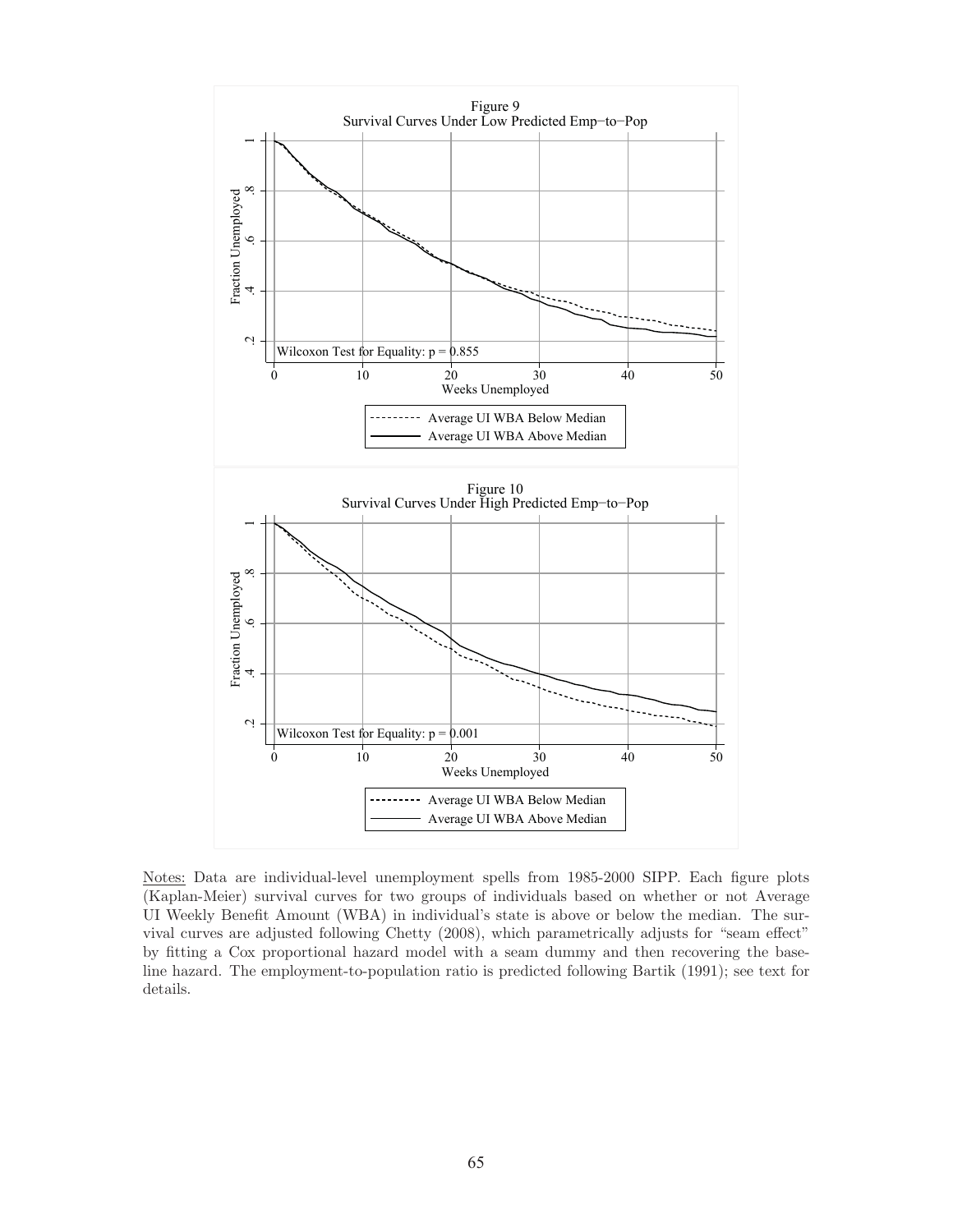

Notes: Data are individual-level unemployment spells from 1985-2000 SIPP. The figure plots (Kaplan-Meier) survival curves for two groups of individuals based on whether or not Average UI Weekly Benefit Amount (WBA) in individual's state is above or below the median. The survival curves are adjusted following Chetty (2008), which parametrically adjusts for "seam effect" by fitting a Cox proportional hazard model with a seam dummy and then recovering the baseline hazard.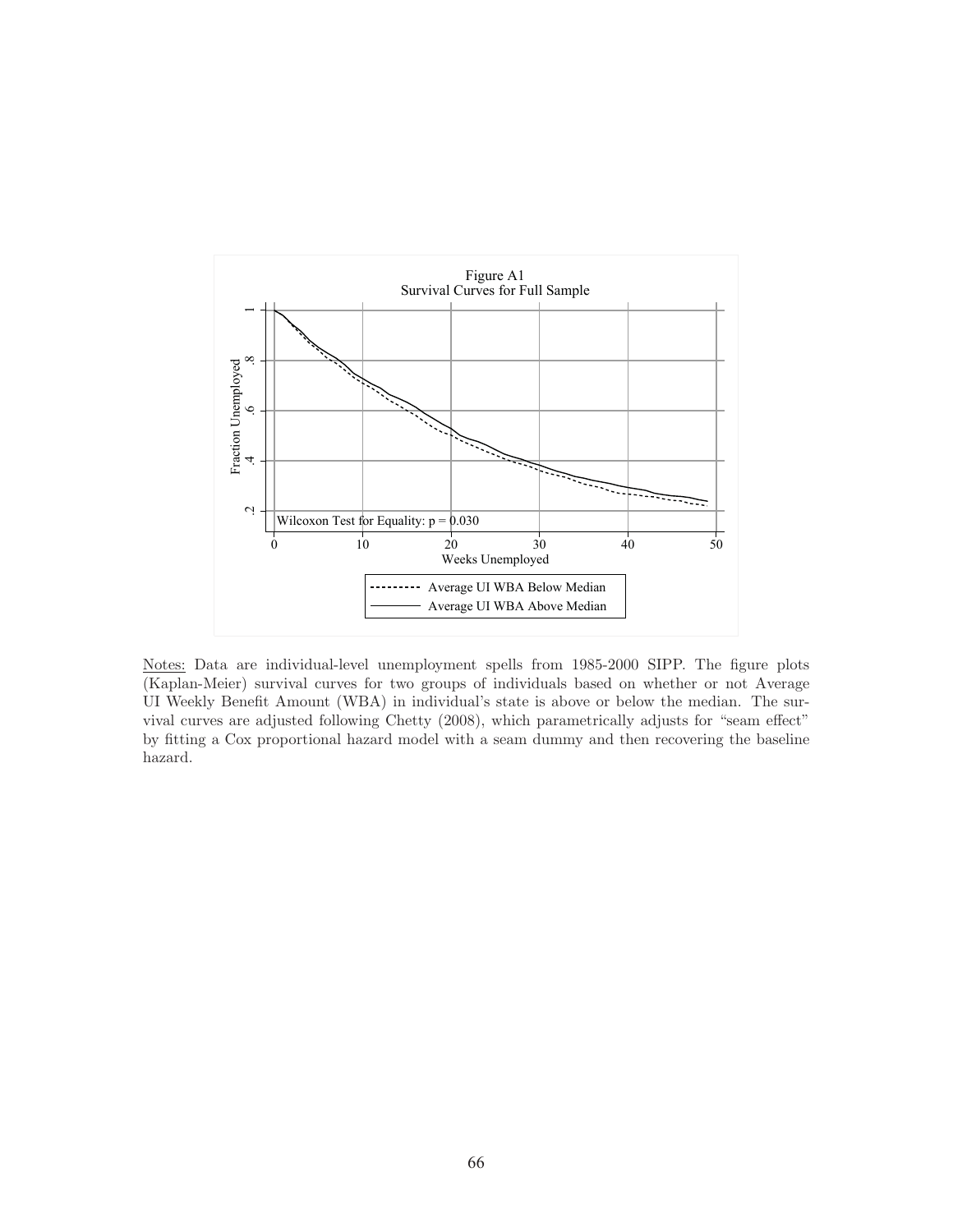

Notes: Data are individual-level unemployment spells from 1985-2000 SIPP. In order to minimize liquidity effects, the sample is limited to individuals with net liquid wealth above the median. Each figure plots (Kaplan-Meier) survival curves for two groups of individuals based on whether or not Average UI Weekly Benefit Amount (WBA) in individual's state is above or below the median. The survival curves are adjusted following Chetty (2008), which parametrically adjusts for "seam effect" by fitting a Cox proportional hazard model with a seam dummy and then recovering the baseline hazard.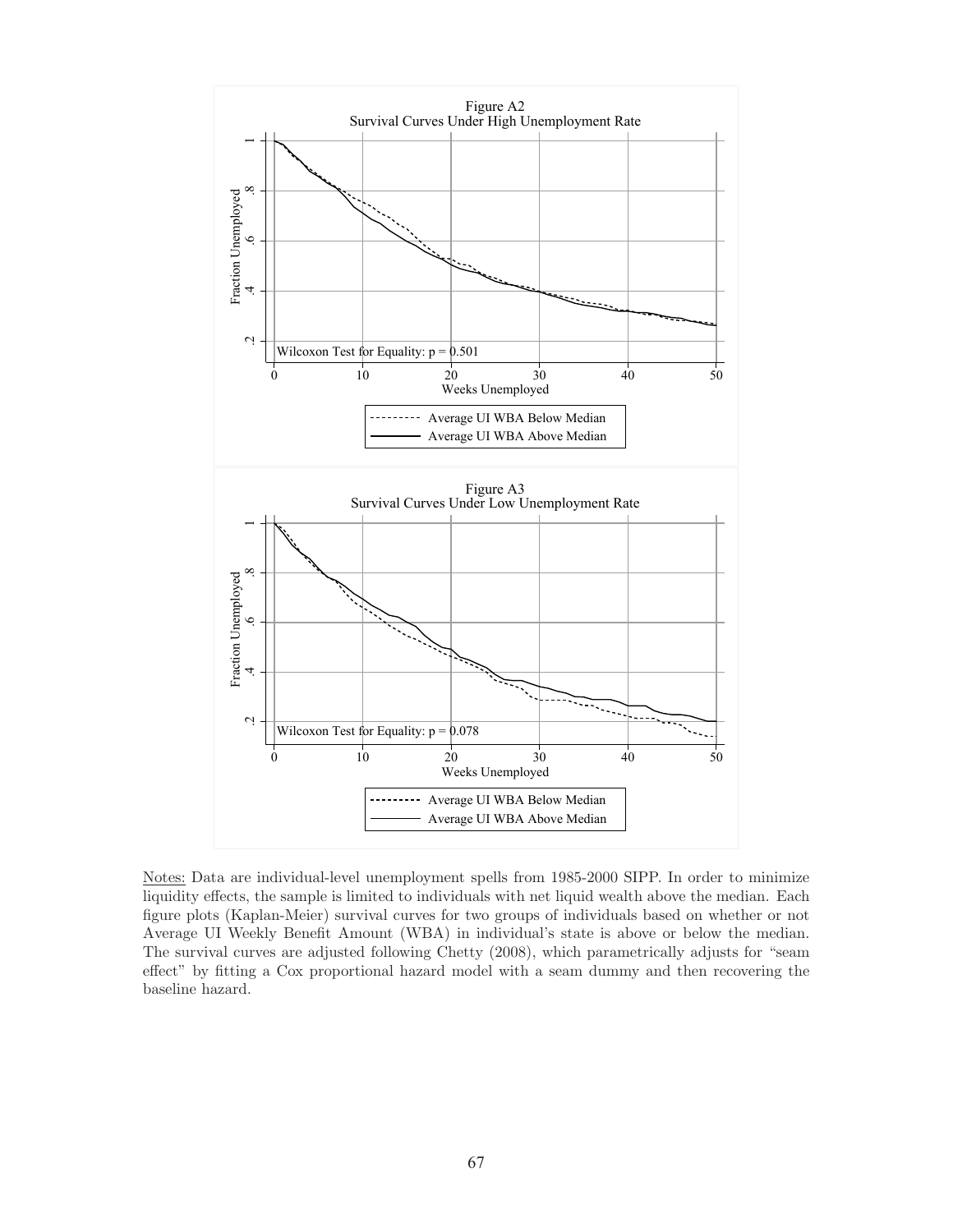![](_page_68_Figure_0.jpeg)

Notes: Data are individual-level unemployment spells from 1985-2000 SIPP with the sample restricted to unemployed individuals who are ineligible for UI. The figure plots (Kaplan-Meier) survival curves for two groups of individuals based on whether or not Average UI Weekly Benefit Amount (WBA) in individual's state is above or below the median. The survival curves are adjusted following Chetty (2008), which parametrically adjusts for "seam effect" by fitting a Cox proportional hazard model with a seam dummy and then recovering the baseline hazard.